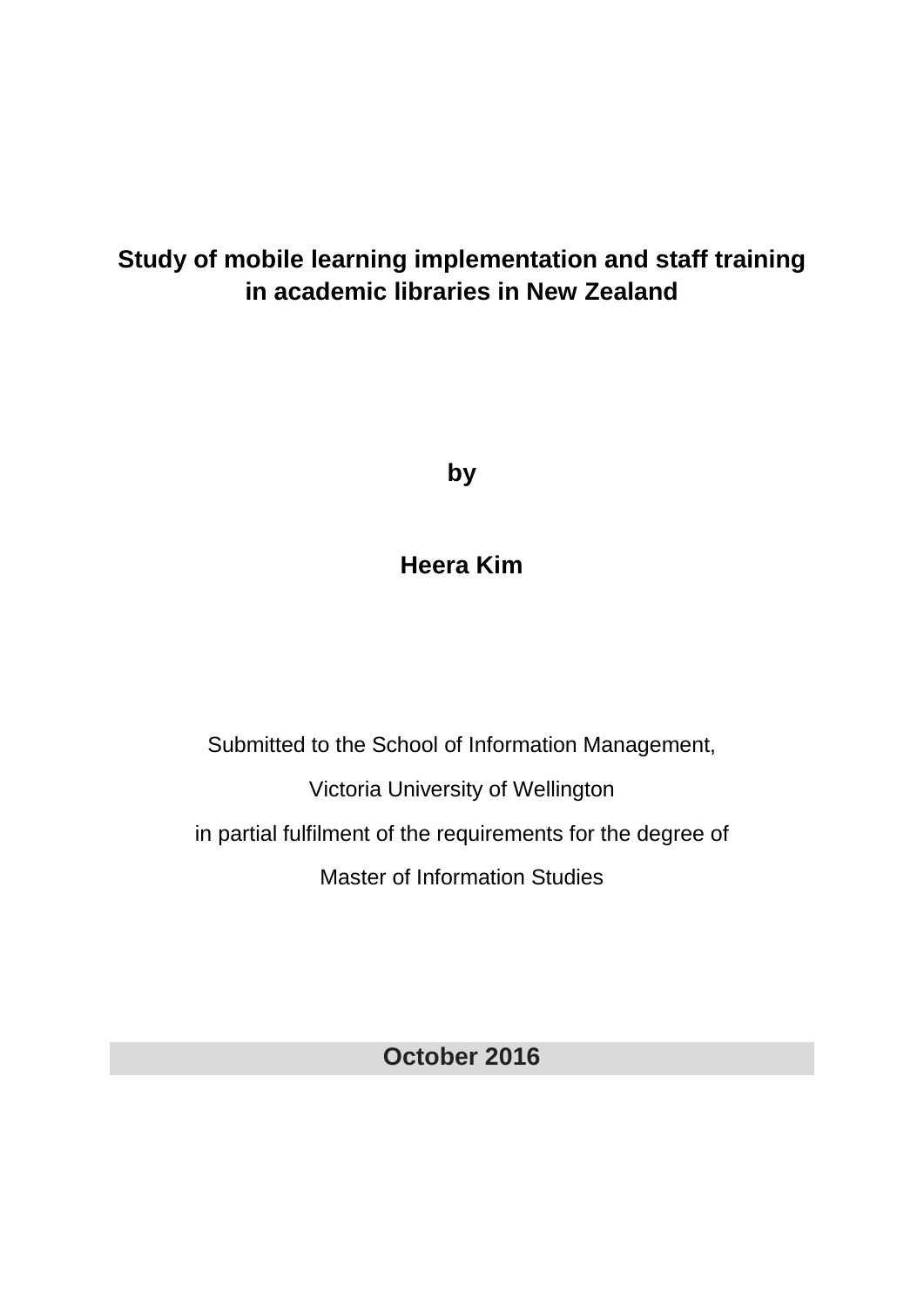## <span id="page-1-0"></span>**Abstract**

## <span id="page-1-1"></span>**Research problem**

Mobile devices are deeply embedded in our daily life. This research explored how academic libraries are using mobile devices as teaching and learning tools in delivering information literacy to students.

## <span id="page-1-2"></span>**Methodology**

To identify current practices of mobile devices in teaching information literacy and perceptions of staff development opportunities for staff, semi structured interviews were conducted with eight academic librarians across universities and Institutes of Technology and Polytechnics (ITPs). Interviews were then transcribed for emerging themes.

### <span id="page-1-3"></span>**Results**

This research found that implementation of mobile devices in delivering information literacy was very limited in academic libraries. Currently, there are initiatives to provide contents in mobile-friendly web design.

Results also showed staff development opportunities to foster m-learning in delivering information literacy were limited and mostly driven by enthusiasts within the institution.

## <span id="page-1-4"></span>**Implications**

M-learning enables learners to engage in learning with other learners whilst fostering personalized learning, accessing resources they need when they need it using mobile devices (Conradie, 2014). This research has found there are gaps and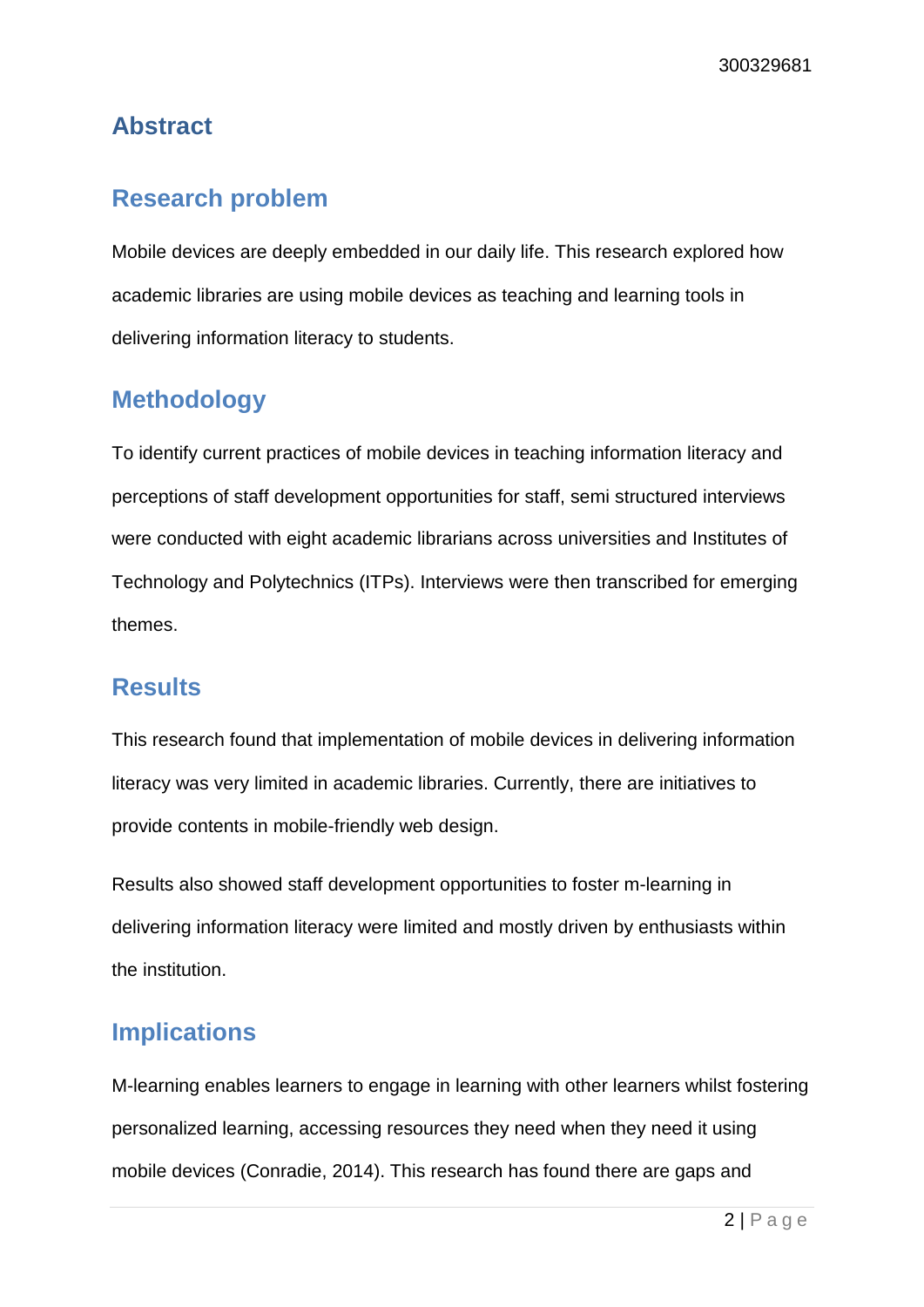limitations in support from the libraries, infrastructural needs and training opportunities that needs to be taken into consideration for any libraries that are planning to implement m-learning into teaching information literacy. Examining the needs of their learners and librarians may provide more accurate vision of gaps and limitations that needs improvement.

## <span id="page-2-0"></span>**Descriptor**

Academic libraries, mobile learning, staff development, information literacy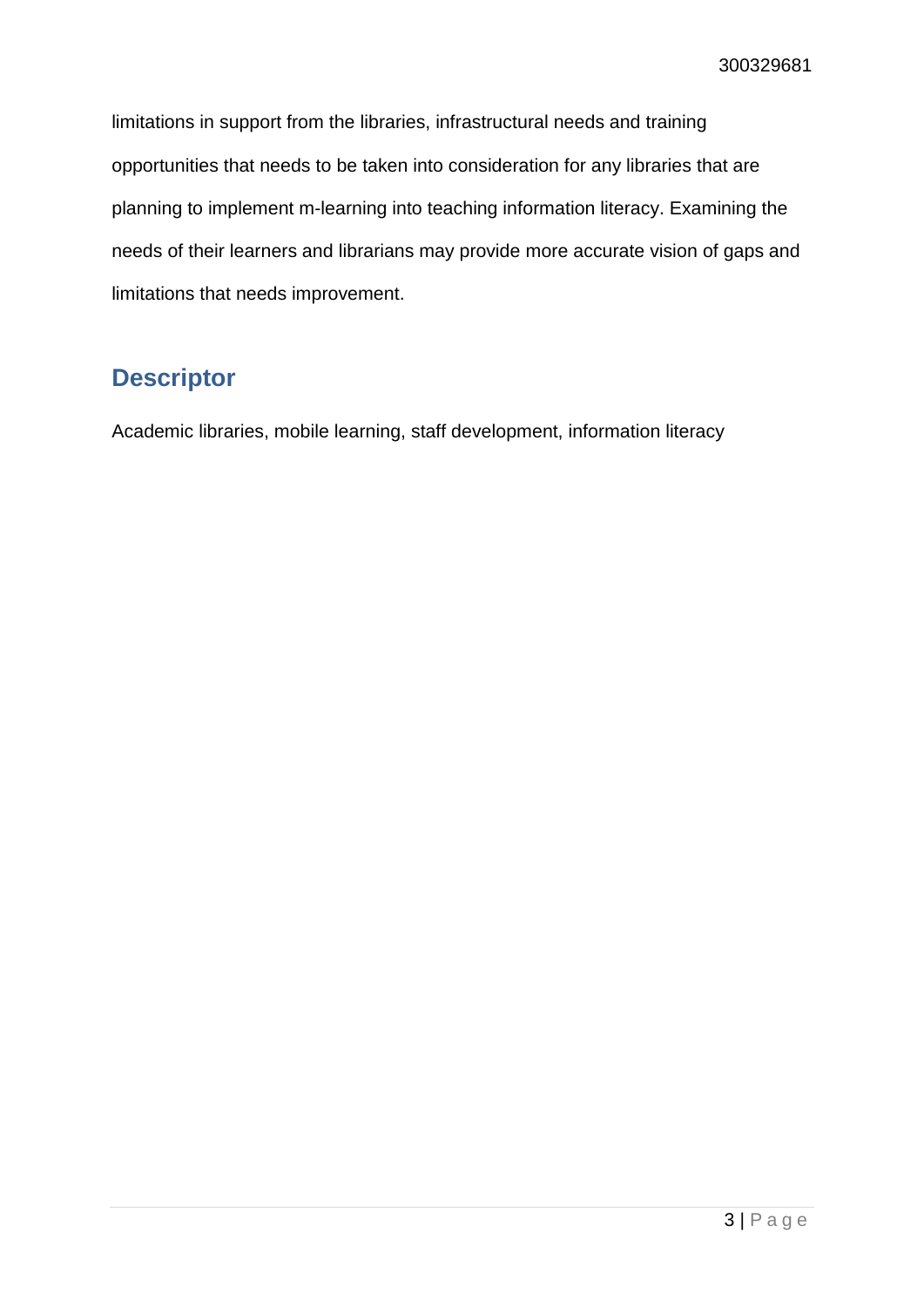## <span id="page-3-0"></span>**Acknowledgement**

I would like to thank my supervisor Dr Brenda Chawner for her on-going support throughout this research. I could not have finished this research if it wasn't for your encouragement and advice. I would also like to thank everyone at Victoria University Wellington, School of Information Management. It has been challenging sometimes but I have learnt a lot throughout the degree.

I would also like to thank everyone who participated in this research for their valuable time. I really enjoyed interviewing everyone. Everyone was very kind and patient throughout the interview even when there were technical problems and my nervous mumbles.

The completion of MIS could not have been possible if I did not have the support from my managers and colleagues at University of Auckland Libraries and Learning Services. Your understanding and encouragement inspired me to believe in myself and continue the journey.

Last but not least, I would like to thank my family and friends for having the confidence in me that I can do this and being there for me when I needed support.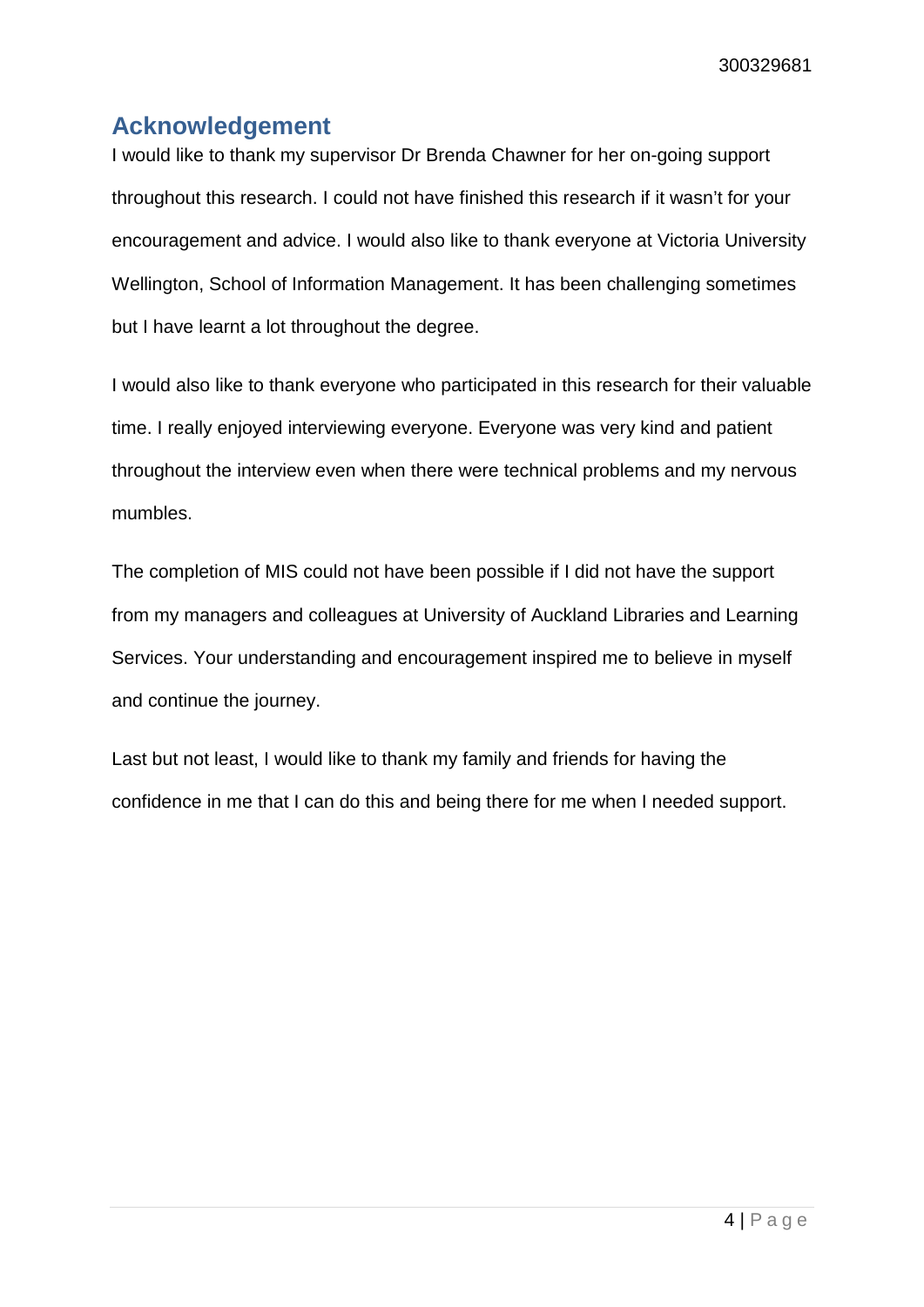## Contents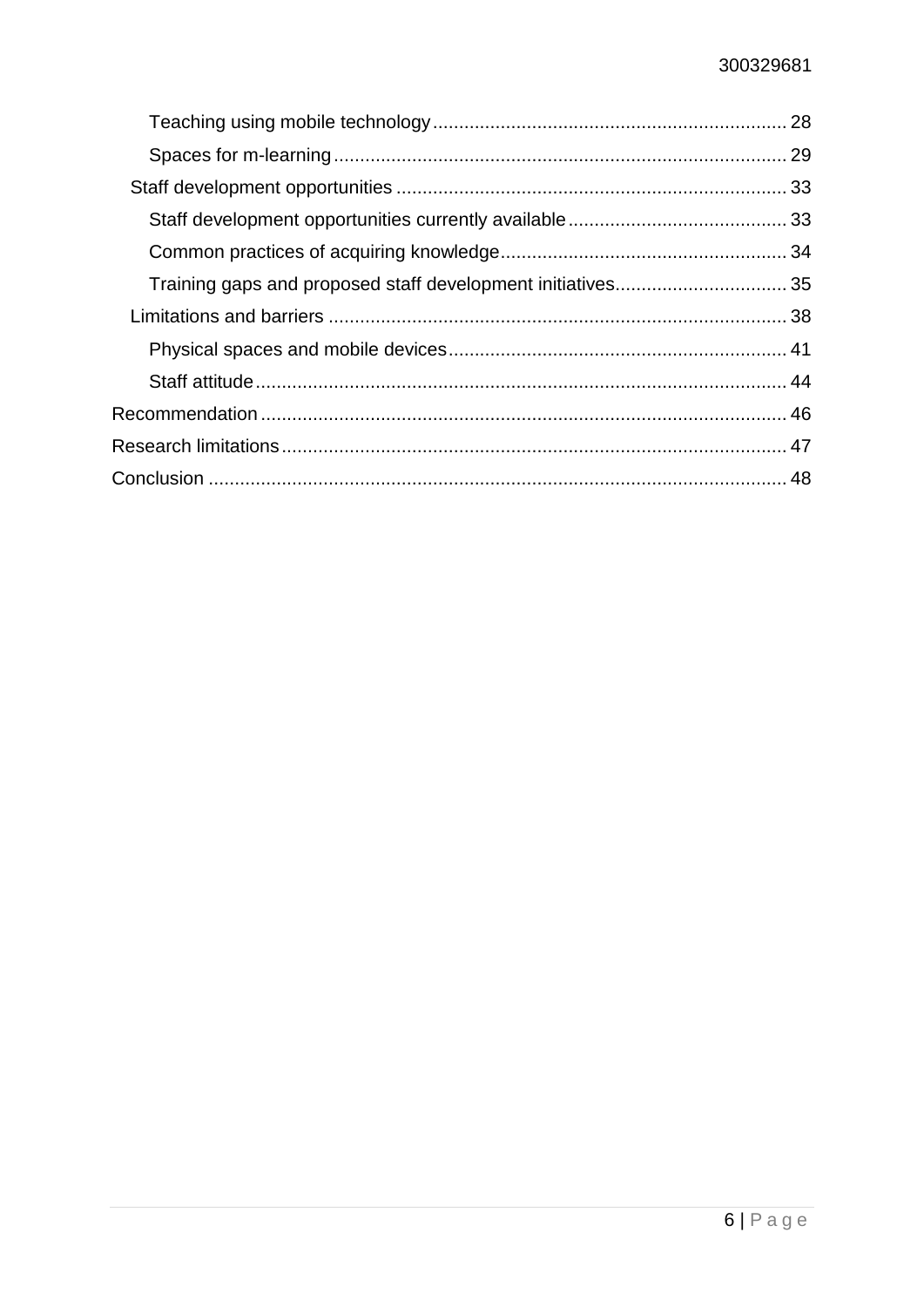### <span id="page-6-0"></span>**Research topic**

Mobile devices have become an essential part of our everyday life. On public transport, in restaurants and during lectures people are actively using mobile devices. In learning environment, smart devices enable instant communications between an educator and a learner as well as enables community of learners to share knowledge and provide feedback to each other. Despite some disadvantages such as socio-economic gaps that arise as societies rely more and more on mobile devices, benefits of utilising the technology cannot be ignored.

The purpose of this research is to examine how tertiary institutional libraries currently implement mobile learning (m-learning) in teaching information literacy (IL) to students as well as to investigate how library staff are trained to accommodate the technological expectations of students. The research will focus on identifying how tertiary institutional libraries have integrated m-learning into library IL initiatives and examine practices which have improved students' learning outcomes. This research aims to determine current support and training provided to support implementation of m-learning by tertiary libraries.

There are numerous benefits to adopting mobile technology in teaching and learning practice. Firstly, students can access and engage in learning anywhere anytime (Ozdamli & Cavus, 20112, p.940; Sølvberg & Rismark, 2012, p.28). Location is no longer a barrier to learning as long as there is internet, (3G, an internet connection to telecommunication devices (Cambridge University Press, 2016) or wireless internet) access or an app that can perform without internet connection. This gives rise to lifelong learning opportunities for people who want to learn but who are disadvantaged by their geographic location or circumstances (Korucu & Alkan, 2011).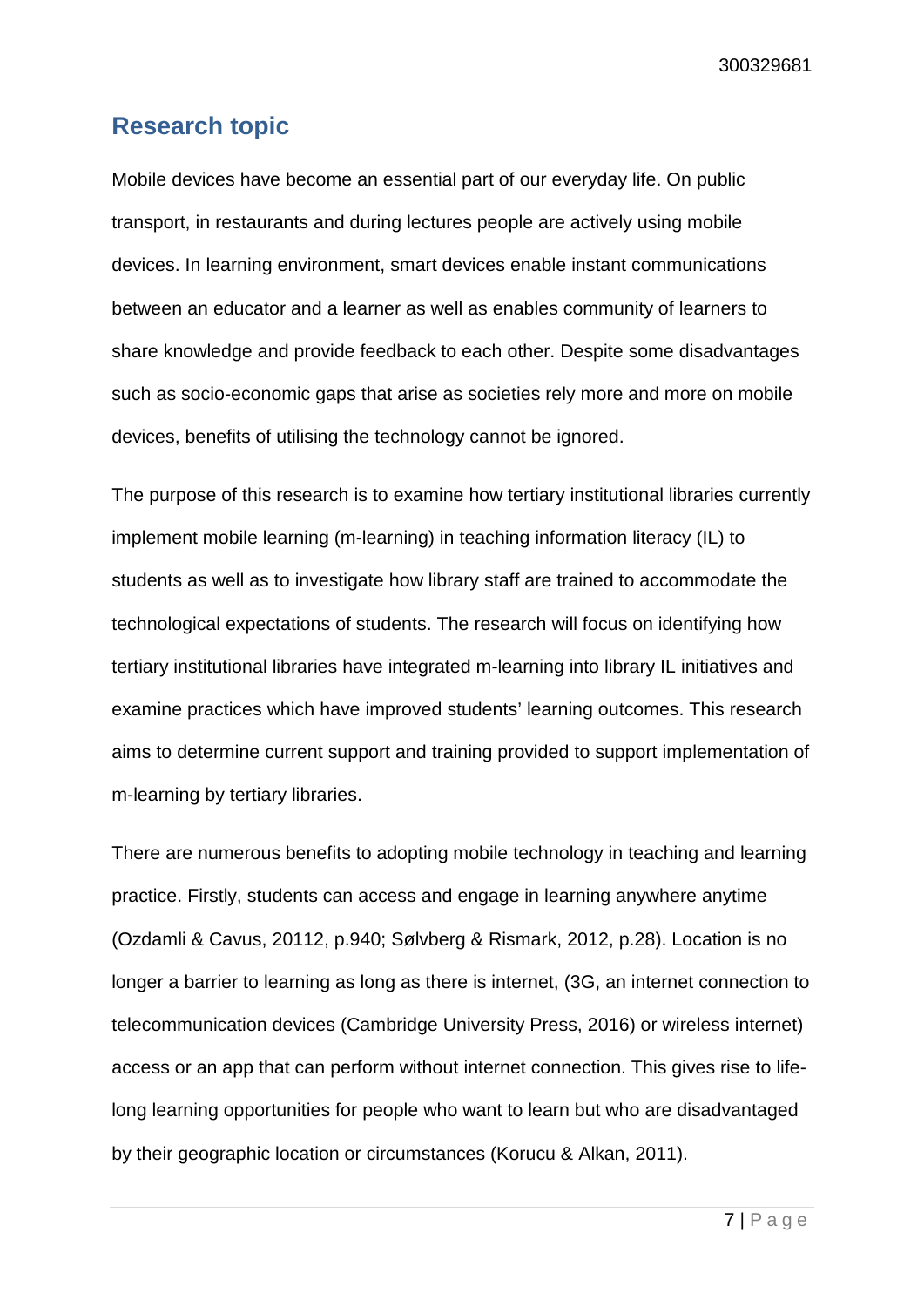Secondly, through m-learning, a learner can personalize how they learn at a pace that is comfortable to them and can go back and revise what they have previously learnt easily and privately enabling a freedom to learn at the learner's own pace. Unlike traditional e-learning, the use of mobile devices, which in most cases have 3G and wireless internet function, allows the user to connect to internet to access or download information to view online and offline when they need to. "With adequate memory and storage capabilities, a mobile device does not need to be connected to the internet or network in order to provide timely information" (Williams, 2007, p.92).

Finally, e-learning requires a computer or a laptop and internet connection, whereas m-learning can occur without an internet connection via some mobile applications on a smartphone, tablets or Personal Digital Assistants (PDAs).

### <span id="page-7-0"></span>**Key terms**

- M-learning Using mobile technologies to facilitate learning (Hwang & Tsai, 2011, p.65). For the purpose of this research, m-learning is defined as acquiring knowledge and skills anytime anywhere using mobile devices (Geddes, as cited in Aharony, 2010).
- E-learning Pedagogical combination of electronics and learning (Nichols, 2007). This research defines e-learning as any learning or skills acquired through any electronic device including information accessed via the World Wide Web.
- U-learning "Any learning environment that allows students to access learning content in any location at any time" (Hwang, Tsai, & Yang, 2008, p.83)
- Information literacy (IL) Ability to locate, evaluate and use information effectively (American Library Association, 2000, p.2). For this research. IL will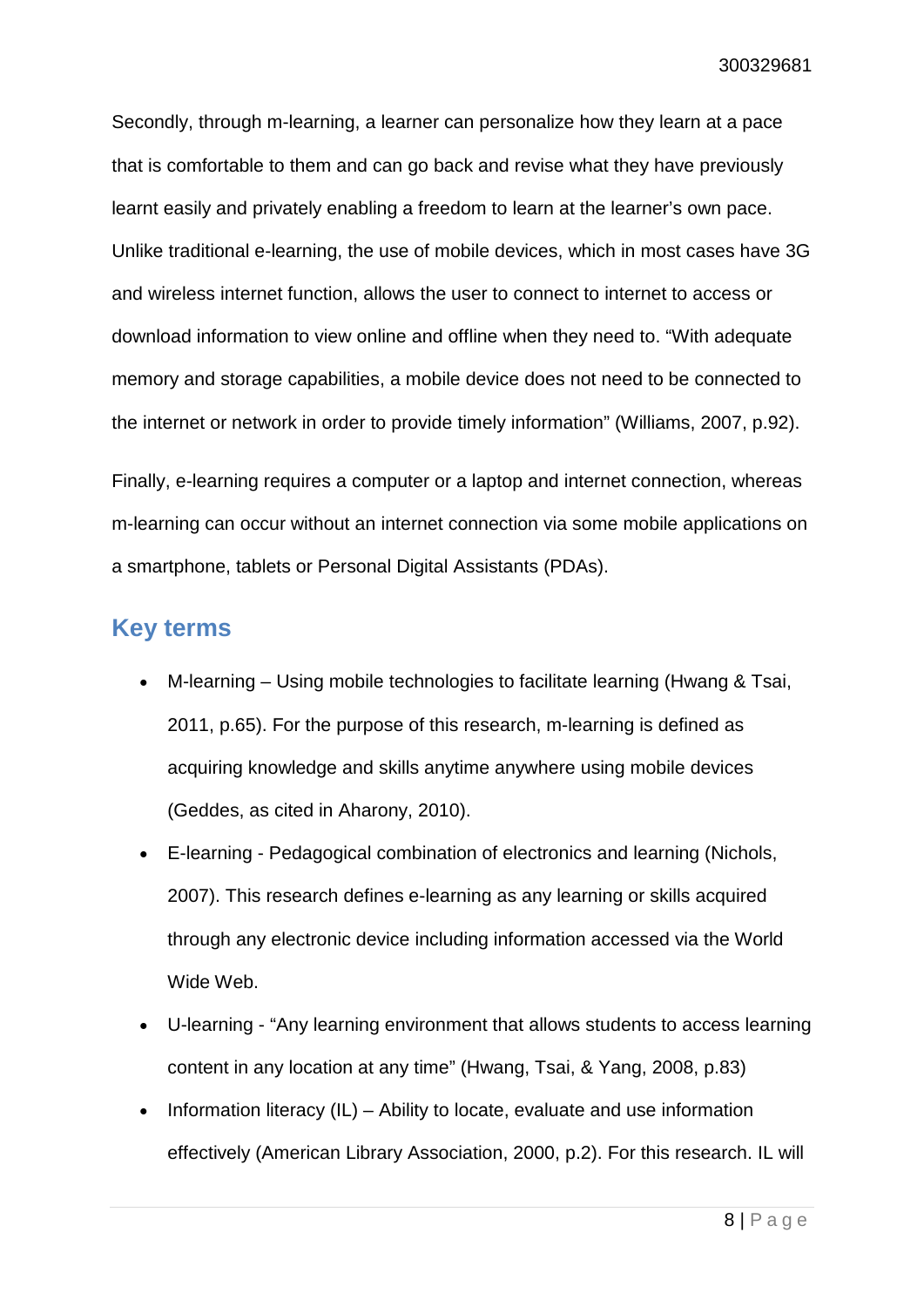include any instructional workshops and tutorials which enable participants "to recognize when information is needed and have the ability to locate, evaluate, and use effectively the needed information" (Association of College & Research Libraries, 2016, para. 3).

• Academic librarian - Academic librarians are librarians who work in libraries in higher education institutions such as universities and who assist students and staff to fulfil their information needs. Typically academic librarians provide information literacy skills workshops (American Library Association, 2012). Higher education includes universities, institutes of technology, polytechnics and wananga (Tertiary Education Commission, 2013). Academic Librarians may have specific job titles such as Subject Librarian, Liaison Librarian, Information Advisor or a Learning Support Librarian (Chartered Institute of Library and Information Professionals, 2014).

## <span id="page-8-0"></span>**Research contribution to knowledge and practice**

This research anticipated to identify how academic libraries embed mobile devices into information literacy teaching initiatives and to identify examples of practices using m-learning pedagogies. For those examples identified, the researcher will further examine and what specific staff training is provided to help with implementation and what can be improved. This may include initiatives such as, the staff development workshops provided by University of Auckland Libraries and Learning Services to train staff on new and emerging technologies.

Results will be directly applied to developing library staff training in teaching, using m-learning pedagogies.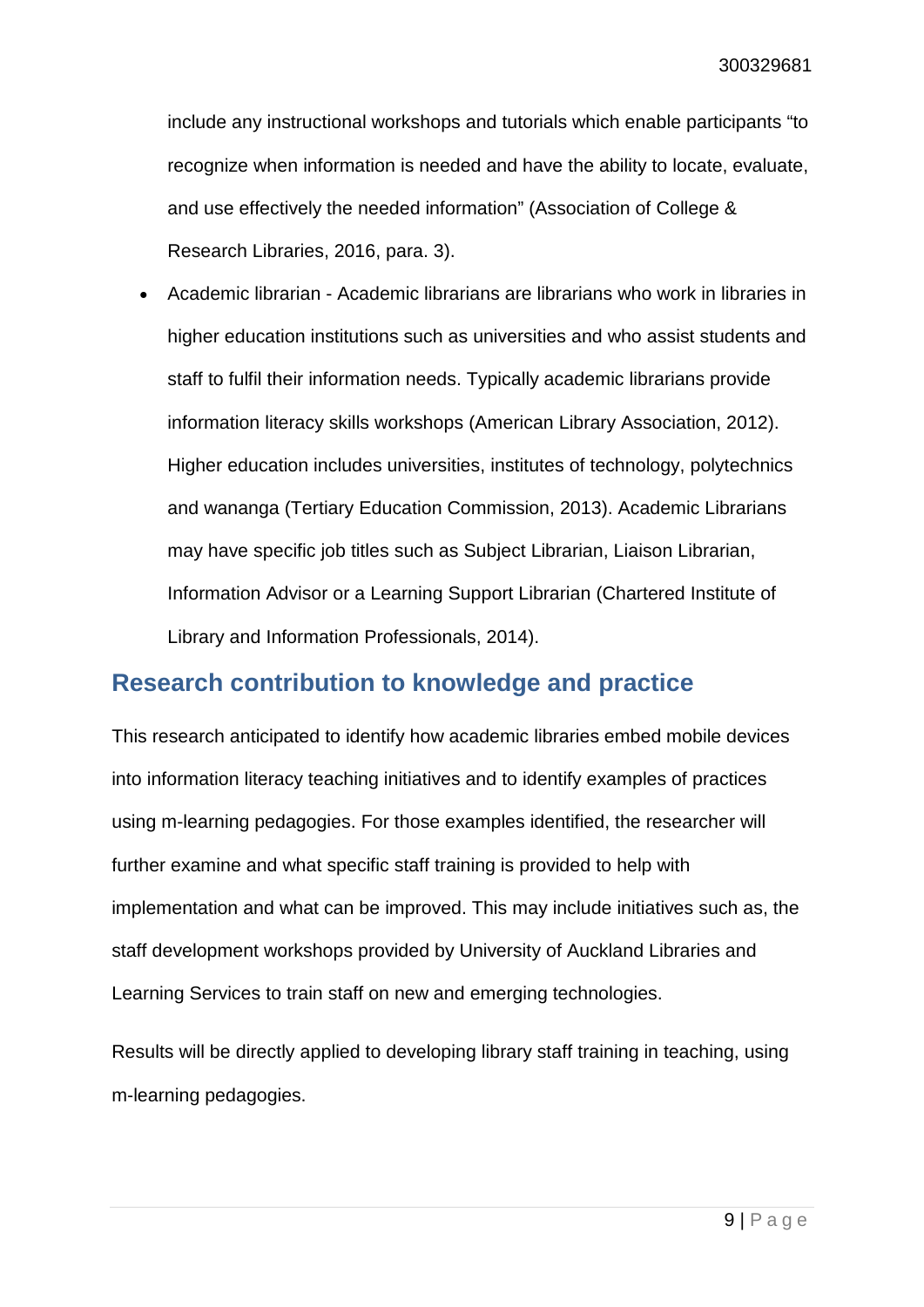### <span id="page-9-0"></span>**Literature review**

### <span id="page-9-1"></span>**Introduction to m-learning**

According to the 2015 Horizon report, it is expected that innovative e-learning methods such as the flipped classroom and Bring Your Own Device (BYOD) can be integrated in to tertiary education within one year or less via online and mobile learning. (Johnson, Adams Becker, & Hall, 2015). M-learning enables the user to "take learning opportunities directly in the situation they occur" (Ryu, Brown, Wong, & Parsons, 2007, p.23). Because of the portability of mobile devices, learners can access and seek information instantly whenever they need it (Ozdamli & Cavus, 2011). M-learning has still not been precisely defined (Moura & Carvalho, 2013, p.58). Often the difference between e-learning and m-learning is unclear except the general understanding is that m-learning allows more flexibility and ubiquitous learning practices through portable device that allows internet access regardless of location and ability to access contents without internet through some mobile application. However, according to Melhuish and Falloon (2010), the difference between m-learning and e-learning is that in m-learning the "individual negotiates meaning for themselves, on their own or collaboratively using their own device in a situated context" (p.4). Mobile devices have blurred the conception of learning as a phenomenon which happens in certain places such as schools, universities, as acquisition of knowledge and information can occur anywhere as long as there is internet access and a mobile device. Acquisition of knowledge is becoming less structured and more readily available through handheld small devices.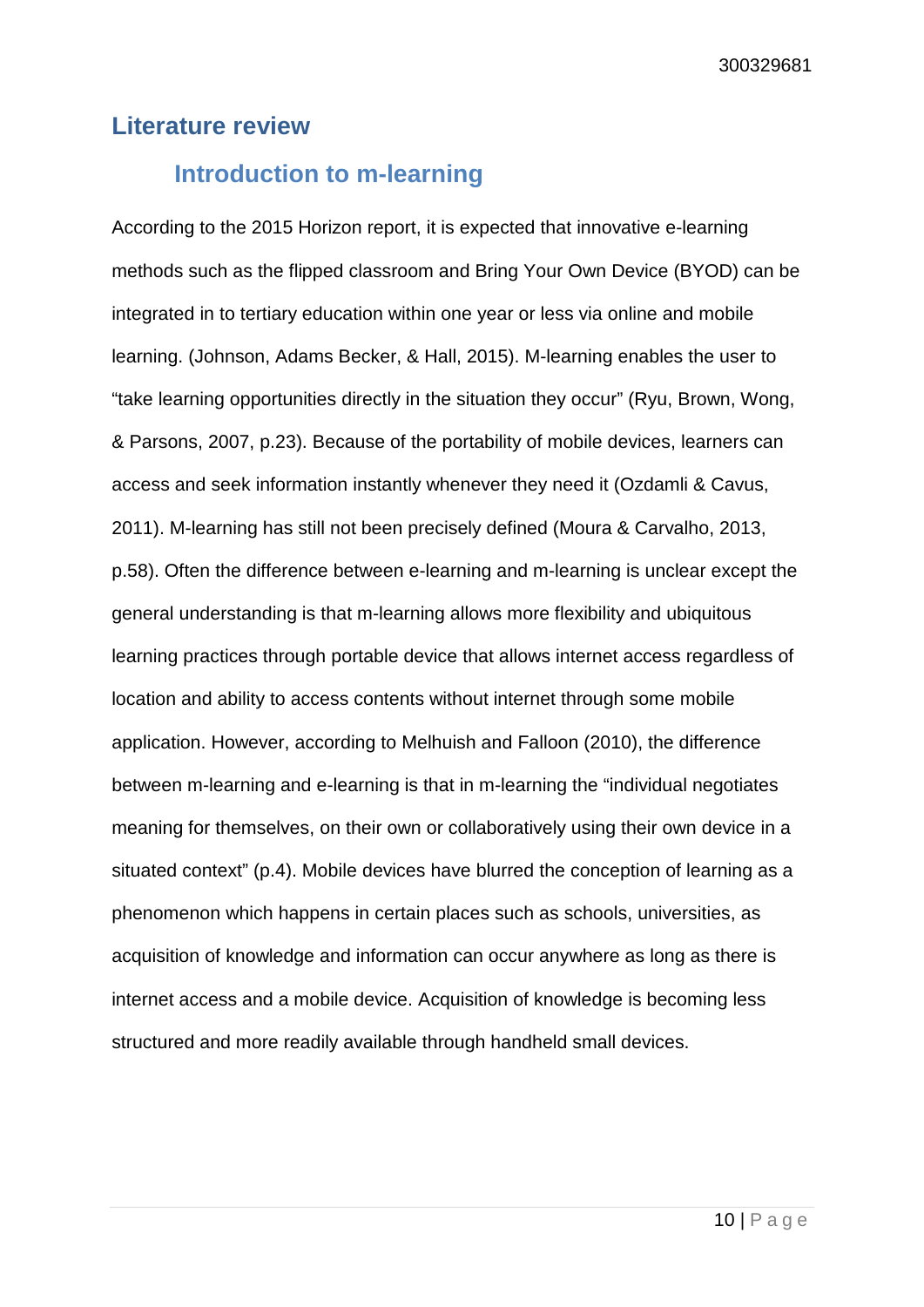Other core characteristics identifiable in m-learning are portability, flexible internet access. M-learning provides wider scope for adopting creative blended, interactive and collaborative learning opportunities which move away from traditional in-class only learning methods (Cochrane, 2013; Ozdamli & Cavus, 2011). M-learning creates learning environment different from traditional learning environment where knowledge is presented to groups of learners by an expert and often learners are expected to learn and understand the information on their own. With m-learning and blended learning, learners collaborate within a community of learners to share and build knowledge together and the educator becomes a part of the community as a mentor and supporter rather than a presenter (Cochrane, 2013). M-learning increases learners' expectation for more collaborative and personalized learning from institutions and a shift from a linear, instructional pedagogical approach to a connectivist approach which builds community of learning while also fostering personalized learning (Conradie, 2014).

### <span id="page-10-0"></span>**Application of m-learning**

New Zealand universities are tasked with providing learning opportunities to equip students with the skills and knowledge they need to meet future work force demands (Tertiary Education Commission, 2013). This is challenging due to the diversity of geographic location of some learners who live in rural areas far from urban centres where educational institutions are located. One advantage of m-learning is the "the provision of learning opportunities for geographically distant people and groups" (Aharony, 2010, p.2).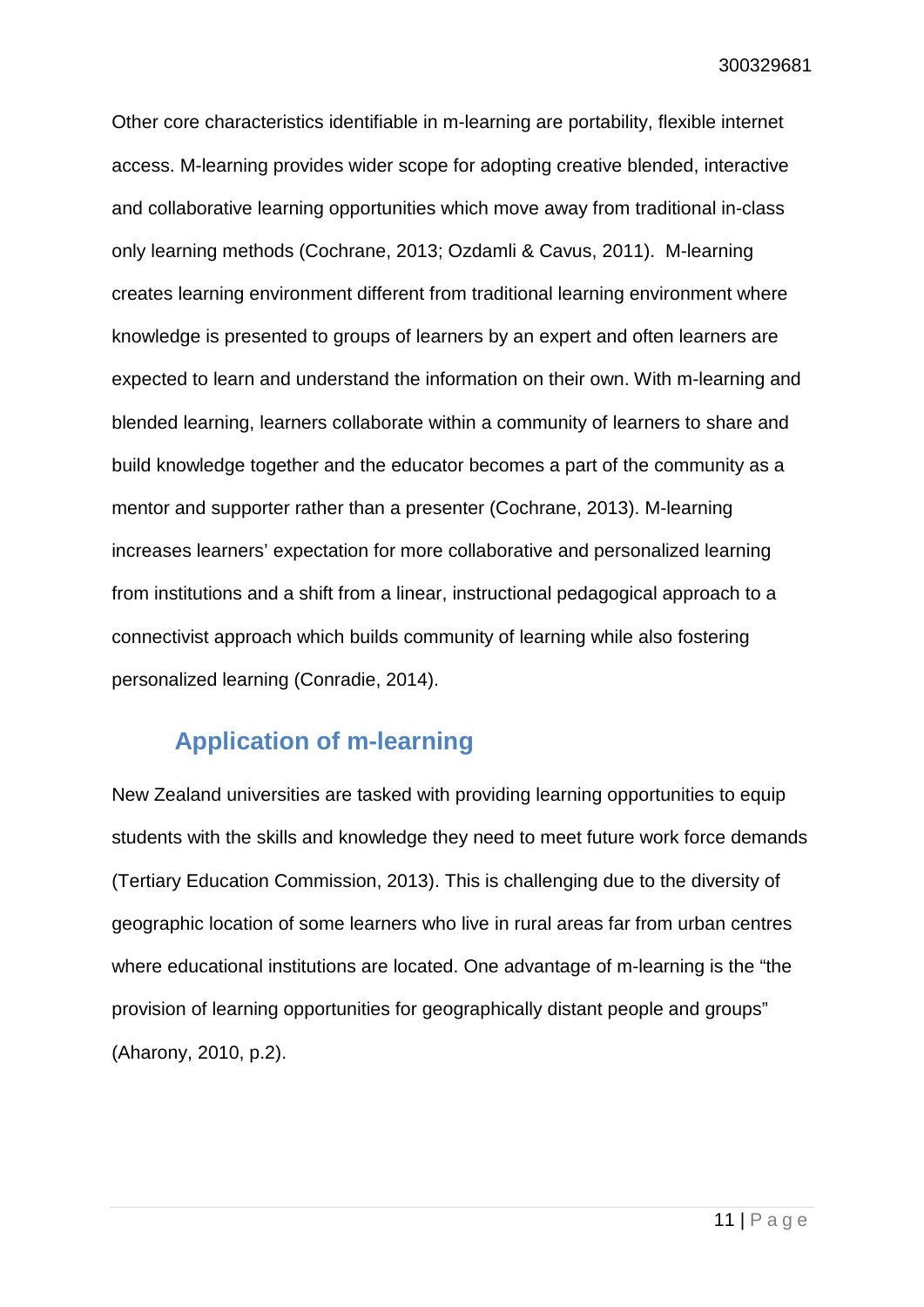With mobile devices, learners can engage in learning, communicate with peers, collaborate and share documents and access learning materials and resources via smart devices right in their hands (The New Media Consortium, 2015). According to a study by Chen et al. (2008), students accessed learning systems using smart devices (PDAs and smartphones) twice as much than those who could only use desktop PCs and laptops. The study also found that accessing news on learning systems and discussion boards were the top two activities undertaken by students using smart devices (Chen et al., 2008). Seilhamer et al, found that students "expressed strong interest in using m-learning … demanded more features, as well as more mobile applications for their use" (2013, p.392). This appears to indicate that students are comfortable using and communicating from smaller screen. This could be a result of wide use of social networking and being comfortable with communicating casually in an online environment.

### <span id="page-11-0"></span>**Design consideration for m-learning**

When designing m-learning initiatives, key elements to consider include

- Providing supportive and instructional tools to aid communication between learners and instructors;
- Using collaborative and blended learning approaches;
- Criteria for assessing learning outcomes and;
- Training instructors to assist in creating and delivering effective m-learning initiatives and activities (Ozdamli, 2012, p.928).

Lastly, m-learning pedagogical approach can be very effective "when implemented within a sustained collaborative action-research methodology that includes the specific goal of designing for change." (Cochrane, 2013).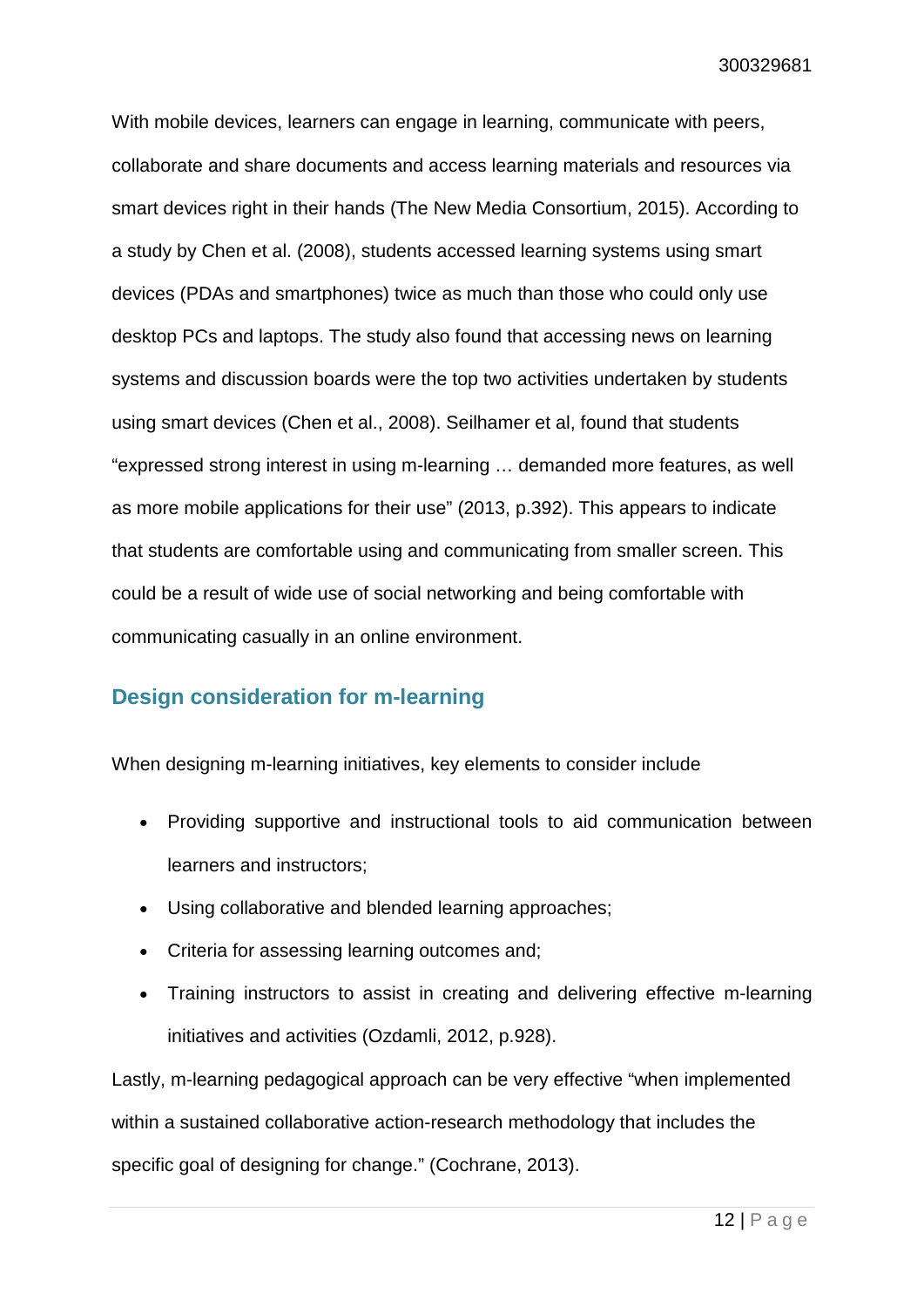## <span id="page-12-0"></span>**Staff training for m-learning**

As outlined previously, designing an effective m-learning initiatives requires pedagogical understanding, physical environment and knowledge of mobile devices and its capabilities. In a recent study of library staff's perception of implementing mobile technologies in New Zealand and Australian vocational education and training (VET) libraries, only just over half of library staff perceived themselves as competent in using mobile technologies (Saravani & Haddow, 2012). Although mobile technology is more and more readily available and devices are becoming cheaper and more accessible we cannot assume that everyone is comfortable with using these devices, including librarians.

#### <span id="page-12-1"></span>**Factors motivating staff interest**

Saravani and Haddow (2012) found that willingness to try new technologies is impacted on by personal or professional need or interest. These are important motivating factors for staff to invest time and effort into learning to use mobile technologies. Other factors which encourage library staff to familiarize themselves with mobile technology include access or ownership of devices and an understanding of the actual mobile technologies used by their clients (Klesel, Ndicu, & Niehaves, 2016; Saravani & Haddow, 2012). Davis and Partridge (2012) found technical skills, willingness to learn and explore new technology, providing services to meet client's needs and willingness to develop professional skills impact librarians' attitude towards mobile service.

Understandably, using social media sites such as blogs, Twitter and Facebook is emerging as new skills required to provide adequate reference services to academic library clients (Chawner & Oliver, 2013, p.29). Generational differences were also found where younger students showed positive attitude and were open to challenge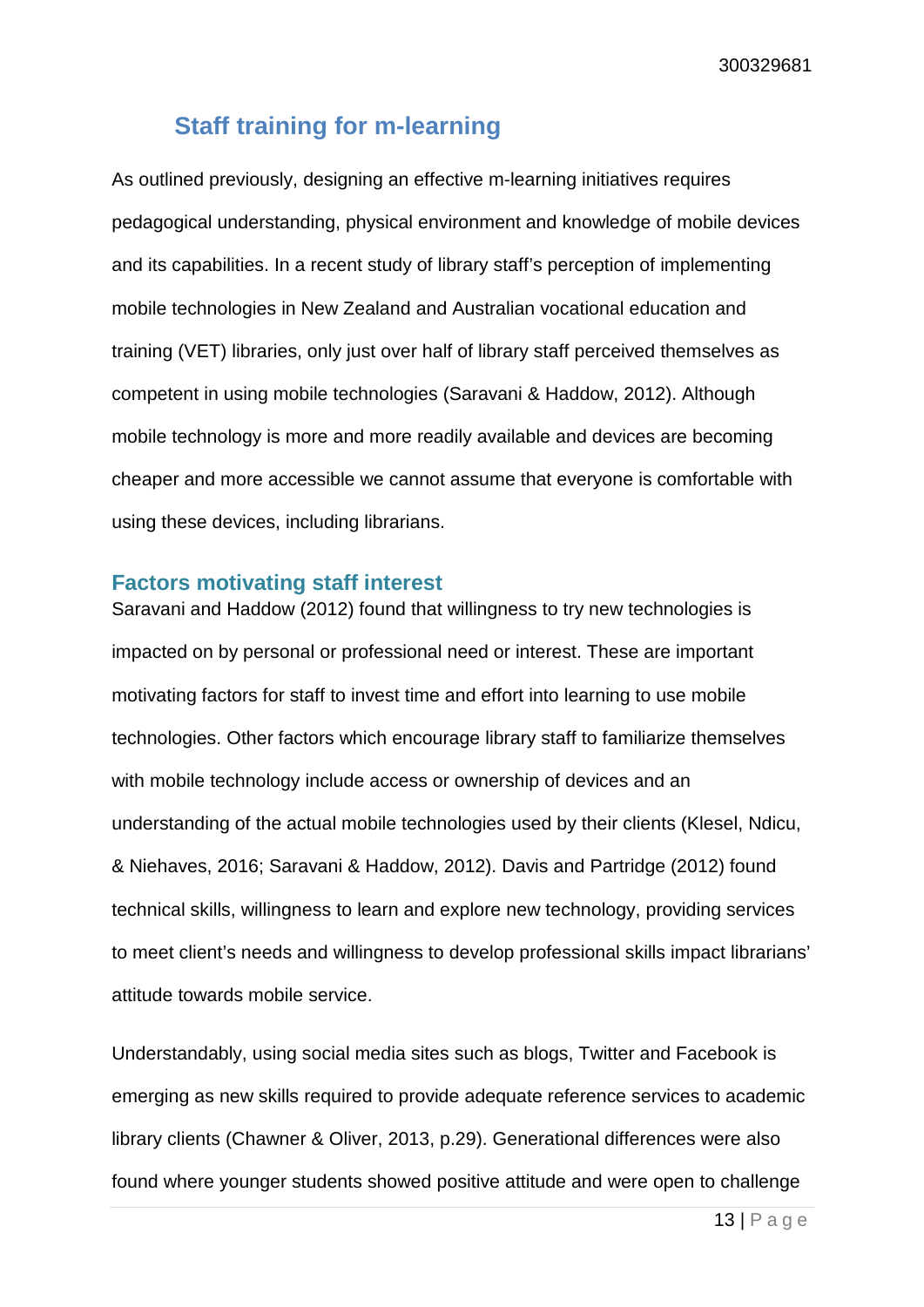brought by m-learning than older students (p.8). It suggests technology should be taught in a way that is interesting and motivates learners, who are practicing or will practice librarianship taking into consideration that "not all student would like to adopt current technologies, either as students or later as librarians and/or information specialists" (Aharony, 2010, p.8).

#### <span id="page-13-0"></span>**M-learning staff development barriers**

The evolution of library and librarians' role has created much more opportunities for development as well as challenges for those that are unfamiliar with the use and do not understand why it is necessary for libraries to adopt new technologies. Chawner and Oliver (2013) found that librarians felt the organization needs "to give all staff time to learn new things" which is often planned by HR Managers but buried under other higher prioritised tasks (p.37).

The study also found the need to work with IT department as one of the key factors contributing to skills and knowledge required to design and provides mobile services to clients. However, studies have found IT implementation often fails due to lack of cooperation and resistance to new technologies by users (Venkatesh et al, as cited in Aharony, 2010, p.3). Identifying skills needed to provide library services for clients have been researched and studied by many researchers over the years including personal attribution and characteristics as a major factor (Aharony, 2009; Aharony, 2010; Davis & Partridge, 2012; Saravani & Haddow, 2012). However, institutions and as employers, facilitating opportunities and training sessions for staff to learn and familiarize with the technology may also stimulate motivational for personal and/or professional development.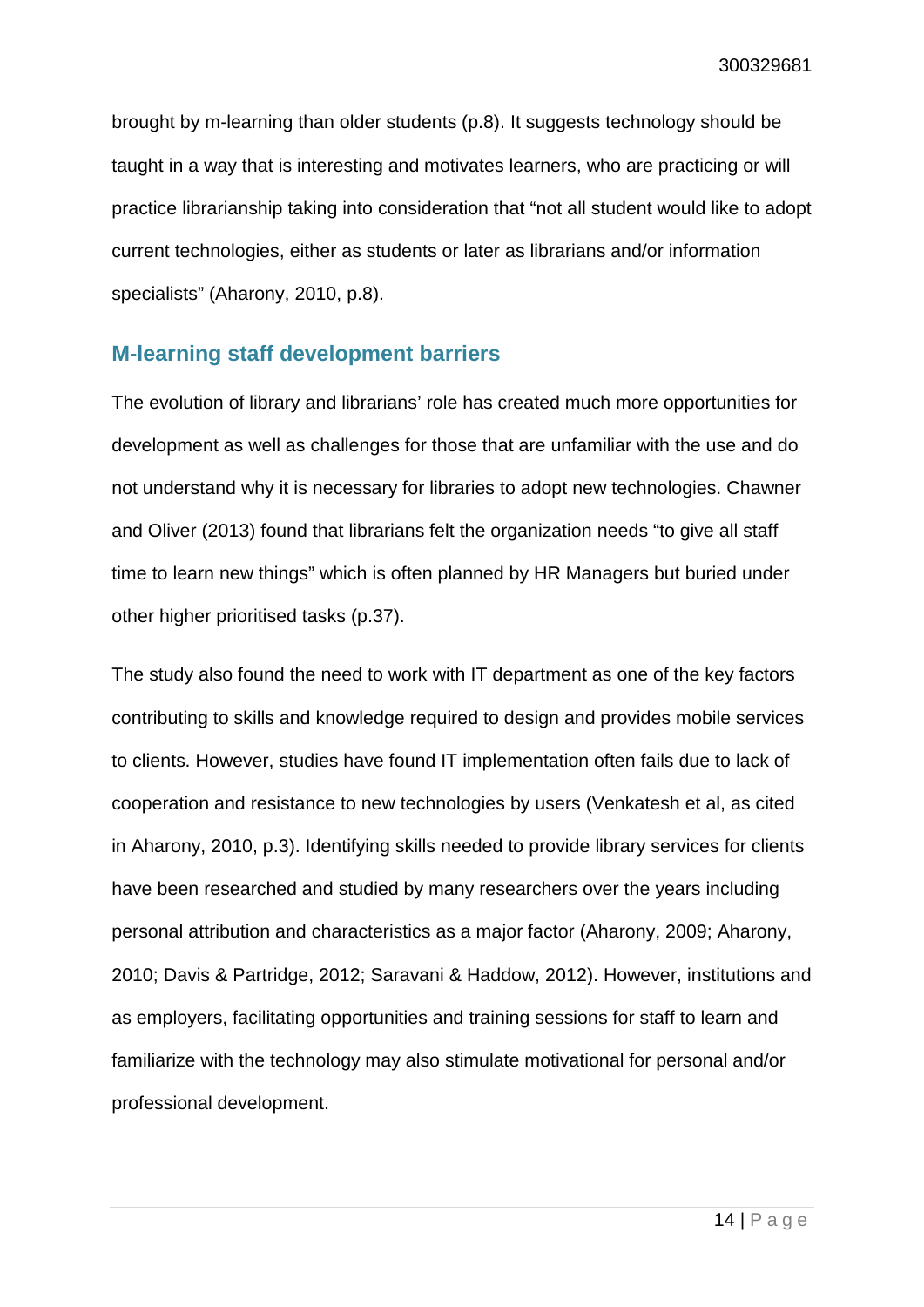Aharony (2009) found that self-driven and confident librarians will also feel confident in trying new technologies and understand the personal and professional benefits that accompany the new acquired skills. In a later study by Aharony (2010), students studying towards librarianship showed similar attitude where some were more open to adopting new technologies and some were less inclined to invest their time and resources. The study also revealed that previous knowledge in computers and social media "understand the benefits of using technology, and recognize the advantage ofintegrating and using m-learning in their studies" (Aharony, 2010, p.7).

#### <span id="page-14-0"></span>**Support needs for m-learning staff development**

A study by Saravani and Haddow (2012) found four categories of training were required by librarians in order to develop and provide effective mobile services.

- 1. Hands-on training with different device such as tablets, smartphones;
- 2. Training how to use and download resources on to e-book readers;
- 3. Understanding of different applications of different devices, for example difference between iPod and iPhone;

4. How to create mobile-friendly webpages (Saravani & Haddow, 2012, p.79). An initiative to examine the need and provide relative training was piloted in the University of Glasgow Library. The solution to creating an environment that is encouraging and empowers confident library staff was the creation of '23 things mobile' course. Pilot course "showed that 95% of participants enjoyed it … 100% would recommend colleagues" and eventually persuaded the Library senior management for purchasing tablets, and relevant mobile applications. Initiatives such as these foster staff to bring innovative ways to deliver library services (Munro & Stevenson, 2015, p.83).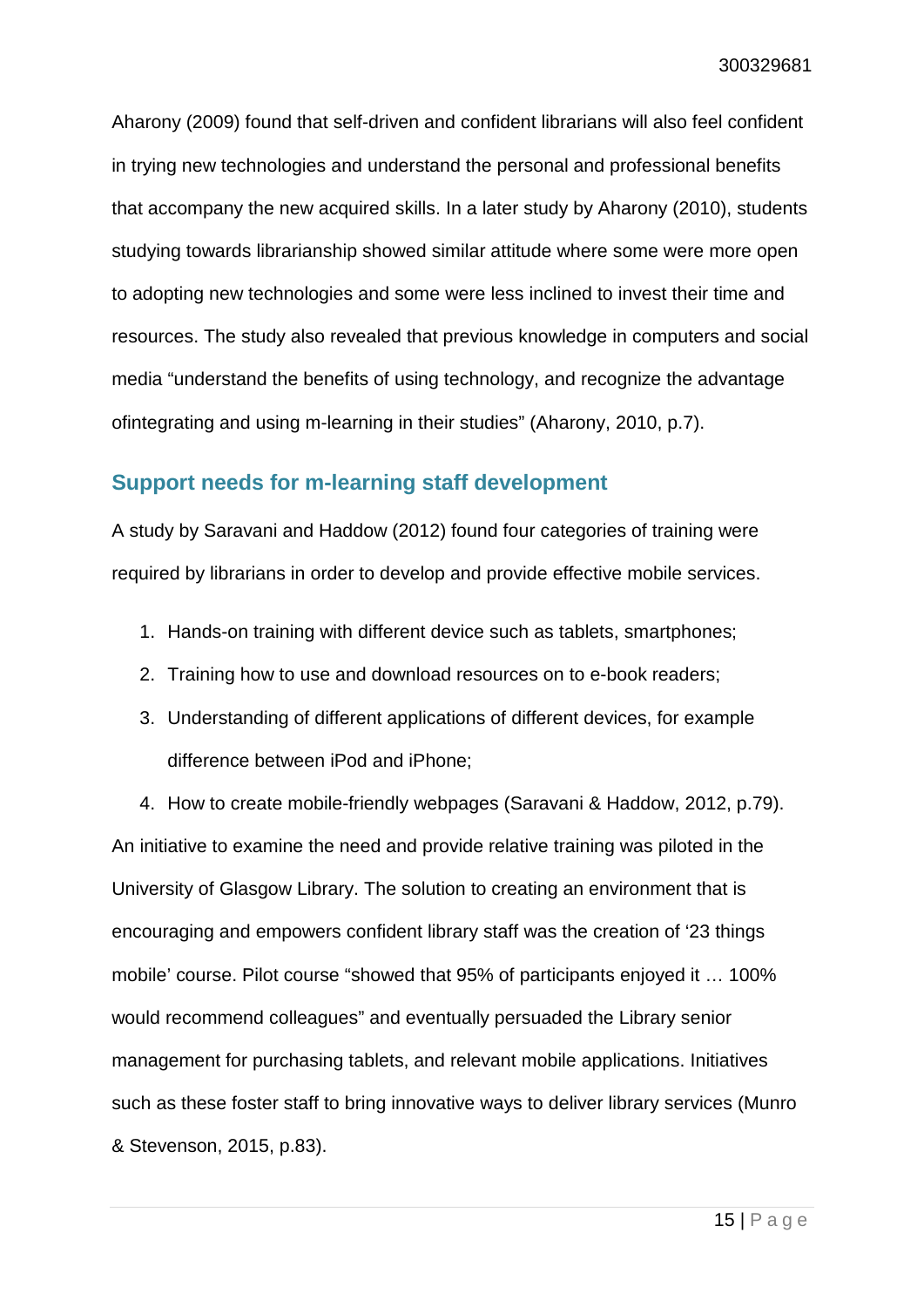#### <span id="page-15-0"></span>**Challenges of implementing m-learning**

It is not to say mobile learning has no limitation. Screen size, readability and battery capacity is compromised by portability and m-learning can be restricted by network bandwidth (Chen et al., 2008). Understanding of these limitations of mobile devices and constantly seeking for innovative design can however overcome obstacles that hold back active implementation of m-learning. For example, a case study of Spanish course by Beckman and Martin (2013) demonstrates innovative use of mobile device (iPod) for student to engage in self-paced learning. Students were provided with downloadable file they could listen to anytime anywhere which meant once downloaded, learning was no longer restricted to network bandwidth (Beckman & Martin, 2013).

## <span id="page-15-1"></span>**Research Questions**

This research was designed to answer the following questions:

- 1. To what extent have New Zealand academic libraries implemented m-learning in their information literacy programmes?
- 2. What m-learning related staff development opportunities are available/or needed in New Zealand academic libraries?

This research will also:

- Understand the perception of m-learning from library staff in academic libraries that have previously or are currently implementing m-learning. For example, existence of resistance from the library staff during implementation process
- Discover any difficulties faced by library staff in using mobile technologies in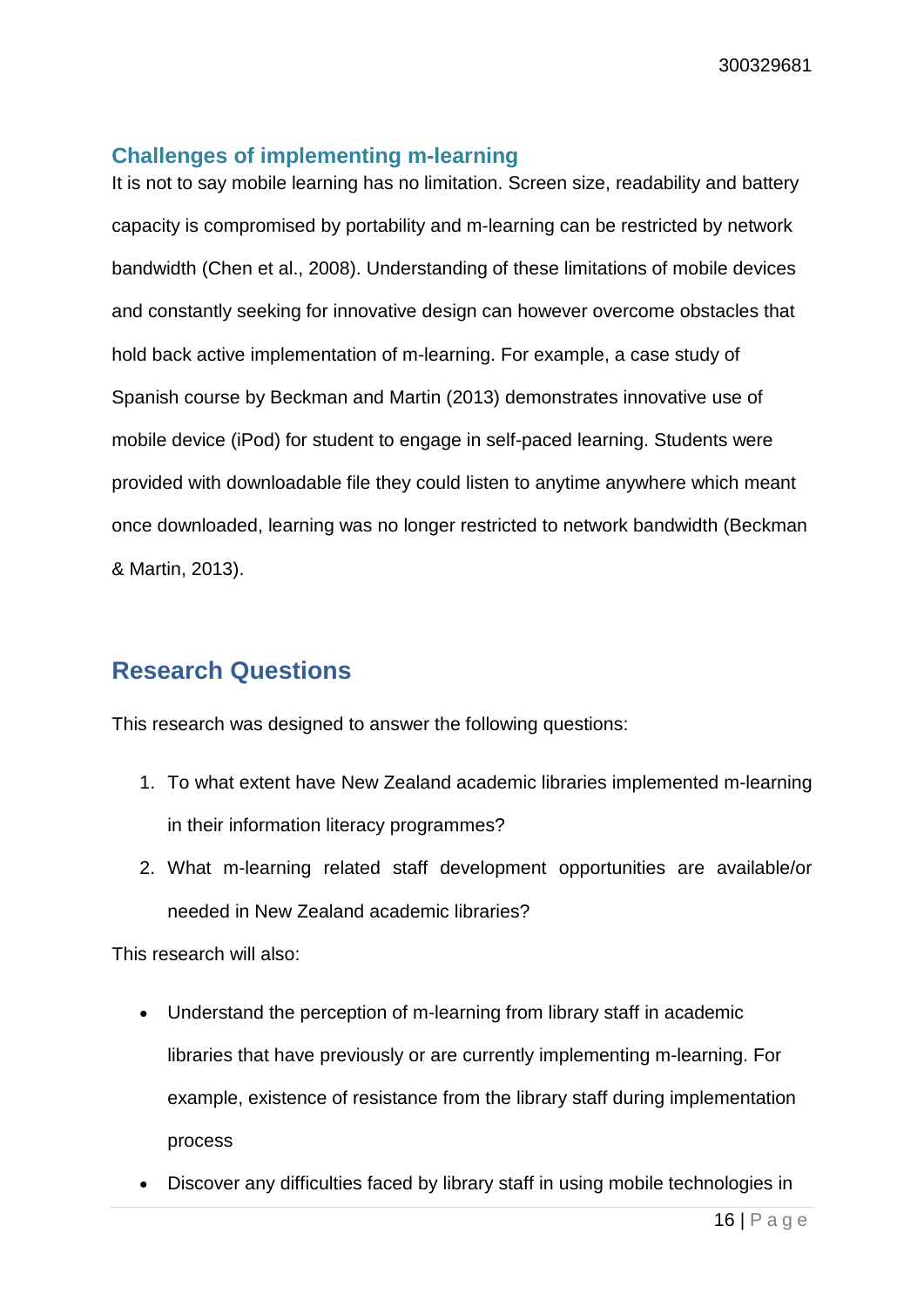academic libraries that have previously or are currently implementing mlearning. For example, cost, internet stability, user preference, user population.

• If an institution is not using m-learning, identify the reason behind it. For example, budget, audience characteristics, technological issues.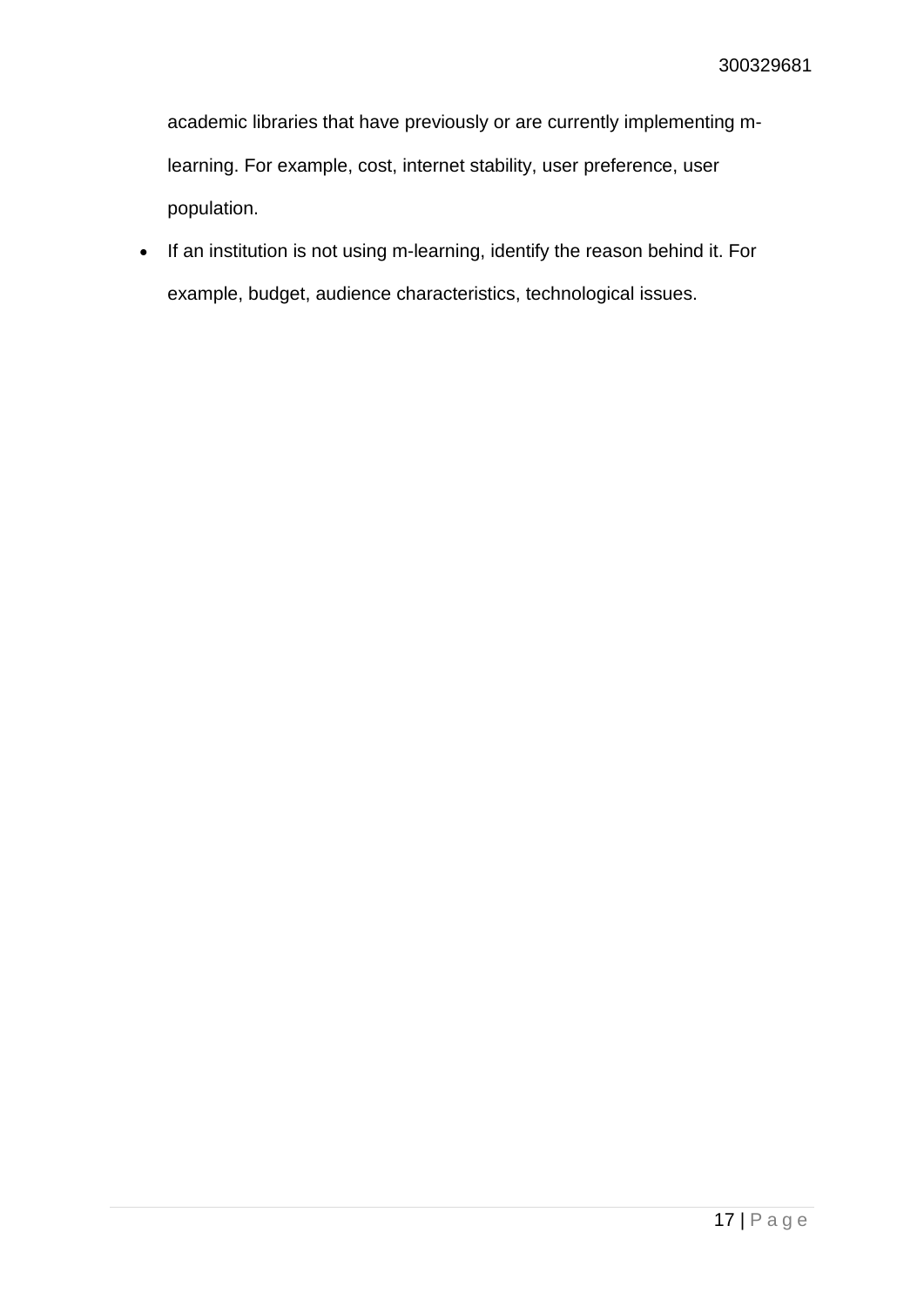### <span id="page-17-0"></span>**Research Design**

To deepen the understanding of m-learning in an academic library context, a qualitative research method using an in-depth interview was chosen. A preliminary survey was also considered as it could identify key themes that could be used when creating interview questions. However, after a consultation with Dr Brenda Chawner, the supervisor for this research project and after considering the limited time and human resources and what was already observed in the literature, a decision was made to conduct semi-structured in-depth interviews only. Interviews would allow participants to freely express their experiences and perceptions which it was hoped would lead to response that were less which constrained and which provided full and meaningful information. Interview questions were designed to prompt in-depth conversation about m-learning practice and perception of the participants which it was hoped would lead to the collection of richer and more comprehensive data than questionnaires alone.

Each participant was interviewed individually and the interview was semi-structured to allow the flow of conversation. Questions were designed to operate as a conversation starter which encouraged librarians to provide insight into institution's practice and interviewee's perception. While a set group of questions was asked in a particular order these were repeated or re-stated if the researcher felt confirmation was necessary for clarification or had technical disruptions due to internet instability. This approach allowed interviewees to provide full answers and include examples related to the questions. This provided valuable data about mobile learning implementation in their own institution as well as staff development opportunities available to them. This kept the interview focussed on the research while still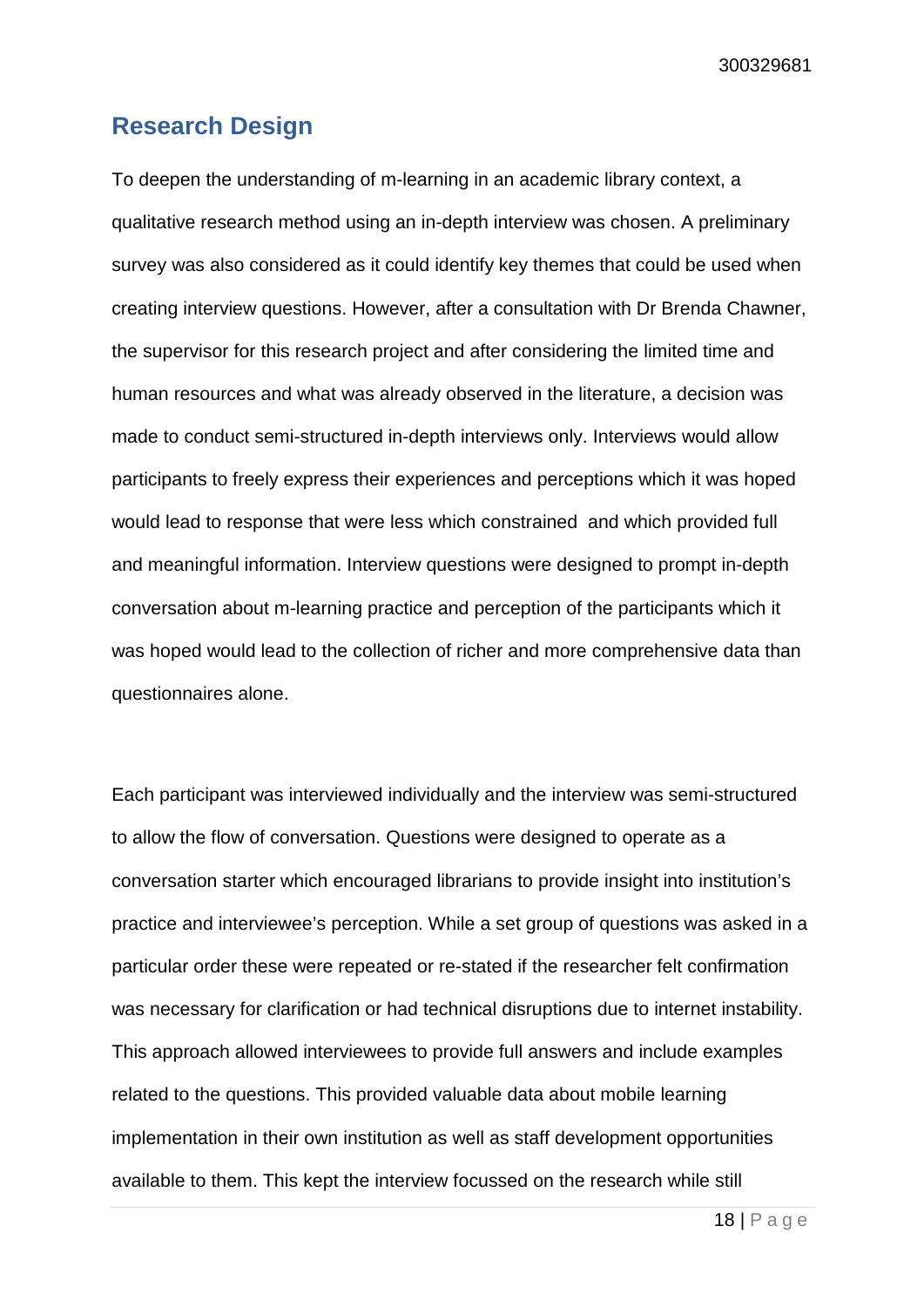allowing participants to share their experiences and their perceptions about each aspect freely and thoroughly. Additionally, it helped the novice researcher to stay on track and cover all areas of research interest.

## <span id="page-18-0"></span>**Methodology**

## <span id="page-18-1"></span>**Participants**

Participants consisted of librarians working in academic libraries who were actively involved in delivering information literacy skills. A preliminary scan of individual institutions of interest was conducted during the initial research design stage to understand what, if any, m-learning approaches were in place via the library websites. This included eight New Zealand universities and Institutes of Technology and Polytechnics (ITPs), examining of the structure of each library and its staff, different librarian roles, basic information about what the role entailed, informational pages for library services available for staff and students, Libguides and subject guides, library workshops, vision and mission statements and other relevant documents. However, role description was often unavailable and required a further search in Google or help from a colleague who may have knowledge of what a specific library position would do. Documents available via staff login were not accessible due to password restriction, except at the institutions where the researcher is based and were therefore excluded.

Due to the nature and the capacity of the research, ITPs sample was further reduced to five ITPs based on the review of website information concerning availability of library workshops and distance learning services to see if these potentially lent themselves to m-learning.

Potential samples for this research were: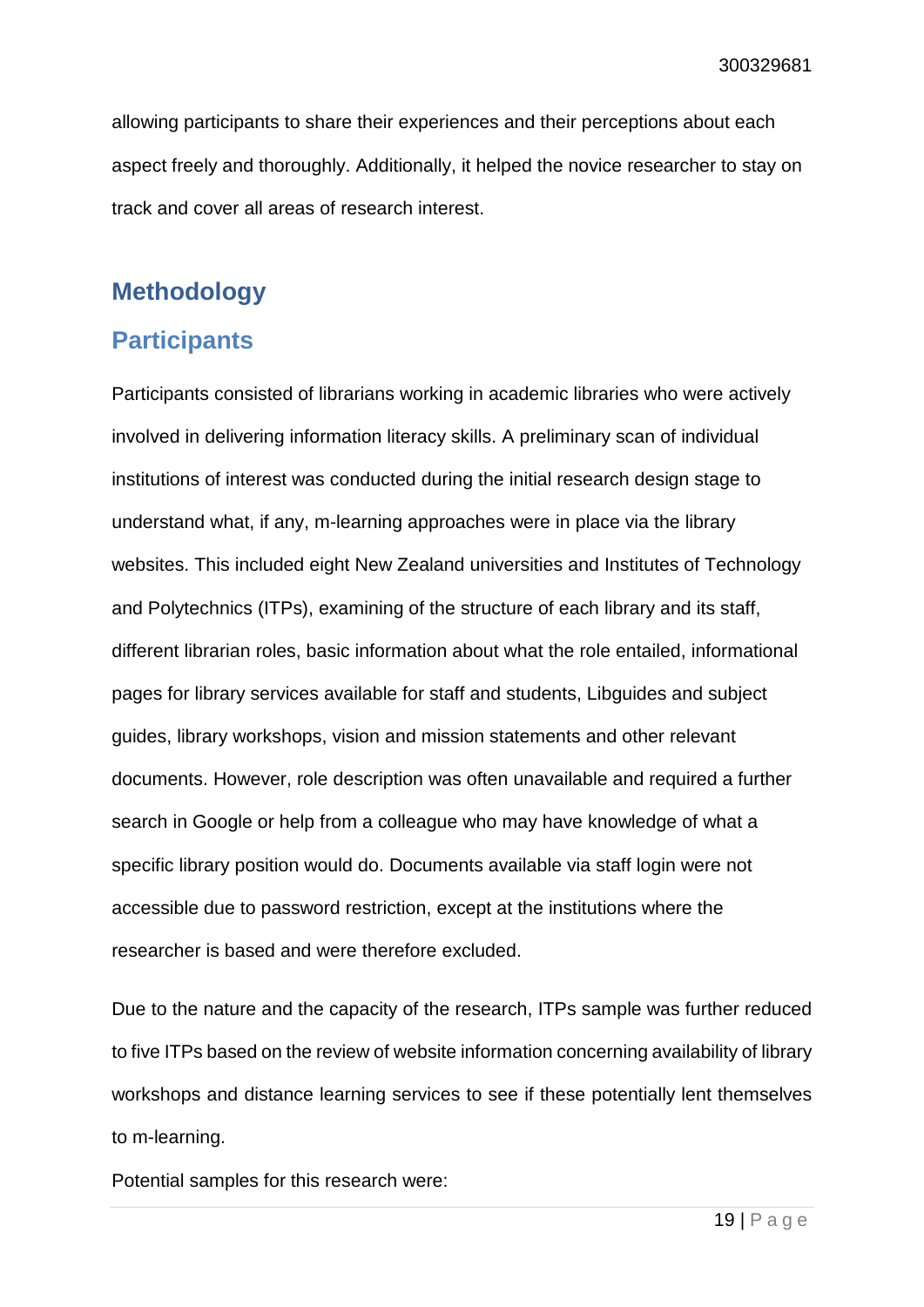Eight universities in New Zealand (Universities New Zealand – Te Pōkai Tara, 2015).

- Auckland University of Technology
- Lincoln University
- **Massey University**
- University of Auckland
- University of Canterbury
- University of Otago
- University of Waikato
- Victoria University of Wellington

Five selected Institutes of Technology and Polytechnics (ITPs) (New Zealand

Qualifications Authority, n.d.).

- Northland Polytechnic (NorthTec)
- Unitec New Zealand
- Waikato Institute of Technology (Wintec)
- Western Institute of Technology at Taranaki (WITT)
- Whitireia Community Polytechnic

From the sample listed above 11 institutes were then selected and invited to participate in the research.

## <span id="page-19-0"></span>**Librarian roles**

To ensure research elicited wide variety of experiences and perceptions of mlearning implementation and support, the research recruited participants from variety of library positions actively involved in delivering information literacy. These included

• Library Manager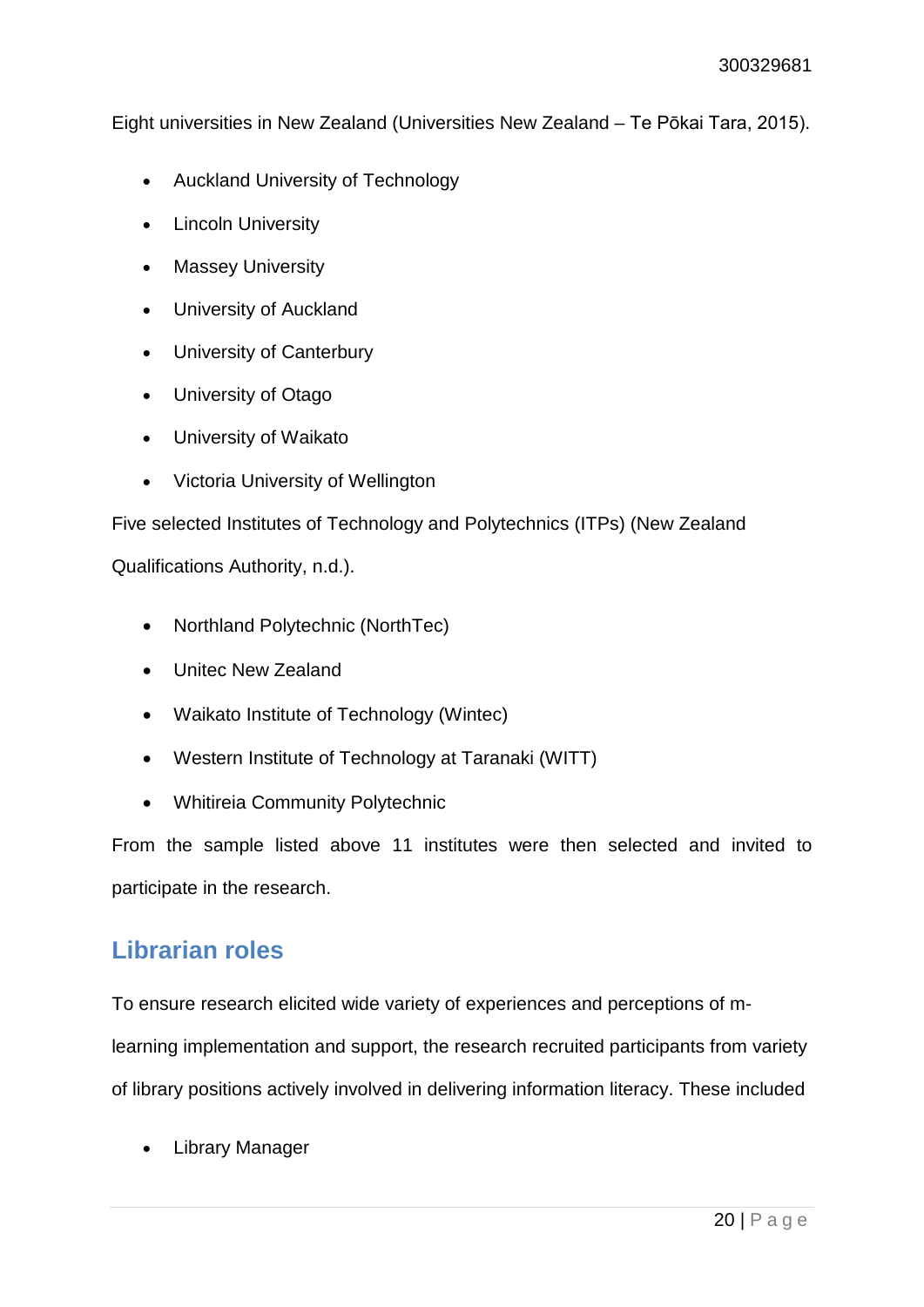- E-learning Librarian or equivalent
- Reference Librarian/Subject Librarian or equivalent

## <span id="page-20-0"></span>**Data collection**

As outlined in the Human Ethics application, an email seeking permission to invite library staff to participate was sent to Library Management staff before an invitation to participate in the research was sent to participants. Responses from the Library Management were:

| Permission<br>received | Permission<br>refused | No response |
|------------------------|-----------------------|-------------|
|                        |                       |             |

The Library Management who did not wish their staff member to participate felt their staff member could not add much to the current research as librarians at this institution "do not use any mobile technology to deliver information literacy".

Of those who gave permissions to invite their library staff to participate in the interview, some also recommended the staff member most suitable for the research. An email reply appreciating the recommendation was sent outlining that participation was voluntary and to protect the confidentiality of the participants, further contacts would be made individually with all potential respondents.

An invitation email was then sent to selected and recommended librarians. The invitation email contained brief information about the research, the approximate duration of the interview, researcher's contact details as well as participant information sheet (see Appendix 1) and participant consent form (see Appendix 2).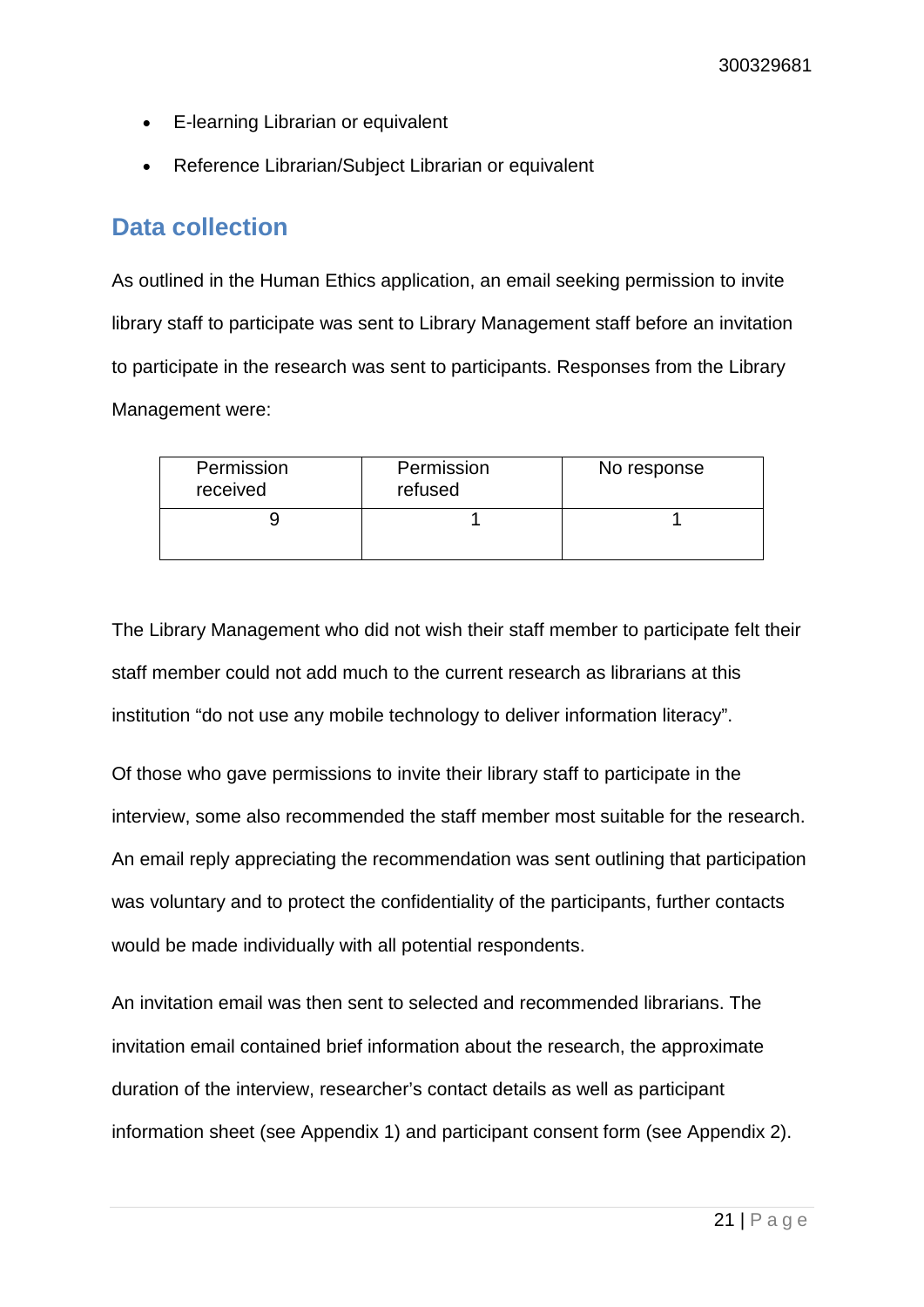The participant information sheet provided information about the research and its goal, interview procedure and participant rights.

Open-ended questions were carefully generated from themes emerging from literature review. Questions were piloted with a colleague and amended according to the feedback received. Interviews were recorded and later transcribed for in-depth analysis.

Face-to-face interviews were conducted wherever possible. However, due to geographical restrictions arising as a result of the locations of the institutions chosen, telephone call and virtual meetings were also conducted using the video conferencing tools Zoom or Skype. In one interview, an inconsistent internet connection disrupted the interview so video conferencing was terminated and the interview continued via a phone call.

## <span id="page-21-0"></span>**Ethical consideration**

Human Ethics application was submitted along with sample interview questions, the proposed participant information sheet and the proposed participant consent form to the Victoria University of Wellington, School of Information Management Human Ethics Committee (HEC). For sample interview questions, see Appendix 3. Although ethics approval was granted, the HEC recommended it would be ethical to seek permission from the Library Management before inviting individual librarians as the research could yield sensitive information about the library activities. Upon receiving permission from the library Management, individual interview candidates were sent an email with information about the research, the interview duration and participant information sheet and participant consent form which outlined that the participation in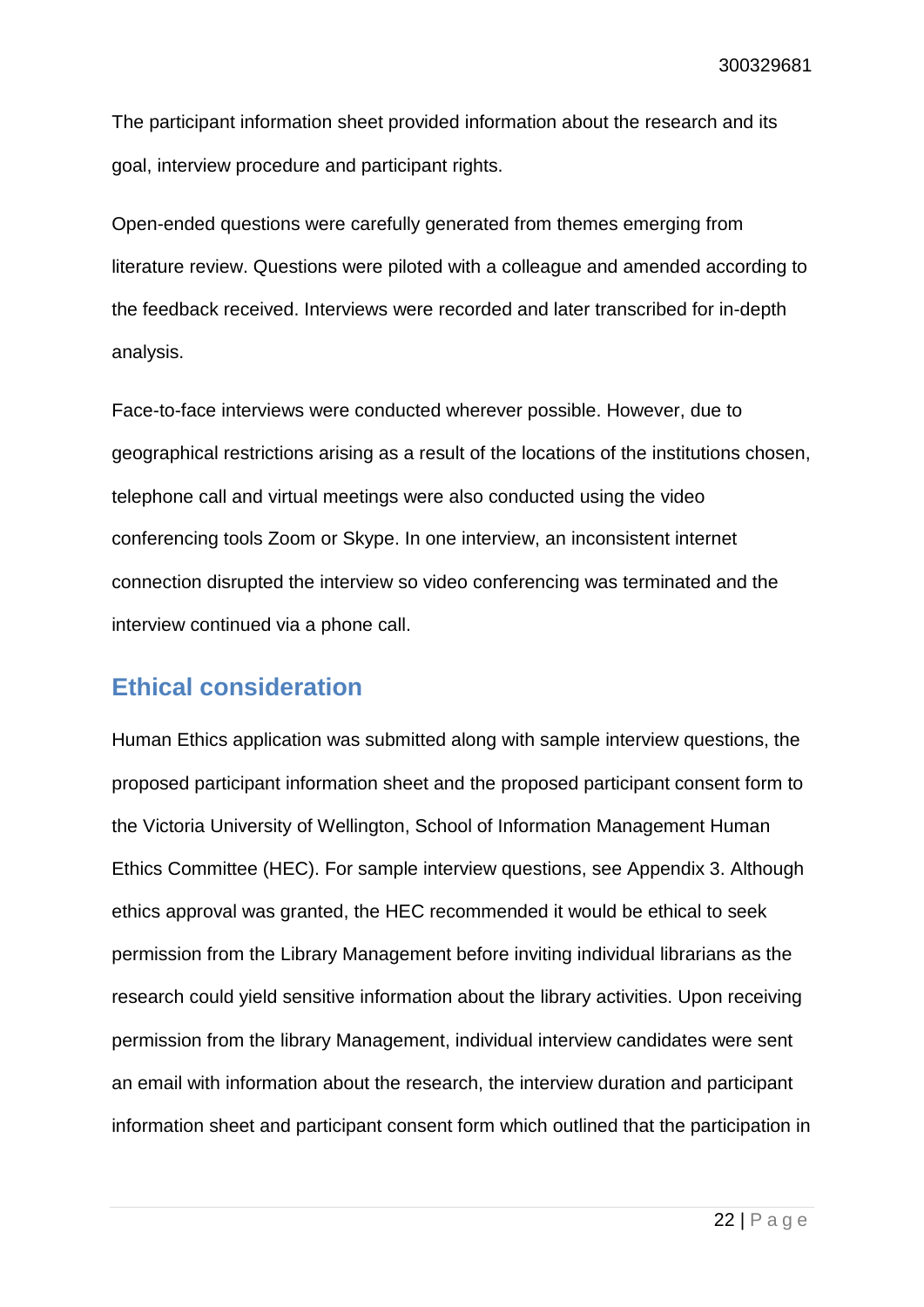the research was voluntary and the identity of the interviewees remained confidential to the researcher and participants only.

The interview started with a greeting, an introduction of the research, and participants being informed about the confidentiality of the interview and participant's rights to question or withdraw from the interview at any time. Participants were asked to provide a brief introduction of themselves, their role and their teaching experiences. Participants were given the option to request a summary of the interview and/or a copy of the final report. Two participants requested a summary of the interview as well as a copy of the final report and none of the participants requested to terminate or withdraw from the research.

### <span id="page-22-0"></span>**Data analysis**

Firstly, interviews were recorded and later transcribed using an application that converted speech into texts called Speechnotes

[\(https://play.google.com/store/apps/details?id=co.speechnotes.speechnotes&hl=en\)](https://play.google.com/store/apps/details?id=co.speechnotes.speechnotes&hl=en).

Scripts were revised and analysed for content and categorized into different approaches to m-learning implementation and training support for library staff. As recommended by the research supervisor, interview data were analysed manually rather than through a qualitative data analysis software such as NVivo. Different colours of papers were chosen as a method to separate themes and group interview texts together. Each interview was then further analysed and more specifically coded against the themes already identified. Some interview texts were coded to multiple themes. New themes were added as they emerged. This enabled the research to easily review and categorize interview data by each emerging themes.

Five themes emerged as a result of the literature and interviews: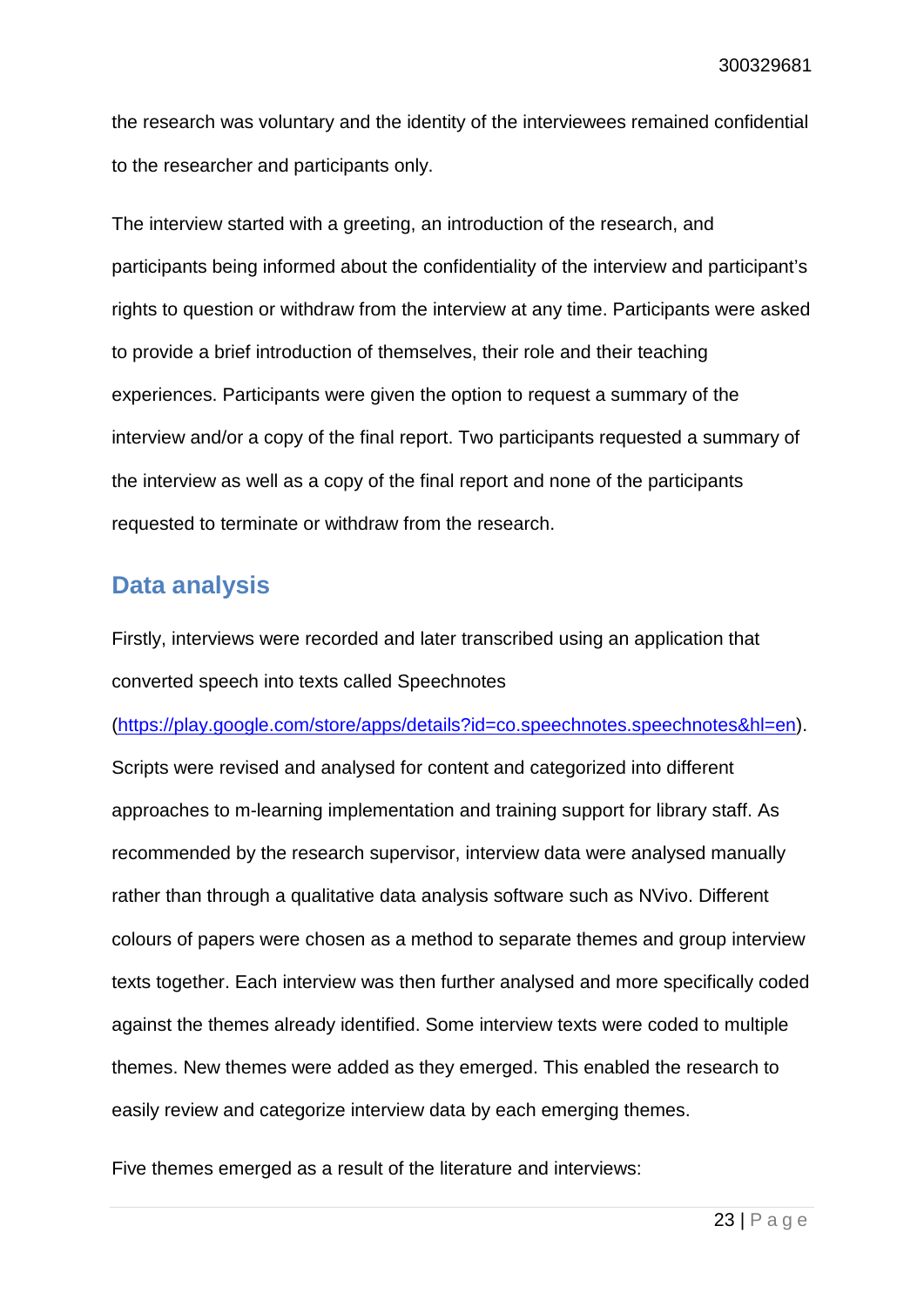- 1. Personal familiarity with mobile technology
- 2. Current support available from the institution
- 3. Mobile technology related training available for library staff
- 4. Kinds of training staff would like to receive in terms of using mobile technology
- 5. Barriers or difficulties in implementing mobile devices to information literacy teaching.

## <span id="page-23-0"></span>**Findings & Discussions**

Interview revealed that academic librarians are aware of multiple devices used by their staff and students and initiative are in place to support seamless access to information from variety of devices. Mobile friendly web pages were the most popular and in some cases the only mobile initiatives available in delivering information literacy workshops. It appeared all the participants agreed that implementing mobile technologies into workshops would be advantageous nevertheless developing a pedagogically sound m-learning approach that would be supported by the institution was the challenge.

## <span id="page-23-1"></span>**Participant profiles**

Of the eight academic librarians interviewed, seven librarians were a liaison librarian or equivalent and one librarian was in a managerial position. Six participants were academic librarians at a University library and two participants were from ITP libraries. All the participants were experienced in teaching in library roles or teaching outside the library with the length of experience ranging from 5 years to more than 20 years.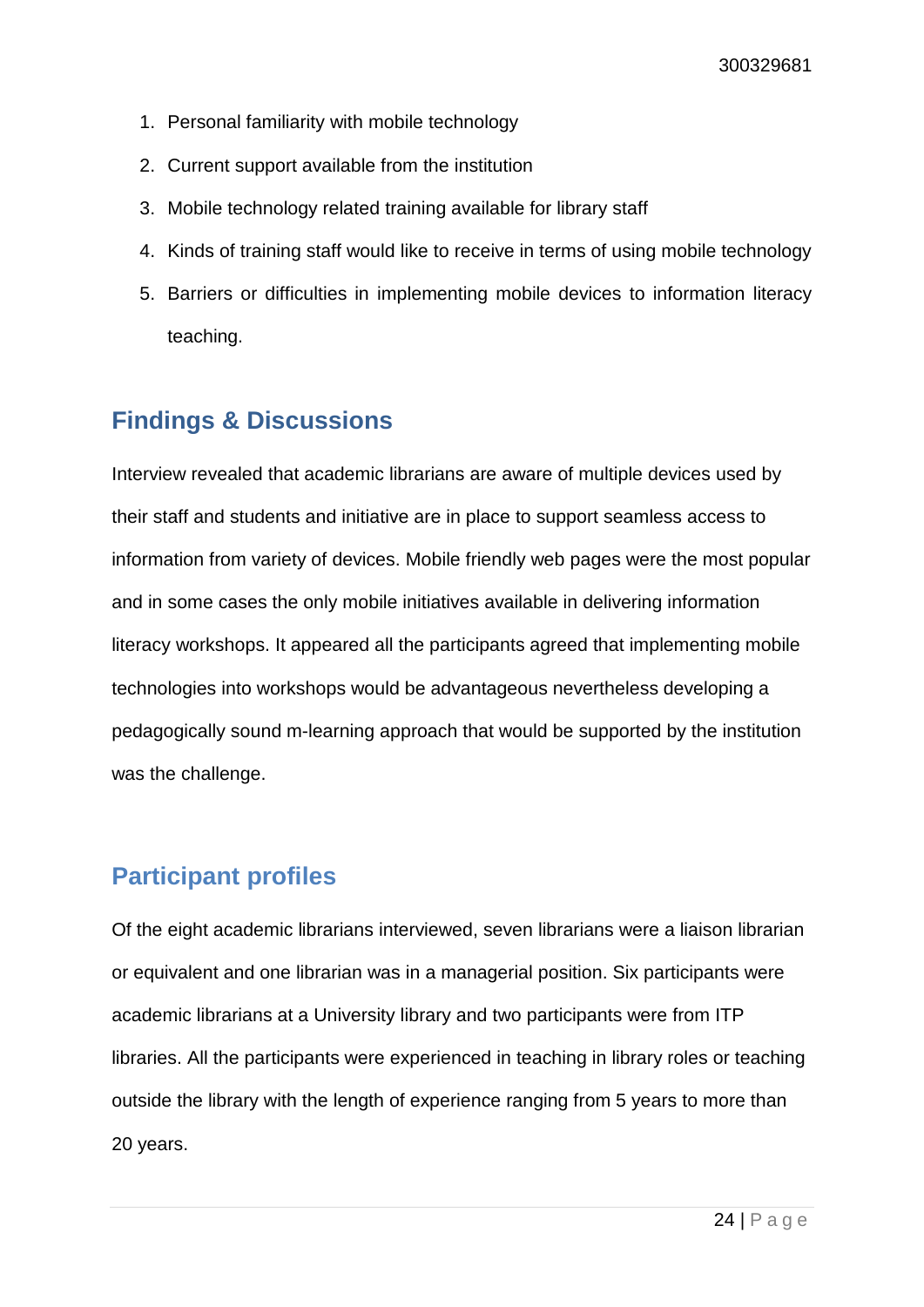## <span id="page-24-0"></span>**Familiarity and use of mobile devices**

Participants were asked to briefly introduce themselves and were asked about their

access to, ownership and familiarities with mobile devices in their personal and work

life.

Relevant interview questions:

*How much teaching experience do you have from either current or previous roles?*

*Thinking about your personal life:*

- *1. Do you own or use mobile devices on a regular basis? eg, smart phone, tablet*
- *2. What do you mostly use your mobile devices for?*
- *3. How familiar are you personally with the use of mobile technology in teaching & learning?*

*Do you have any experience in learning using mobile technology? How did you find the experience? did it work for you? if not, what did not work for you?*

All participants owned a smart phone and were familiar with using it. Only six

however had access to tablet/s.



Ownership of mobile devices

One participant indicated they had separate smartphones and tablets for work and

for personal use. Key uses of mobile devices were for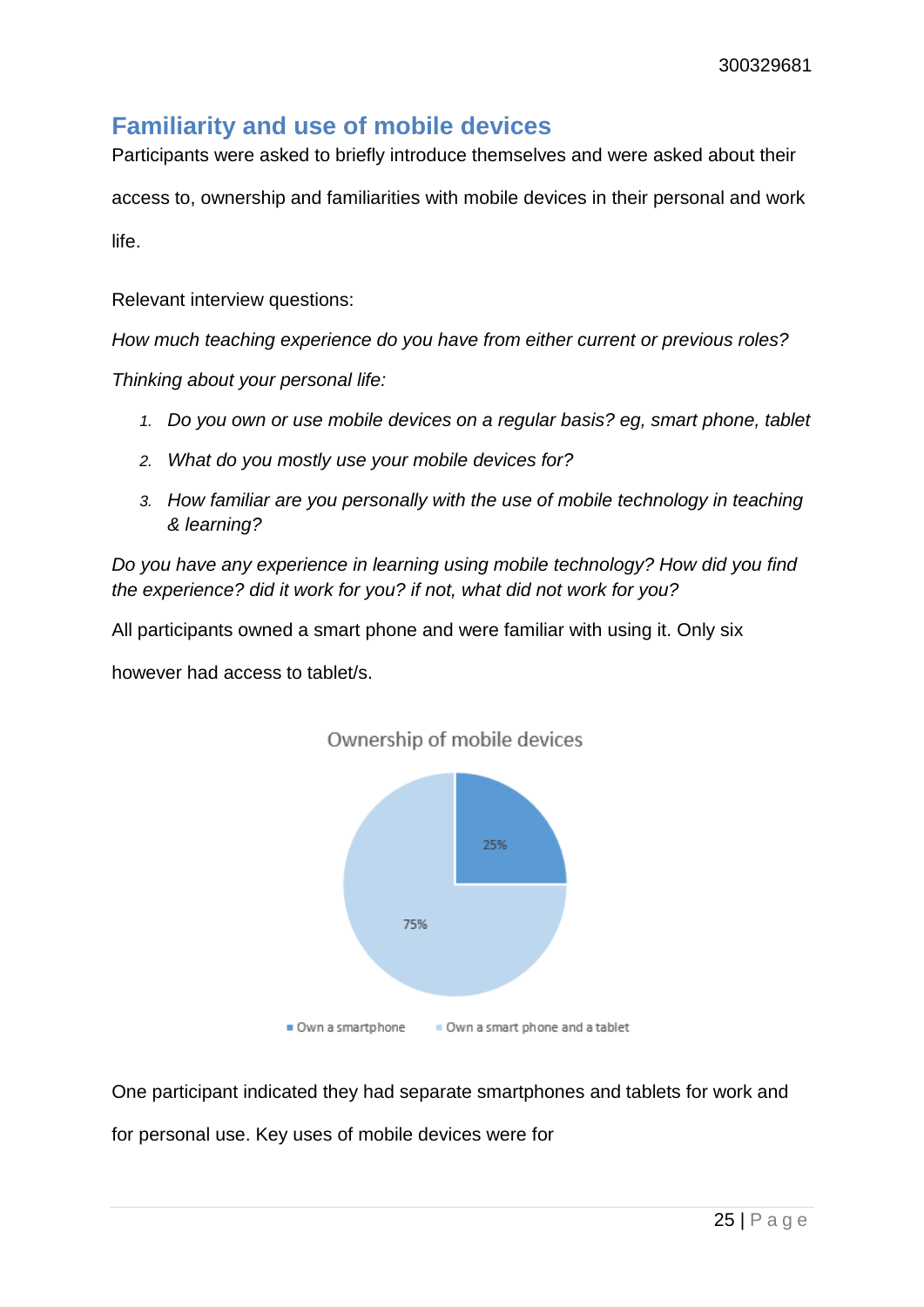- **News**
- Social media
- Camera
- Calls and text

Participants also indicated that they used learning applications such as language translator, their institution's Learning Management System applications, reading ebook, map, calendar through their mobile devices.

Although institutional provision of devices and access varied depending on the institution, all the participants indicated they had access to mobile device/s that they could use for work related purposes if required. A number of participants indicated liaison librarians are provided with laptops and some had shared devices serving number of librarians.

Half of the participants had access to a smart device that was provided to them by their institution. Amongst the participants who did not have a mobile device provided by the organisation, three participants mentioned that they used their personal devices for work related purposes and in some cases outside work hours.



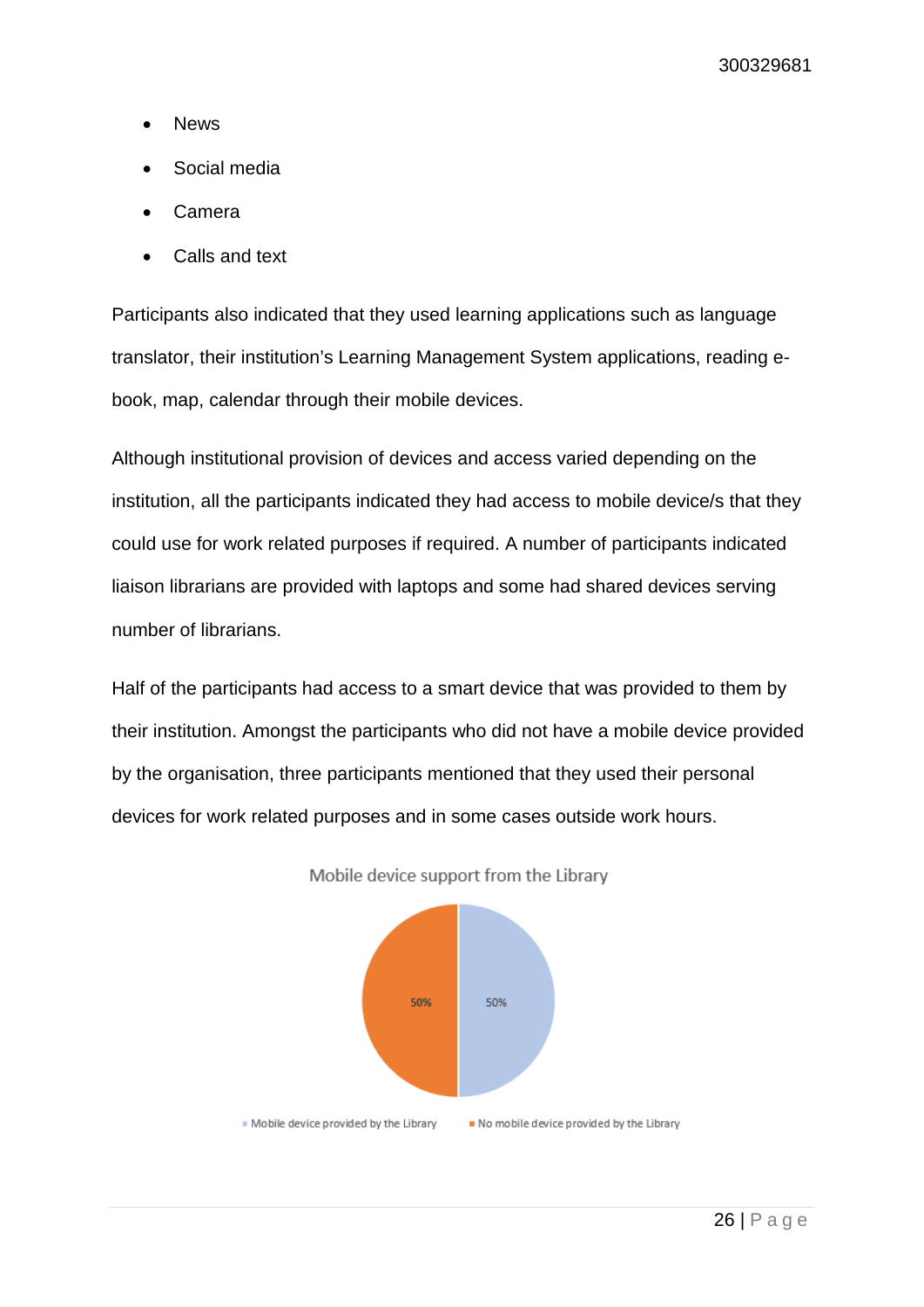## <span id="page-26-0"></span>**Mobile devices in delivering information literacy**

Questions were asked to identify the extent of use of mobile devices in resources

available through the library as well as information literacy workshops by the librarians.

Research question:

*1. To what extent have New Zealand academic libraries implemented m-learning in their information literacy programme?*

### <span id="page-26-1"></span>**Accessing resources through mobile technology**

Relevant interview questions:

• *Does your library offer webpage, libguide or information about mobile technologies? (mobile apps or vendor services eg ebooks)* 

Results indicated that there were efforts to make library information accessible from any device regardless of screen size. Some of the participants indicated they used Libguides and the advantage was that they were responsive to different screen sizes.

*"There was a time when you'd be downloading all these apps so that you could use your mobile devices. But now, so many websites are just automatically much more mobile friendly. You don't even notice it's there ... we use Libguides 2 which was revamped for that purpose really, our discovery service has got a mobile friendly interface so they automatically detect [screen size] … alter the screen to fit it"* 

Another participant also mentioned,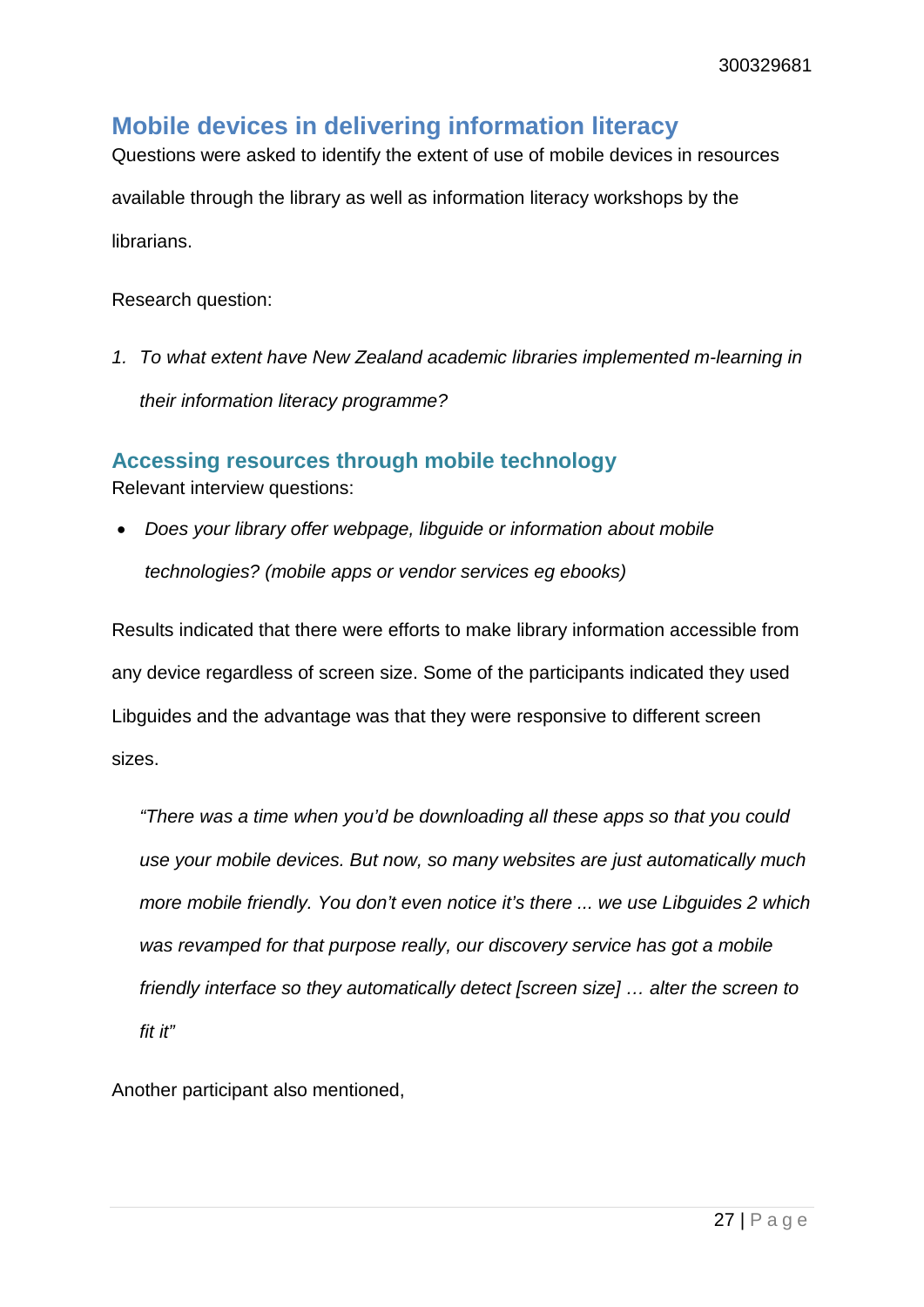*"We do create libguide and we've got a website and most of the information that we provide, online information to, you know, catalogue and to research guides and that kind of things they can all be accessed from our website so in that sense, we have designed with the fact that people could access them from a mobile device if need be but not necessarily designed purely for that purpose. So we do try and keep that in mind, say for image sizing and things like that but it's not specific purpose"*

Participants appeared to view mobile and online learning as indistinct from each other. Many learning resources were designed so that it was responsive to different screen sizes and devices so that m-learning related mainly to how students accessed the information rather than specific delivery and creation of m-learning objects or activities. As one participant put it:

*"Information should be accessed seamlessly, no matter what device you're using"* 

According to Farley et al (2009), "notes should be provided in various formats that match the students' study practice ... students are engaging with their study in multiple locations, often opportunistically" (p.9).However, as Melhuish and Falloon (2010) argues, m-learning enables students to personalise learning in a given context.

#### <span id="page-27-0"></span>**Teaching using mobile technology**

Relevant interview question:

• *Thinking about your work life:* 

*Do you use mobile technology in information literacy workshops? if so, how do you use them? if not, would you consider using mobile technology in your IL workshops?*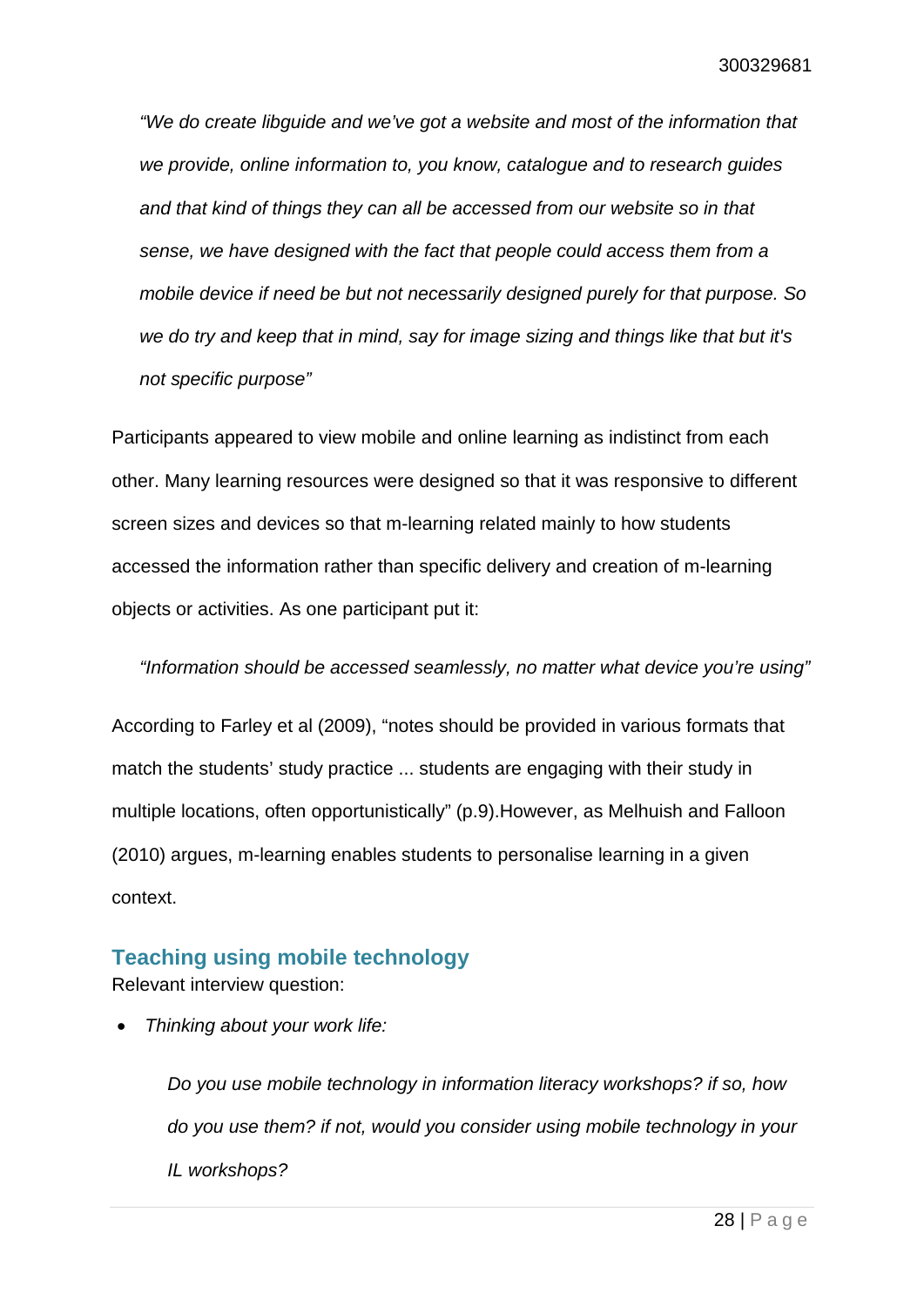Only two participants said they use mobile devices in class IL activities. One said they used Audience Responsive System (ARS), also known as clickers for break-out rooms with English as second language students to increase classroom engagement because they were often more reluctant to engage in class.

*"so by using clickers it's one way to get them to actually interact and give us some sort of indication that they understand what we teaching them without getting people to put their hands up or talk any of that sort of stuff which their often hesitant to do"*

Another participant said they had used polling activity using text messaging. However, this had proven troublesome due to poor internet connections.

"*it simply did not work".* 

Some did have suggestions for how more specific mobile technologies in learning could be utilised eg. Global Location System (GPS) and Augmented Reality (AR).

*"we could create something like augmented reality and have a student investigating the different areas of the university so using geolocator"*

*"augmented reality subtype. That side of it is quite fascinating. If we could do some kind of augmented reality tour of the library…That would be fantastic"*

Augmented reality tour of the library can enable students to know their institution's library even if they are geographically distant (Aharony, 2010)

#### <span id="page-28-0"></span>**Spaces for m-learning**

All participants indicated that they had access to teaching rooms for information literacy workshops. However, most of these rooms were equipped with computers, designed for traditional lecture style teaching with rows of computers and a presenter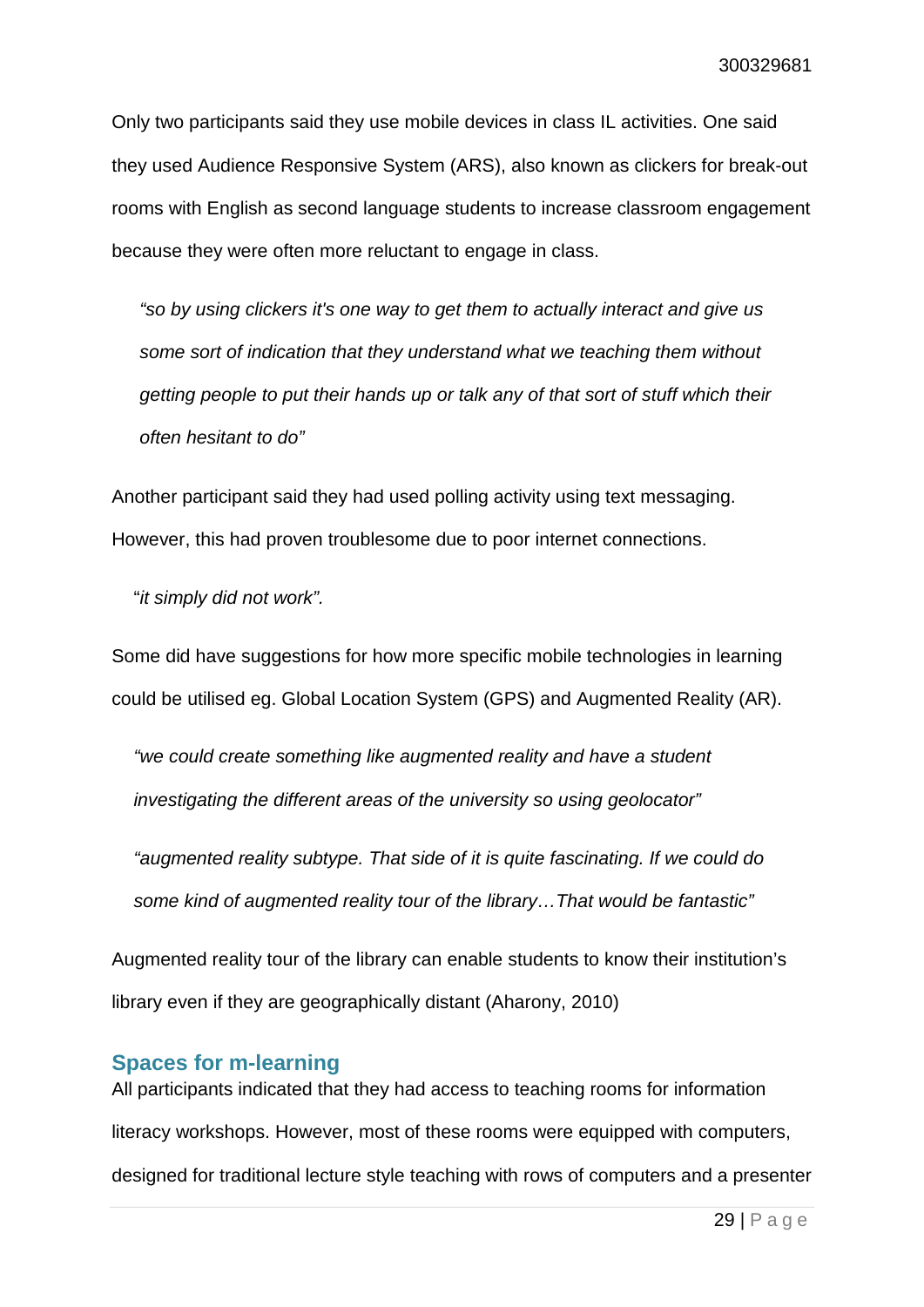projector for point-and-click type sessions limiting freedom to interact with other learners and the use of individual devices.

The lack of availability of the rooms were mentioned by two participants and one of the participants pointed out that they asked students to use their mobile device in the information literacy workshop when there were no teaching rooms equipped with computers available. When asked whether the participant often had sessions outside computer labs, they said:

*"I do out here because there's only 1 or 2 computer labs available so I don't have a whole lot. Um, at city I think they have few more computer lab they are using whereas I find I don't have quite as same access to them"*

Another participant mentioned there were only one training room in the library and the projector needed repair. Some of the participants pointed out that they had seminar room/s that were less structured and had no computers. However, they also mentioned these rooms was not purposefully built for interactive classroom style. The use of mobile was a 'back-up' rather than a planned.

*"if we couldn't get a computer lab … (students) need to be able to see what I'm talking about and have a place in that case we might use mobile technology on their phones or and a tablet if they have them to access just to see what I'm talking about"*

These comments suggests, that despite the benefits of m-learning and its potentials to shift learning approaches to flexible and personalized learning found in literature and through interview, it requires physical environment as well as infrastructures such as better internet connectivity. This is often beyond librarian's capabilities and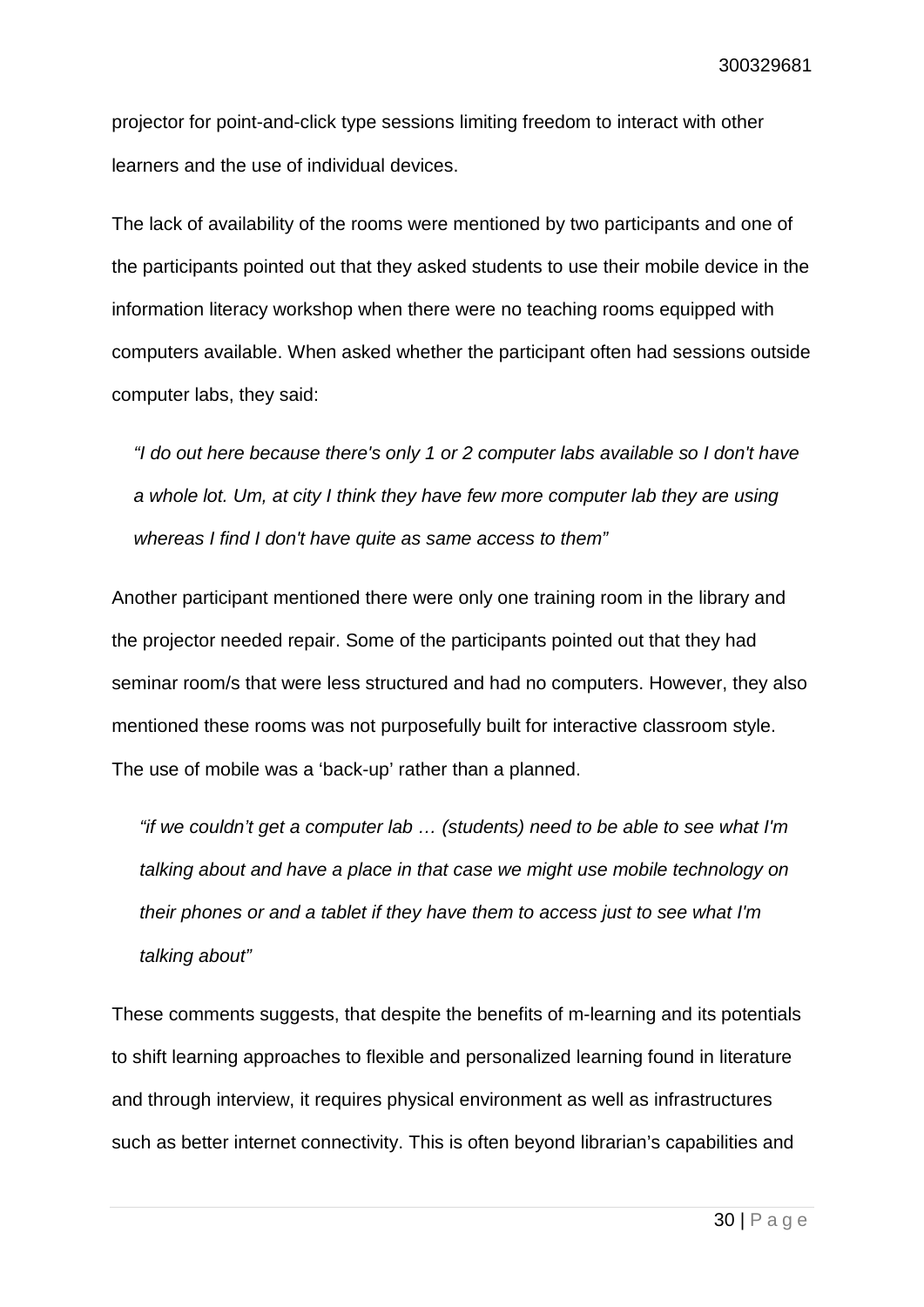only so much can be proposed by academic librarians. Librarians are required to perform and deliver information literacy skills with what is available in the institution or through 'freeware'.

Two participants noted that they do not provide hand-outs in their classes. Rather, students are shown where the hand-outs are in the Libguides or subject guides or given a shortened link which students can access from their mobile device or a computer if they want to follow through the hand-out or refer back to it after the workshop. By not providing hand-out sheets, it is ecologically sustainable and provides variety of access options, giving student the freedom to access information and learn to suit their learning style. Walsh suggests "viewing an online video tutorial on a mobile screen while trying at the same time to apply the skills it is teaching on a fixed computer can be extremely effective"(2012, p.53). Another participant noted that when they are teaching in big lecture theatres for a large class also referred students to the hand-out loaded onto the Libguide to actively use during the class.

*"it's useful to do a hand-out put it on my libguide and then I say to them "if you want to use your mobile devices to follow on your hand-out, here's the hand-out" and show them where they can open it so that works quite well"*

This demonstrates how learners can utilise mobile devices to access information and take learning opportunities instantly when needed (Ozdamli & Cavus, 2011)

As acknowledged earlier, the examples of actively incorporating learning initiatives were very few. Instead, they recognised the potential for online components to serendipitously be accessed by mobile devices in addition to traditional computers. One of the example of this was the use of Google forms. Google forms was mentioned by two participants as a form to encourage interactive engagement with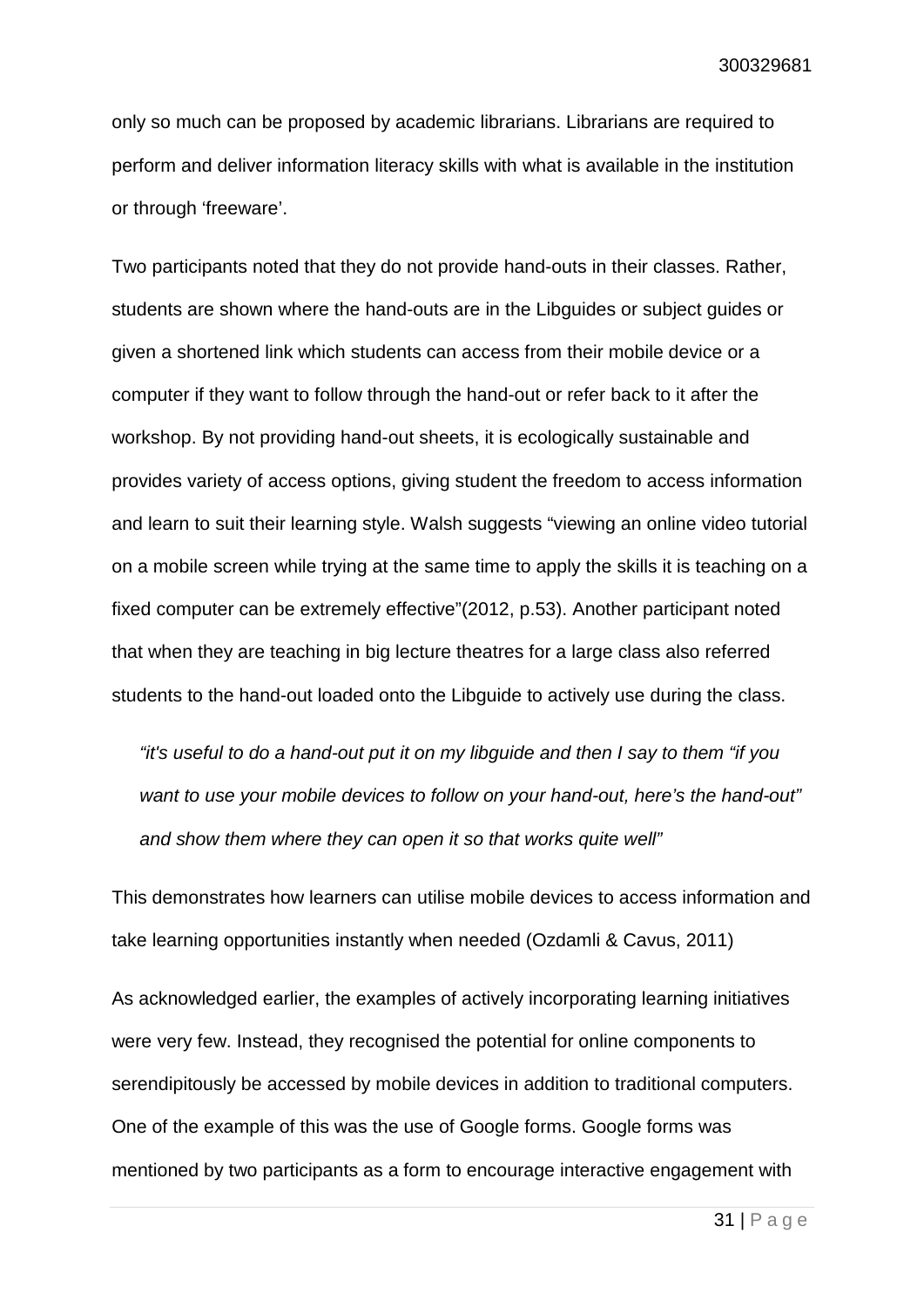students. Google forms are accessible from any device including mobile devices. One participant mentioned they have tried using an application that would convert photographed texts into electronically readable texts (formally known as optical character recognition (OCR)), however, *"it was a lot of work for not much information"* and since then, have been using Google Forms for feedback and quizzes which can be accessed via mobile device although students tend to access them via the computer provided in the training room.

*"Google forms we started using a lot of for getting feedback from students and doing quizzes and like, instead of giving them worksheets in class, like print worksheets we can give them a Google form that they fill out and then the class everybody in the class has access to the results the afterwards"* 

Another participant said that they encouraged students to use personal devices in their information literacy classes although they do not believe it worked well in small smart phone screens.

*"I do say whatever device you use, bring that to the class. I fully expect them to be in class using whatever device, so a lot of them have tablets or laptops or, some of them have got smart phones but not many of them uses smartphone for work. The problem is screen is so small and most people prefer a bigger screen than you get on your smart phone"*

Conversely, another participant commented, that some students did not seem to mind small screens and were happy to use smart phones to follow along. Perhaps, more students are becoming used to multi-tasking and searching for information and reading large chunks of texts through a small screen. The disparity in perceived students' preference for screen sizes perhaps are determined by factors such as: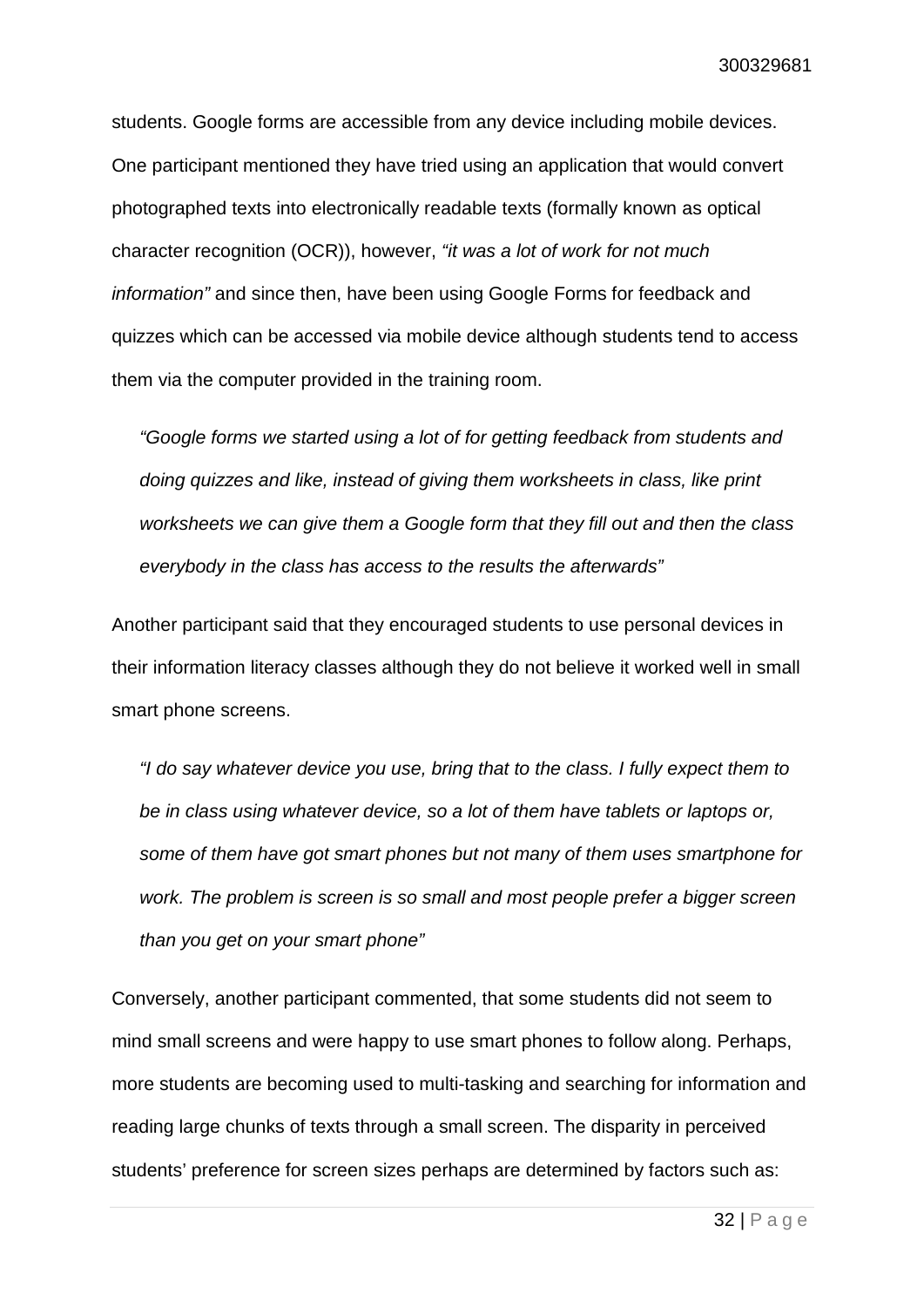- kinds and amounts of information displayed/provided,
- Student characteristics (one participant mentioned that they felt specific groups (e.g. mature students, health sciences students) were less technologically engaged that others (e.g. Science students),
- Familiarity/confidence with technologies or particular smart phones (brands, screen size, models).

Well-planned pedagogies and learning objectives, may facilitate students to use mobile technologies in learning environments such as library information literacy workshops.

### <span id="page-32-0"></span>**Staff development opportunities**

Research question:

*2. What m-learning related staff development opportunities are available/or needed in New Zealand academic libraries?*

Participants were asked what staff development opportunities were available for library staff to up-skill or prepare them for implementing mobile technologies into teaching information literacy workshops. Participants were also asked what they would like training on and what areas of mobile technology they were interested in learning more about.

#### <span id="page-32-1"></span>**Staff development opportunities currently available**

Relevant interview questions:

• *Does your library support the use of mobile devices in teaching & learning for librarians? if so, how does it support ?*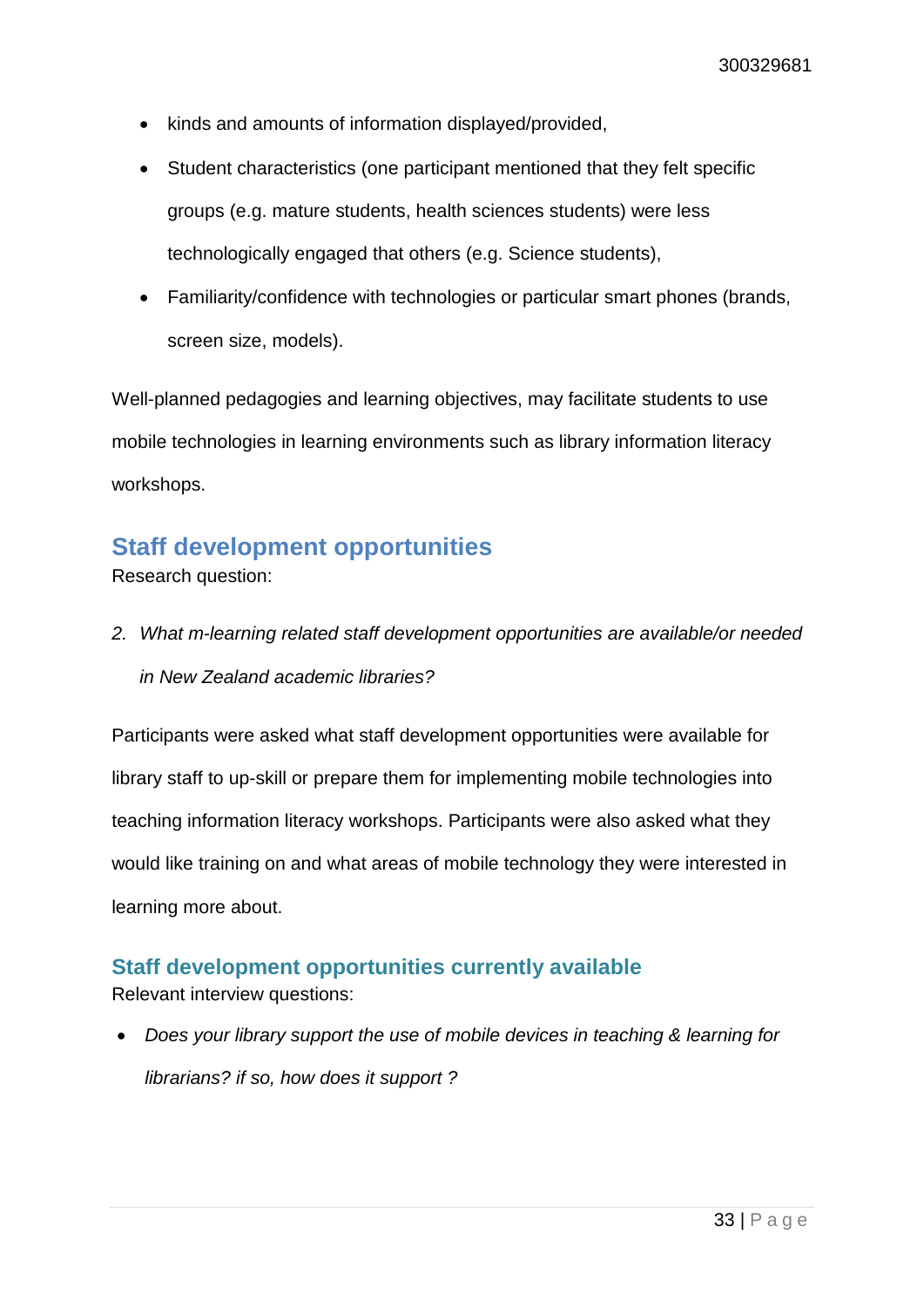• *Are you aware of any professional development opportunities offered by your institution/library on mobile technology in teaching and learning? If yes, what SD opportunities are available for librarians?* 

When asked if they were aware of any professional development opportunities on mobile learning in their institution, responses were varied. One participant commented,

"there's no formal training and no structure planned"

Another mentioned that a staff survey on skill shortage had been conducted recently and they were waiting to see what eventuated as a result of this.

Although all participants had access to staff development opportunities within their institution there were no training opportunities specifically on mobile technology. Most training centred around using technologies in teaching and mobile technologies were introduced as only a small part of these sessions. However results did appear to indicate that interest in mobile learning is growing in the academic setting.

*"it's not actually officially part of the university per se, but it's a special interest group … every month there's a session that they'll run on some aspects of teaching and they've been very heavy over the years about mobile technology"*

#### <span id="page-33-0"></span>**Common practices of acquiring knowledge**

Six participants indicated there was a culture learning through the experience of other librarians. A lot of knowledge and skills transferral was informal and occurred between staff when one staff member explored an area of interest and 'knows a little' and then shared that knowledge. One of the participant mentioned that most of the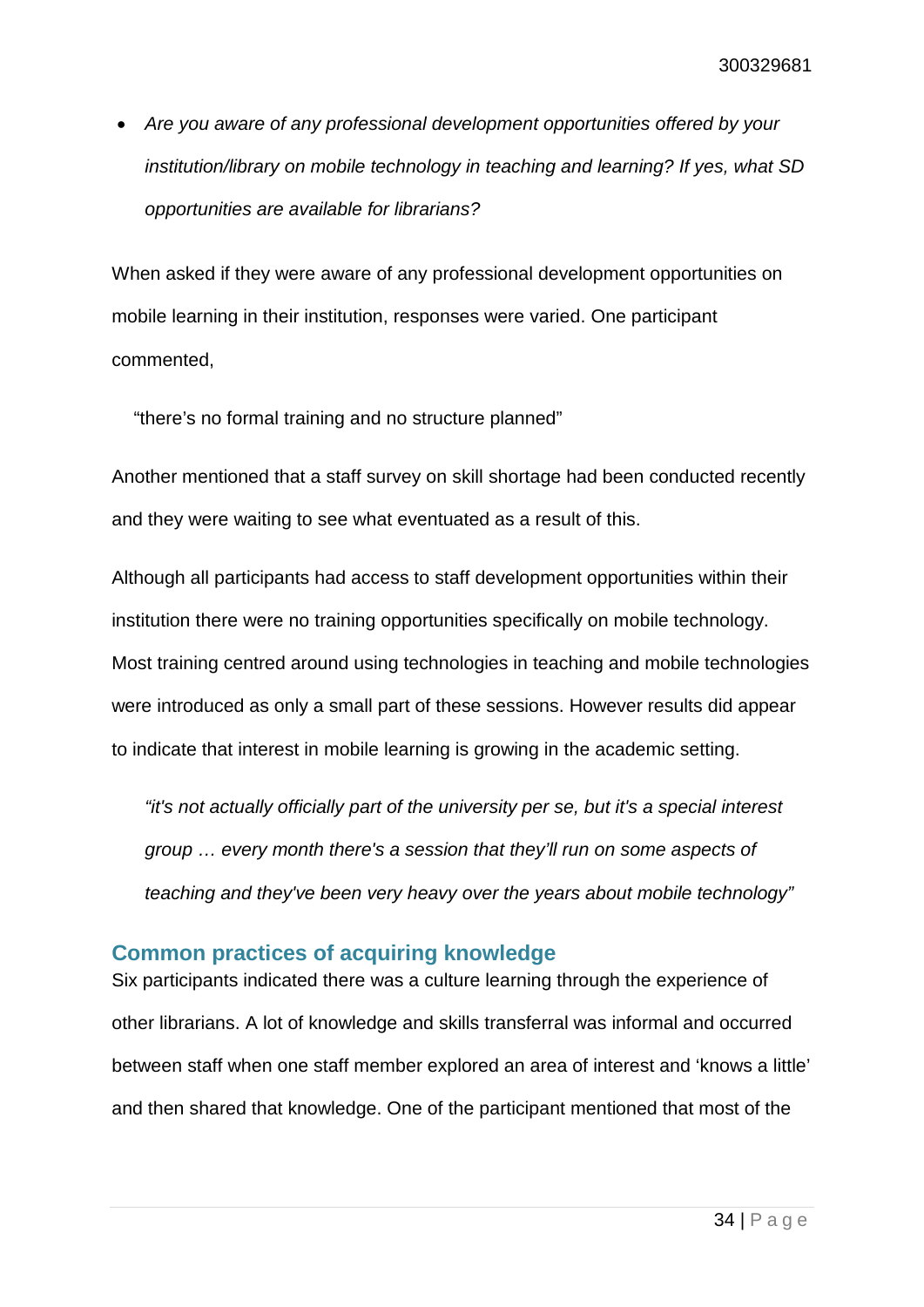tools were self-trained or trained by another staff who are familiar with a tool and would disseminate what they know to other staff.

Another participant mentioned that they sometimes recruited external experts to present a session for their library staff. Finally, one participant mentioned that they would often test a feature on a mobile device (e.g. Endnote for Ipad, exporting Google Scholar reading from 'My Library' to EndNote Mobile) and share their experience with students as well as with their colleagues.

Special interest groups were also a common source of information transfer where more experienced staff could demonstrate their experience and skills in using technology and technology oriented pedagogies to other staff members or teams.

Results seems to indicate a lack of evidence to suggest libraries or institutions are trying to enable library staff to further their m-learning interests and capabilities and motivate staff to develop professionally by providing opportunities to learn and familiarize with mobile technologies used by their learners.

### <span id="page-34-0"></span>**Training gaps and proposed staff development initiatives** Relevant interview question

*Are you aware of any professional development opportunities offered by your institution/library on mobile technology in teaching and learning? if no, would you like to receive some training? what areas of mobile technology would you like available for you?* 

Several training gaps were identified by participants which relate to m-learning. The most common areas where participants indicated they would like training was understanding the pedagogies of teaching and designing courses and learning outcomes for an effective m-learning. For example, one participant indicated that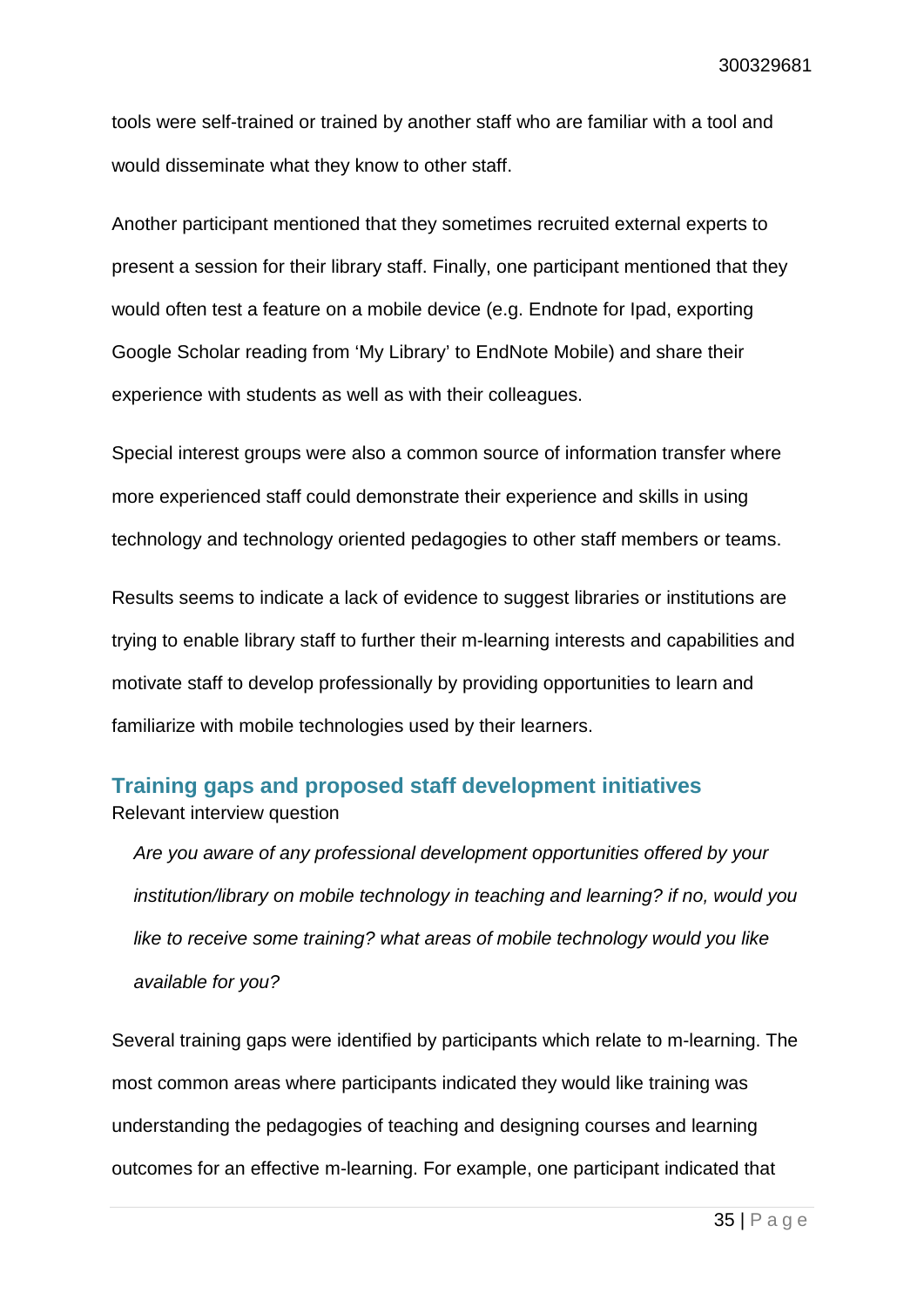they did not know where to and how to use mobile technologies in delivering information literacy.

Another suggested training initiative was providing a general suite of skills when using mobile technologies. Most participants emphasised that having the confidence and basic understanding of mobile technologies and familiarity was essential to encourage in adoption of mobile technologies into teaching information literacy in the library. One participant suggested a suite of courses on principles of using technologies and pedagogies. For examples, a series of modules covering skills on

*"how to facilitate a really engaging session";*

*"confident about what I am teaching";* 

*"mobile applications I would like to use and why I should use them"* and;

*"skills to go off and explore".*

Some have noted technologies should be used to support the pedagogies rather than designing a workshop contents and activities around technologies for the sake of introducing technologies. They suggested general skills updating on an on-going basis similar to getting, a *"warrant of fitness"* for your car.

Four years since a study by Saravani and Haddow (2012) revealed around half of librarians perceived themselves as technologically competent in using mobile devices. However, it would be interesting to explore how much has changed in current librarian's perceived competence in using mobile technologies since 2012.

Also, skills and peer-reviews and peer observations culture where there are people around that is familiar with and who uses lot of mobile technologies who can 'train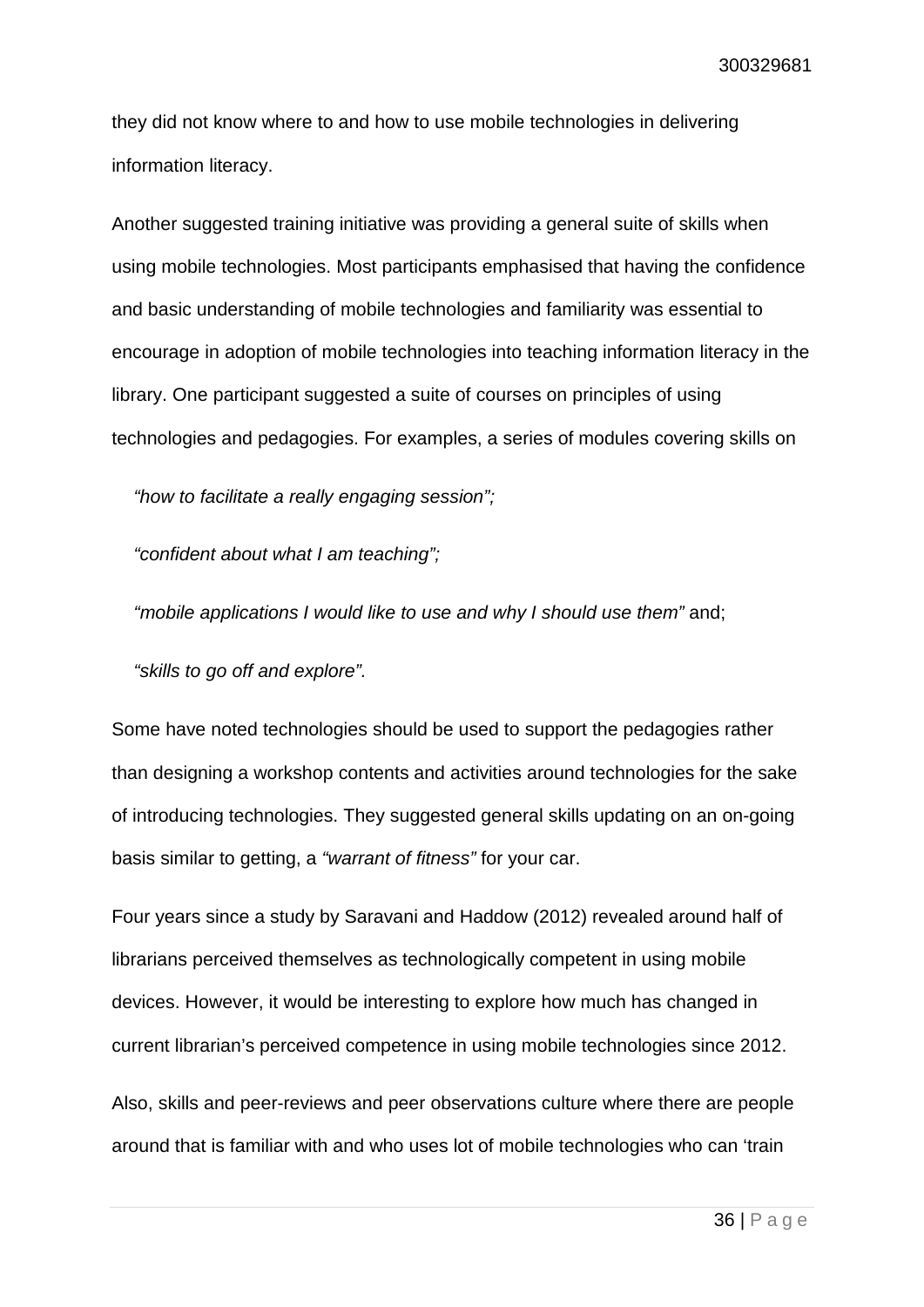the trainers'. Having experts around in general was also mentioned by one participant as helpful.

Other training area participants indicated they would like more support was in understanding areas for training was technical skills such as learning about tools for specific purposes, for example augmented reality applications. Technical skills ranged from knowing and familiarising with operating mobile devices. One mentioned *"where do you go and how to change setting in iPads".*

Another technical skills mentioned by another participant was around knowing how to troubleshoot. They expressed that they wanted to know how to find information to build basis for troubleshooting, being able to understand and figure out the solutions to why technical barriers such as why some databases were accessible only oncampus, principles and occasions where ezproxy would limit access so they can explain to students when asked. They also mentioned Google is good in terms of finding general information but not institution specific information.

One participant believed librarians should be confident with technology in information skills whereas one participant mentioned they feel they should have technical skills because this would give,

#### *"Opportunities to make ourselves really indispensable".*

Technical skills were required of librarians in past (Davis & Partridge, 2012; Saravani & Haddow, 2012) and seems it still is and it will probably remain an expectation for librarians.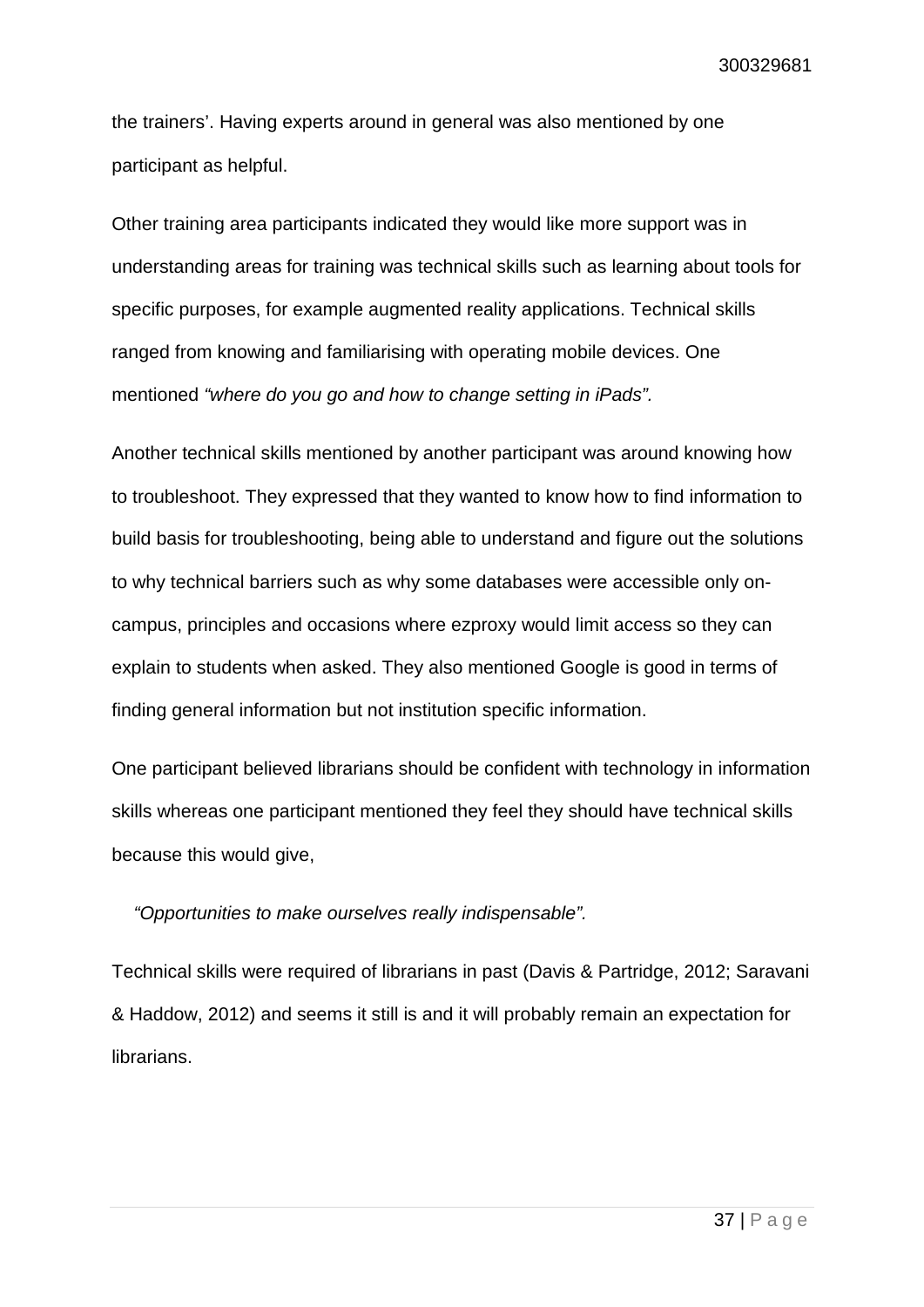## <span id="page-37-0"></span>**Limitations and barriers**

All participants were asked what they thought were the limitations and barriers in implementing mobile devices in information literacy workshops.

Relevant interview question:

• *Are there any barriers or difficulties in implementing mobile technologies in teaching and learning?* 

Most participants indicated although they could see the benefits implementing mobile technology into teaching, they were also concerned that they lacked understanding of teaching pedagogies and workshop design as well as confidence in using mobile devices. Some felt that some workshops were device driven rather than pedagogically sound for mobile learning environments. Results appear to indicate that currently the capacity to design and facilitate a pedagogically sound information literacy workshops is currently missing and require support from within and beyond the Library.

Another participant commented that because we're dealing with technologies, there is always potential for technology to fail. Use of varied and diverse devices, institutional security protocols, network connectivity, can all contribute to the failure of successful m-learning initiatives. Configuration or network access restrictions can also contribute to lack of success (for example, multiple device access policy).

Similarly, another point commonly mentioned by the participants was that implementing mobile technology into teaching were often more troublesome and even when it is implemented into workshop design, it would often occupy half the class time to set up or not work at all. Unlike lectures where an instructor sees same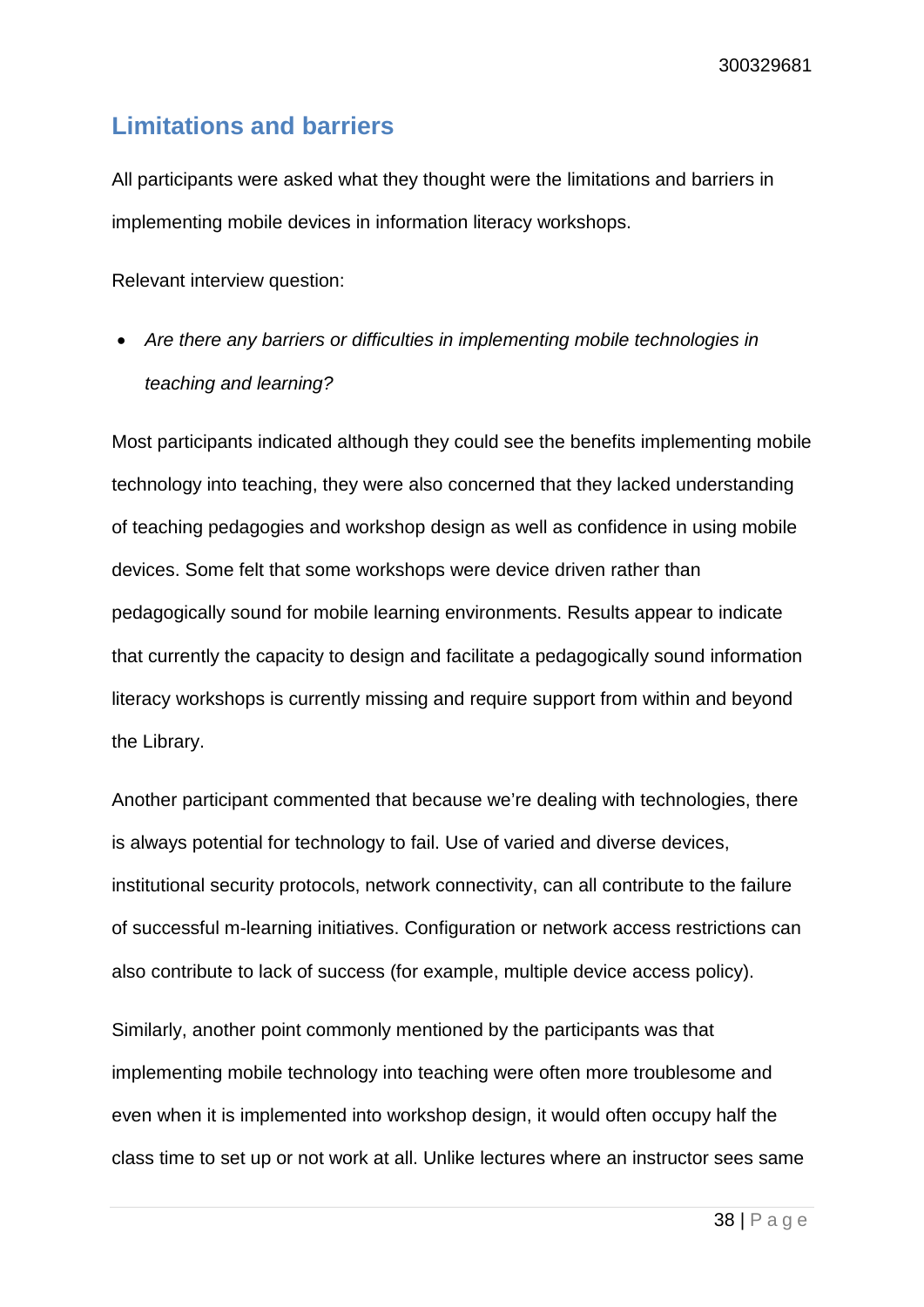group of students over number of classes, information literacy workshops are typically a one-off and content heavy.

*"Sometimes we don't have time and the classes are done really short, compacted space or that the time in the class we only have usually 1 hour with students and we've got so much to cover that trying to fit something in that's not going to get them side-tracked that's actually going to be part of the class and actually beneficial is probably the other really crucial thing. There's no point in bringing something in just for the hell of bringing something in. You wanted to actually be relevant to what your teaching them and help in some way so either, you know, giving us feedback so that we know that we're picking up we were talking about or getting them to do some hands-on stuff so that they can reinforce and in their minds what they doing so it's got to be able to slot it into a short type class"* 

One participant mentioned, they have a new seminar room with no computers so

*"we've told people that they have to bring their own devices ... So far you know, there can be a few issues because we also have [name of institution's virtual desktop software] which is relatively new … but because they don't all know about it, it can take half the class to set it up"*

Even if the initiatives to create flexible learning spaces and institutional systems to support it are available, if the system is not promoted institution-wide and the space is not carefully designed to suit the pedagogical learning required, it is still unlikely to succeed.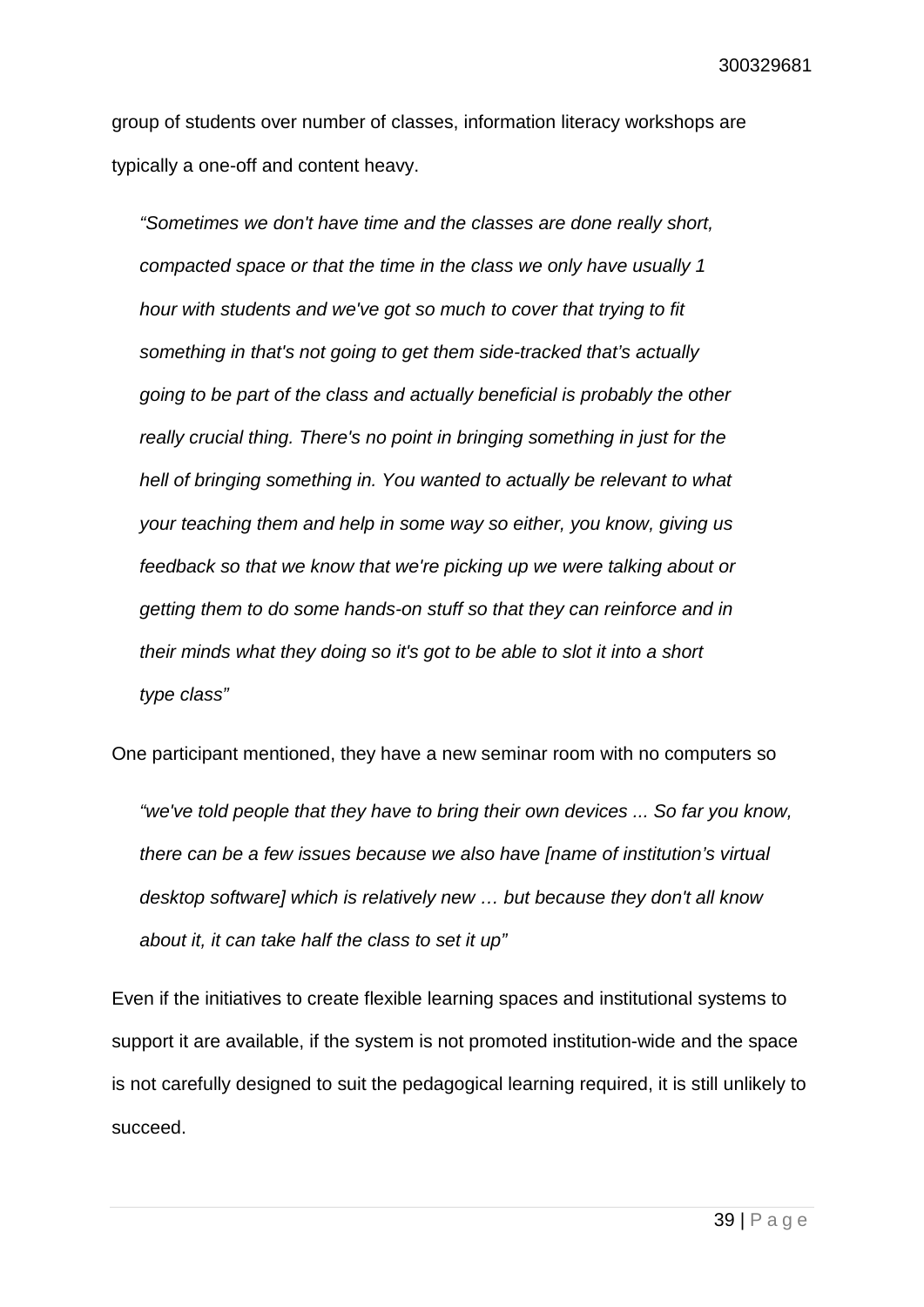Participants also mentioned that although many students have mobile devices, some still do not want to use mobile devices for learning. The most common mobile devices are smartphones but as indicated earlier often the screen sizes are too small to read non mobile friendly resources. As one participant also indicated, students are reluctant to bringing tablets to the campus because they do not have anywhere to store them. It is much easier to use University provided computers than bringing a mobile device and carrying it all day.

*"recently been told that our big computer labs around the campus, and we've got some in the library are gonna slowly be disestablished. We don't agree with this entirely because a lot of the students bring their gear along but lot of them rely on labs, not necessarily because they haven't got their own but they don't want to bring to Uni ...there's no lockers so there's nowhere to put them."*

Another participant also mentioned

*"you advertise something as bring your own device and one person does. It's more around instruction then expectation. People expect that side of things [equipped with computers] to be served up for them"*

Also, as another participant indicated,

*"we still find there are odd students who are totally not technologically savvy so the odds of them having a smart phone are probably pretty slim and sometimes in some classes we spend half the class trying to get people to put their phone's away, so I don't really want to encourage them to get their phone's back out so there's a bit of a fine line there I think"*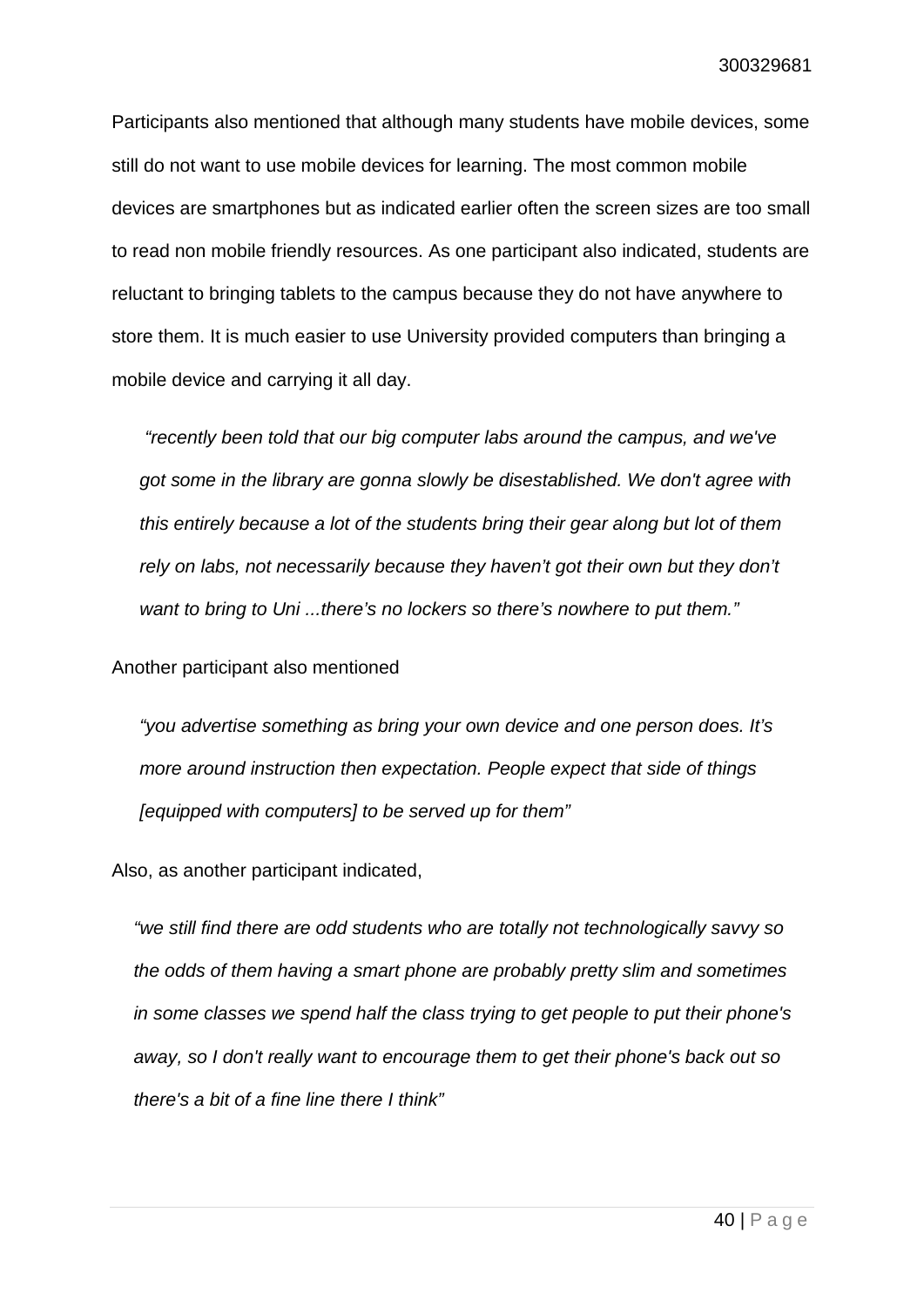#### <span id="page-40-0"></span>**Physical spaces and mobile devices**

Respondents reported that library support for staff use of mobile was different at individual institutions. Despite many participants mentioning that having the mobile device they could use and explore was a really helpful and effective way of learning and familiarising themselves with technologies, only two of the eight participants said subject librarians (often referred to as liaison librarians) were provided with an individual mobile device that they could use for consultations. Some noted that provision of individual mobile devices depended on their role in the library with preference being given to more senior staff members or those directly involved in elearning initiatives(for example, a Manager or a team leader, an e-learning librarian). One of the participants mentioned they often used colleagues's devices when they need to test out how a website or an online resource might display on different devices and screen sizes.

One participant indicated that although they would like to learn about Apple products such as ipad and iphones finding the time or the environment to learn and explore was difficult

*"[to learn they will need] to take it home with me and have it over the weekend but I don't have time ... it's hard to play [around with the device] at work because you feel like you're wasting time if you're searching videos and playing videos or watching stuff or you know..but it's the easiest way. Half the time it's the case of student comes to the desk and you look it up on IT help page"*

This finding aligns with the finding from Chawner and Oliver (2013) that organisations need to support library staff by providing time to learn new skills, including technological skills in using mobile devices.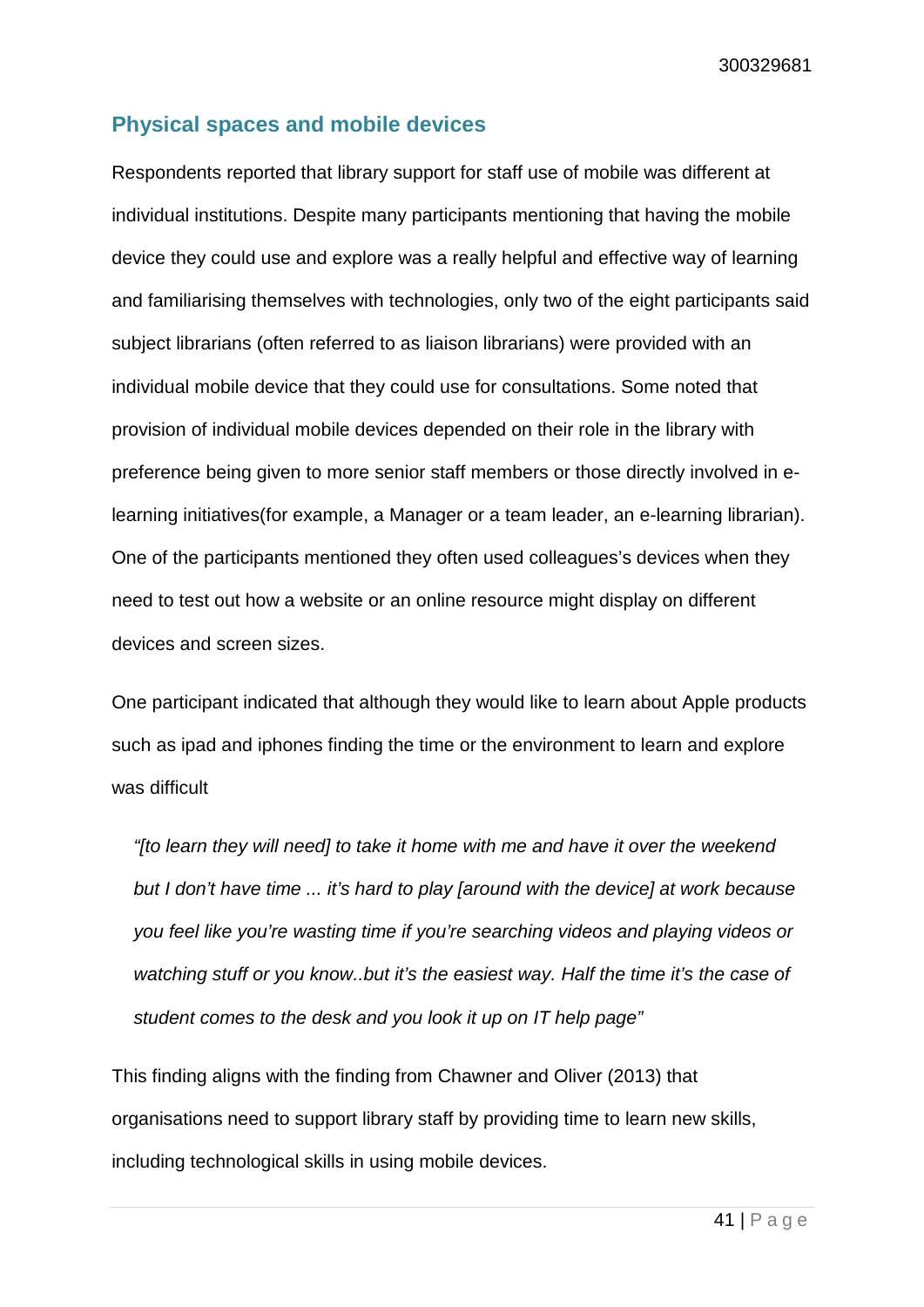Another barrier to implementing mobile devices into teaching information literacy was the set-up of physical teaching spaces, technical infrastructure and equipment. Most participants indicated there were very limited support from the library and the institutions in terms of:

- Physical layout of the room
- Inconsistent internet connectivity
- Inability to connect mobile devices to the projector

Participants indicated that computer rooms were equipped with computers arranged more suited to learners following step by step instructions with interactive elements consisting of instructors periodically asking questions that requires basic answers.

*"If you look around you, we've got rows of desks, rows of computers, it's a training room not a teaching room … just the physical setting arrangement and so that trickles down to impacting on whether or not we use mobile devices and you know people won't bring them"*

One participant noted that technologies should support the pedagogies but technologies tended to take precedence as evidenced by the training room layout at their institution:

*"forces into a particular kind of pedagogies one that is actually a little bit outdated now".* 

M-learning arguably opens up opportunities for blended, interactive and collaborative learning environment, moving away from traditional 'point and click' instructional teaching styles.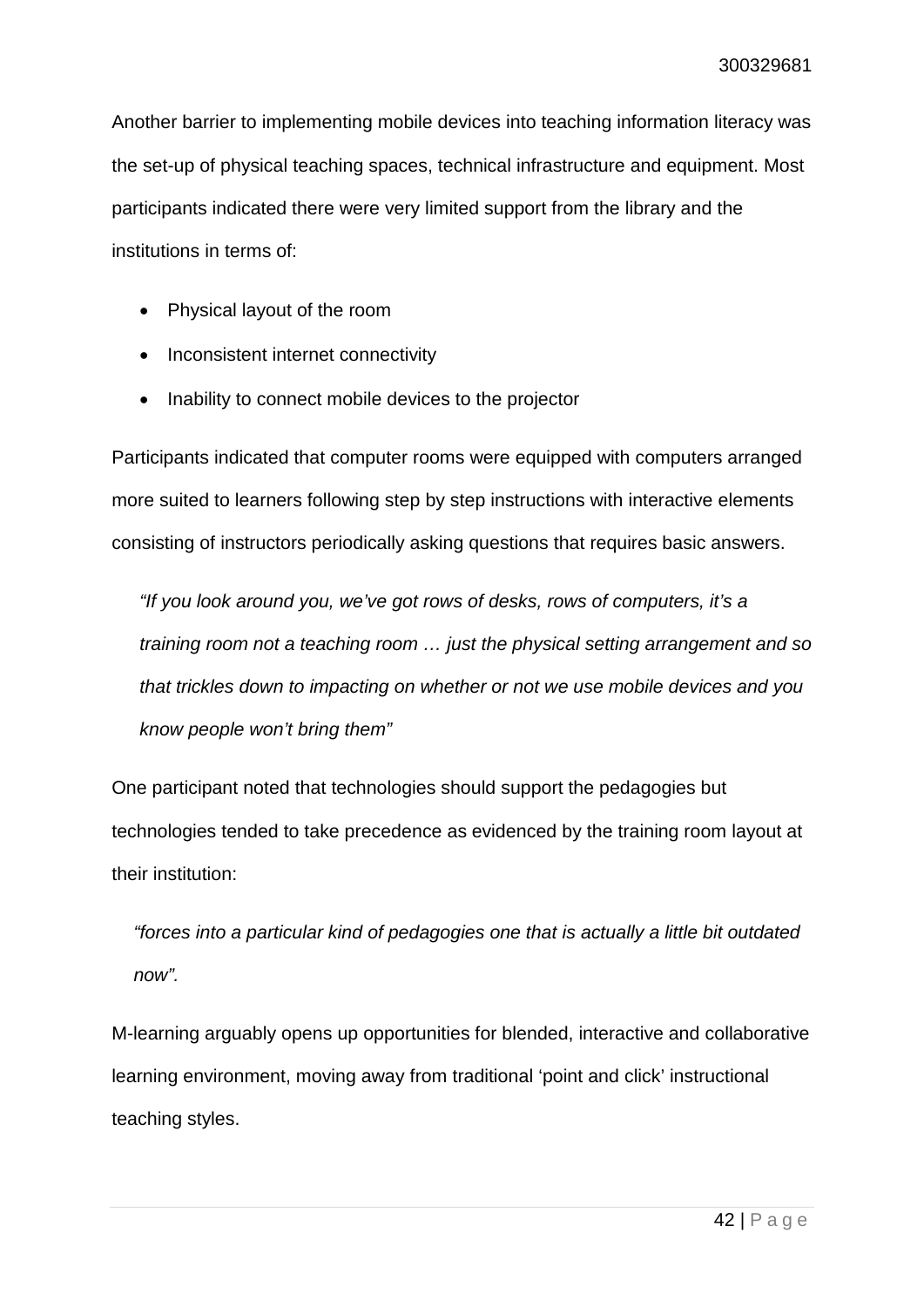One participant who was given a mobile device acknowledged that having access to a mobile device encouraged them to use such devices but they have yet to implement in information literacy workshops.

*"I mean they're encouraging us by giving us access and they've also supplied us [technology to connect mobile device to training room projectors]. So you know they're encouraging us to go that way it's just that we haven't you know really I don't think we've really taken that big leap in that way [mobile devices in teaching and learning]"*

This was not the case for other participant. One participant mentioned even if the organisation provided mobile devices for the staff, they would not use it since there was no equipment to connect the device to the projector, unlike the lecture theatres.

Infrastructure, in particular internet connections was another common barriers to implementing mobile technology into teaching information literacy skills. One participant mentioned they had organised a BYOD training session where

*"staff turning up and of course everything just shut down. We only had like 10 in the room or 8 in the room or something like that but Internet just couldn't cope"*

*"Possibly getting if it required support from beyond our team leader would be hard because … anything that involved money or time out in training or you know that would require somebody else to say "yes you can go ahead and do that" … that's probably the biggest thing"*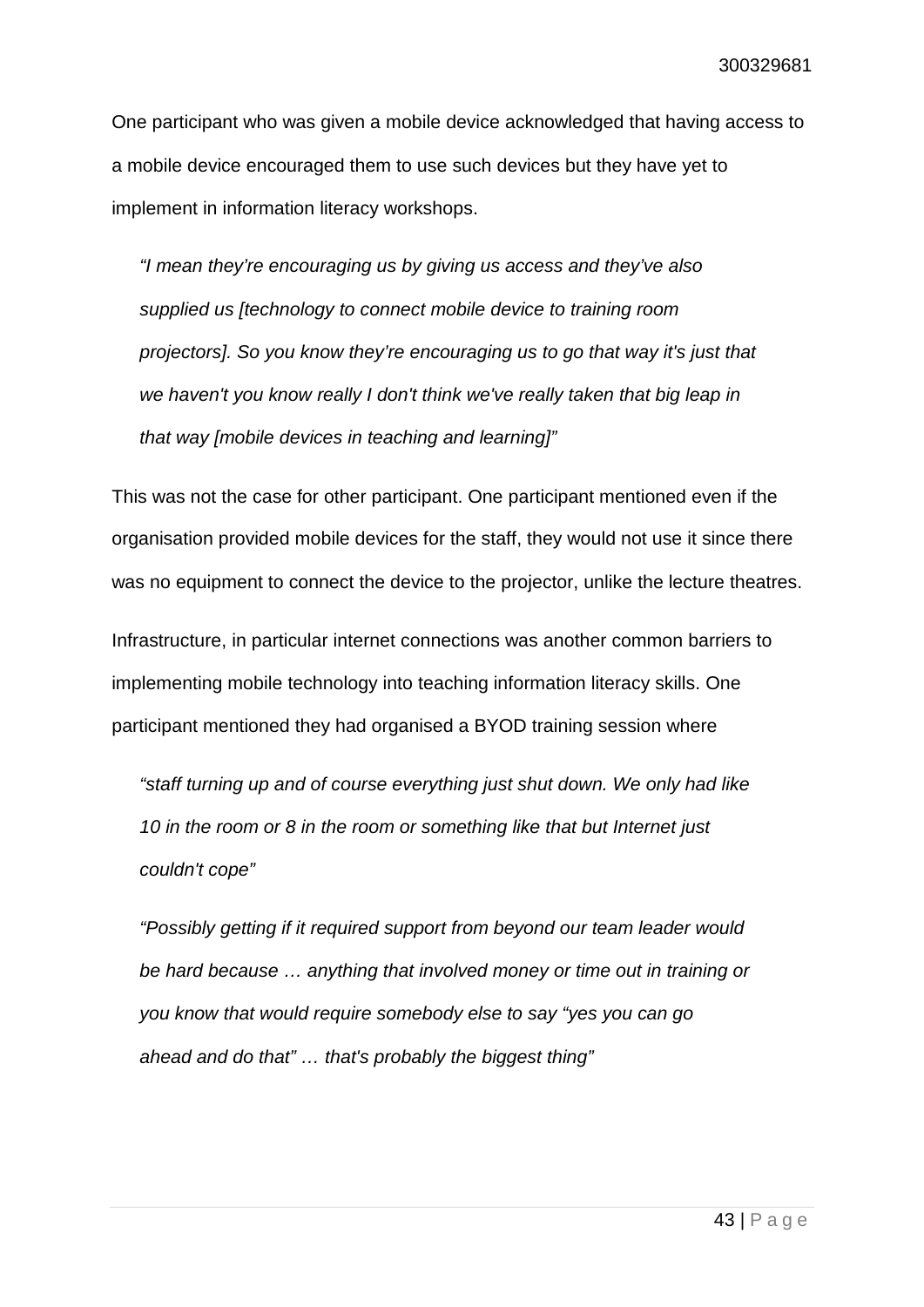#### <span id="page-43-0"></span>**Staff attitude**

Staff were questioned regarding opportunities within the institutions for staff to develop skills required to implement mobile learning

When asked about barriers or difficulties in implementing mobile technology into teaching information literacy, participants also mentioned that one of the factors that hinder the implementation of mobile technologies in teaching information literacy is the attitude towards the new approach.

*"the best example was giving us all the [device name] so we're forced to, and we're all at different level and some people struggle with it first some people you know being using for a long time … but yeah I think some of us are not so interested"*

*"But then again it's a familiarity thing. If you've used them a couple of times so you kind of used to it and it's not so bad. So I mean that's another obstacle too. You've got a few people who probably have more resistant to change. Like "this is the way I teach and I'm going to keep teaching this way". I think most of our teams are pretty good but there's a possibly a couple that may be more resistant than others"*

Again, the individual interest and willingness to develop professional skills as influential factors was found to be consistent to the findings from previous literatures (Davis & Partridge, 2012; Saravani & Haddow, 2012).

Similarly, individual enthusiasm to explore different technology and the interest in mobile devices which is not endorsed from the management is another contributing factor as mentioned below.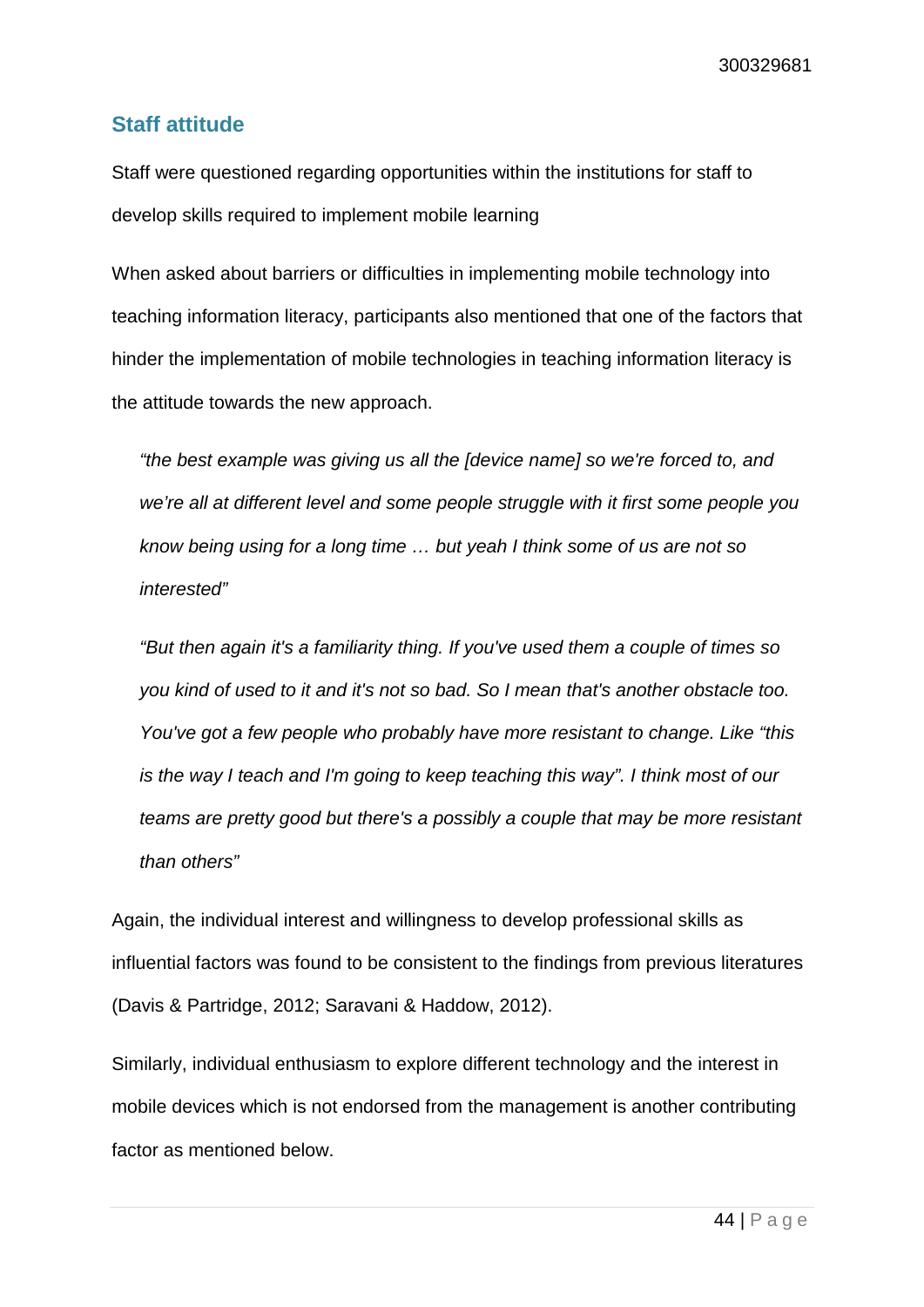*"Sometimes we don't have time and the lack of opportunity. [Name of an online tool] kind of worked because one of our team she learnt how to use it and then kind of did the implementation in the classes so that was a good way to do it I think"* 

*"with the app that I've worked [explanation of the app], that was me that did that and that was because we had time before a class to do it"*

It was also mentioned that having experts is one thing and also keeping them was another barrier.

*"[as a result of a recent institutional changes] most closest to mobile technologies in e-learning have all left have quit or resign" and within the library there are limited or no library staff with the technical skills to explore mobile learning resources and set examples."*

*"there's really nobody that we can get, I don't think for mobile teaching, nobody that I know of or had. Although I wouldn't be surprised because we're such a silo university a lot happens here without people knowing what's going on"*

*"there's institutional approach, we are required to follow that approach. It's interesting that those away from the main campus are doing different things and so they clearly don't have the same barriers as we do"*

*"I think um I mean m-learning is just e-learning. I think it's pedagogy supported by technology but it's just in a different form and there different things that you can do and can't do depending on what piece of technology you have"*

*"I think the barrier at the moment is it's simply not present in our teaching culture here. And the wider culture across the university in terms of the discipline*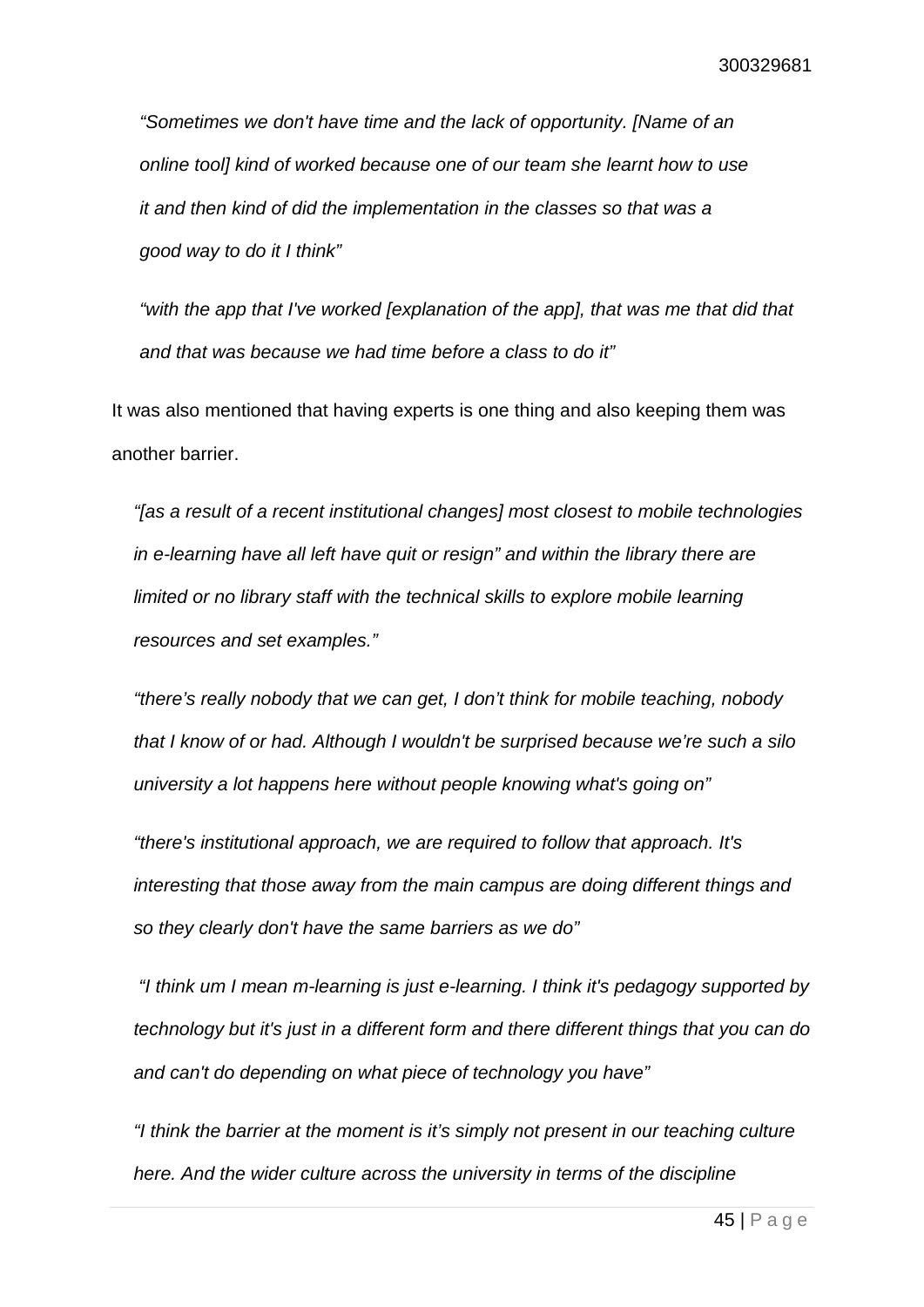*knowledge in the faculties. You get the occasional enthusiast doing it and there are some great examples of people who really are enthusiastic and they have using it but it's not yeah it's down to individual enthusiasm and it's not a systemwide supported approach"*

A participant concluded the interview by saying,

*"there has to be a complete sea change on how we view teaching and learning ... if we want to meet students in their own environment basically and their world as much as possible, we'll never do it fully because we're not 19 but we can make forays into that world reflect more closely reflect how they learn in what they used to learn. I think we can do that by using mobile technology"*

There was a notion of expectation that eventually, the need to distinguish learning through mobile technologies and online environment will disappear. The methods and tools can be used interchangeably and collaboratively to bring the best learning suited to individual learners. Academic librarians are challenged with finding "logical and useful ways to incorporate" constantly changing mobile technologies in delivering information literacy workshops (Williams, 2007, p.87).

*"I think one day we'll stop calling it m-learning and it's just going to be learning like e-learning and it will stop calling it e-learning and it's going to be learning and I hope we do it soon because I think it's just learning I think at the moment we're not really not doing it very well"*

#### <span id="page-45-0"></span>**Recommendation**

As discovered in the research, providing access to technologies were perceived as an encouragement from the institution. Librarians perceived exploring and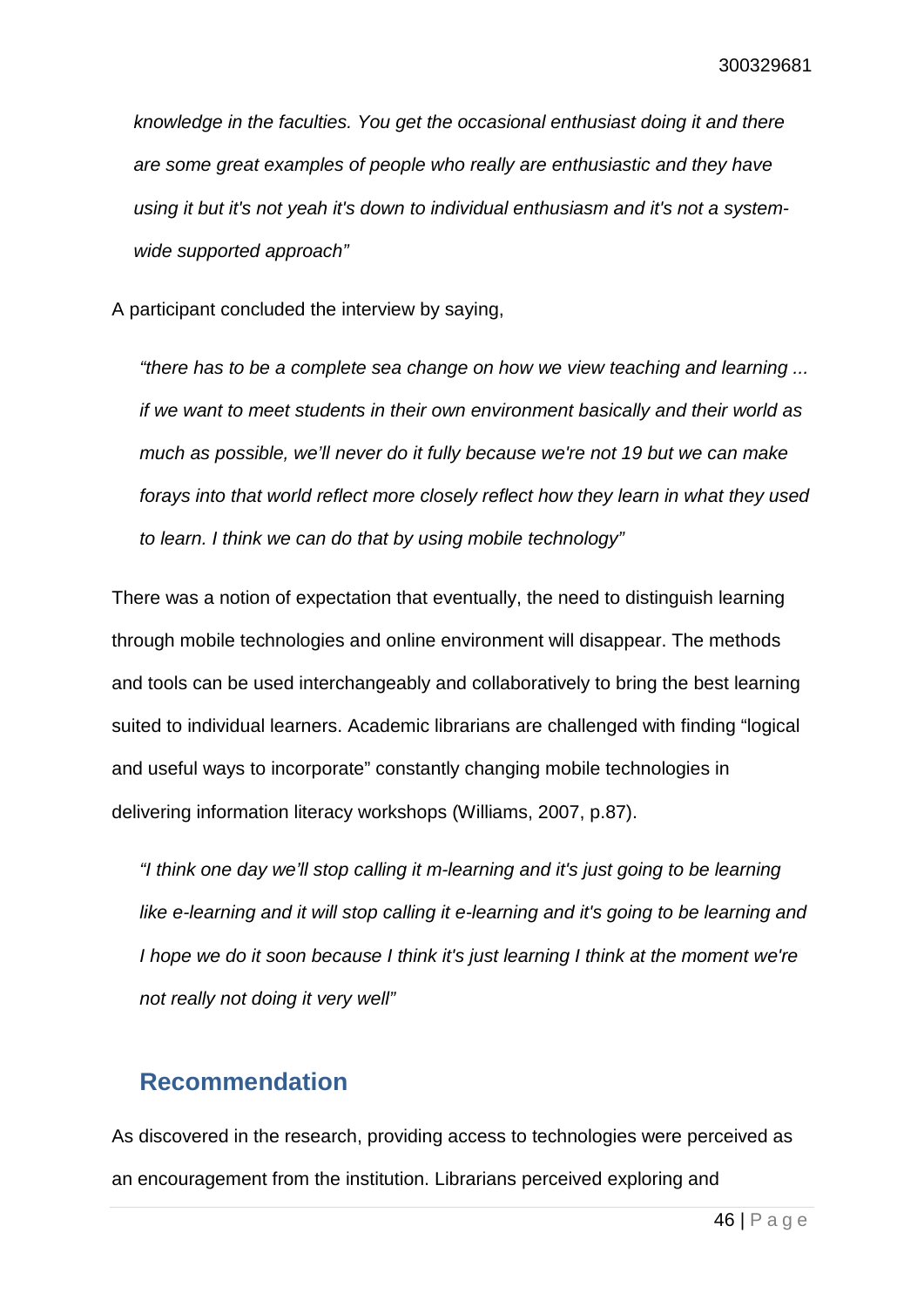developing familiarities in mobile technologies as part of their professional development which could be openly practiced during working hours. However, this approach can be expensive and may require a complex approval process. According to Koffer et al, providing a supportive environment for privately owned IT tools "directly impacts individual IT innovation behaviour" (2015, p.373). A workplace environment that welcomes BYOD encourages innovativeness as well as the empowerment to explore. Sense of ownership and knowledge about the functionalities impacts on the staff behaviours when it comes to technologies (Klesel et al., 2016; Köffer et al., 2015)

It is not to say there are no risks pertained to this approach. Threats to work-life balance, network securities and economic disparities amongst staff will need to be considered.

## <span id="page-46-0"></span>**Research limitations**

A number of limitations were identified which were associated with this research.

Due to the time constraints and the researcher's experience, this research is limited to the experiences and perceptions of eight librarians working in academic libraries in New Zealand. However, examining wider academic libraries serving different higher educational sector could be a possible future research topic.

Participants were limited to library managers, e-learning librarians or equivalent and Subject Librarians or equivalent. Increasing the sample to include all library staff involved in delivering information literacy such as library assistants, IT staff could yield further discovery of current practice and more importantly perceptions of barriers and training needs as was discovered in Saravani and Haddow (2012).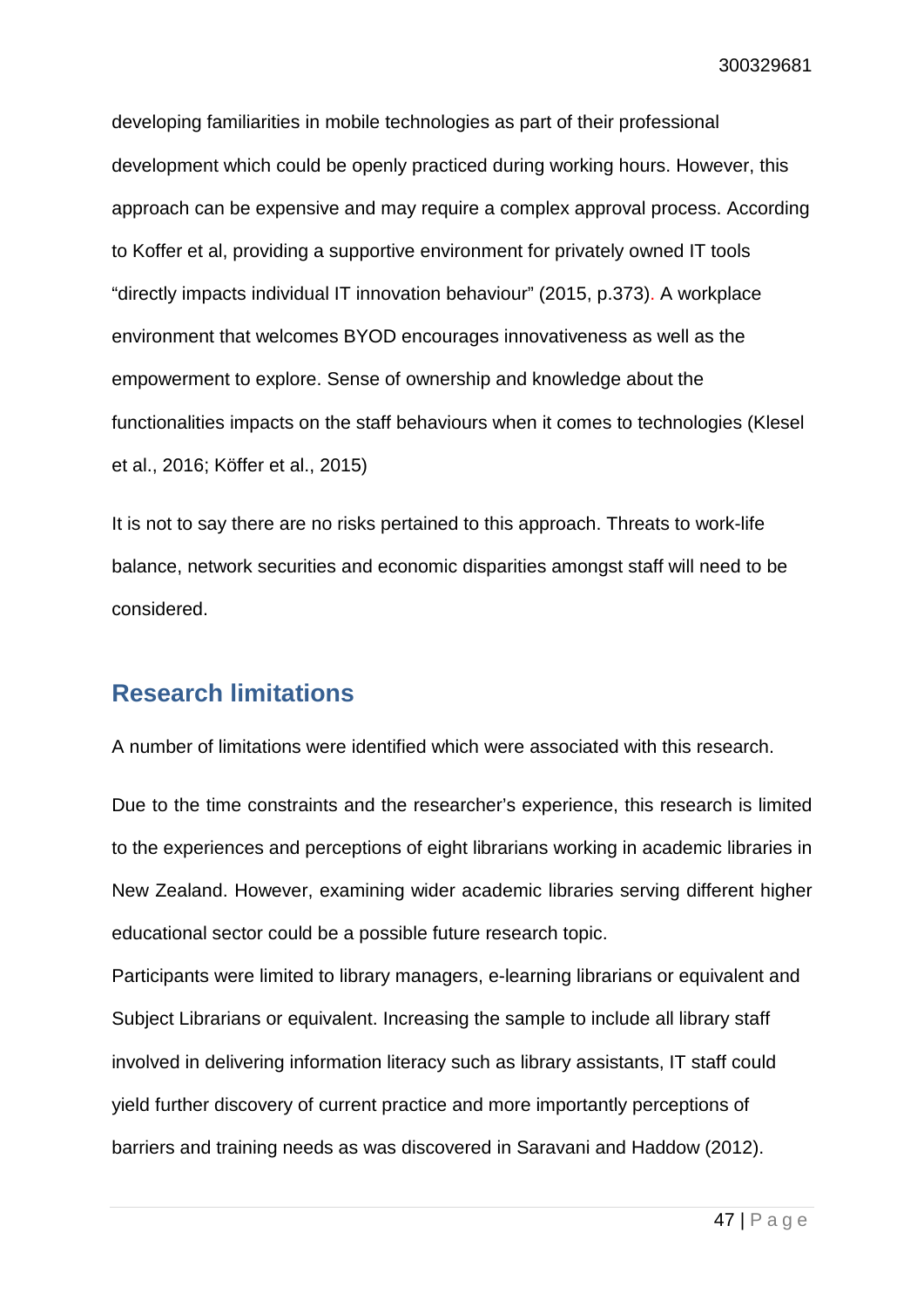It is assumed that the term mobile technology and mobile devices relate to portable devices that are wifi and/or 3g capable and would operate using Android or iOS. However, there are devices that are ambiguous and whether they can be classified as mobile devices (for example Microsoft Surface Pro) will need to be reviewed.

Due to the geographical diversity of the interview participant, some of the interviews were conducted over video conferencing application which resulted in intermittence, inconsistency in clarity of the participant's voice of which was only discovered in transcribing process.

## <span id="page-47-0"></span>**Conclusion**

This research has found evidence that libraries are putting efforts into creating resources that can be accessed from multiple screen sizes ranging from a large computer screen to a small smart phone screen. This translates to a new freedom for students to learn and acquire knowledge on an anywhere anytime basis, thus tackling location and learning preference barriers that have previously existed. However, creating a learning environment where learners become true m-learning (Melhuish & Falloon, 2010) seems a challenge much more difficult to overcome.

Of the eight academic librarians interviewed, all expressed that they were in favour of incorporating mobile devices into teaching and learning whether it is directly using a mobile application such as instant feedback or creating a customisable application to ease library access by a click of a button, rather than typing the web address incorporated with voice recognitions searches. Contrast to this, some have also questioned whether the efforts and hard work is necessary because a lot of what is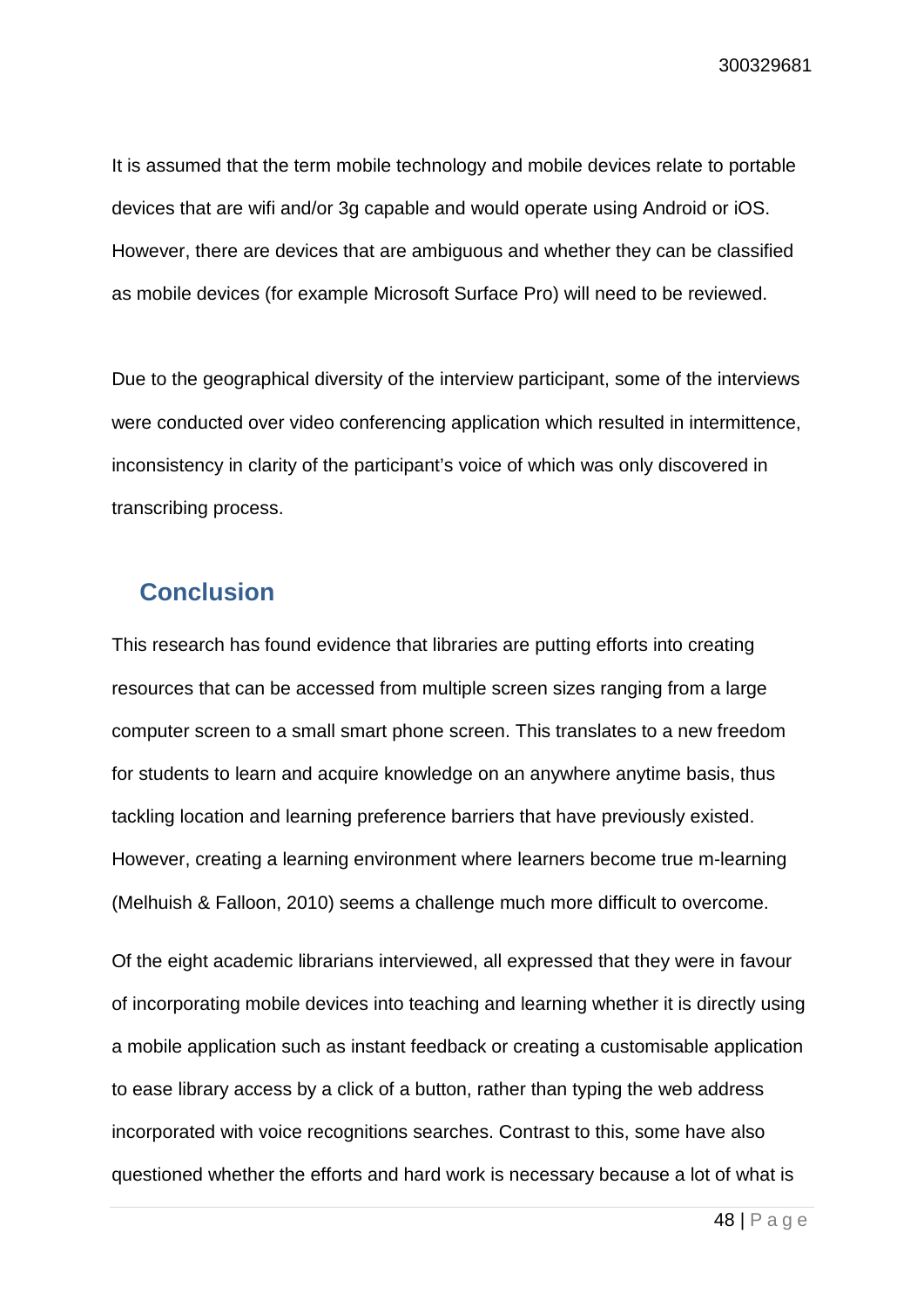taught in the library is web based and there has already been a lot of work invested into these resources to transform or create them in mobile friendly format. By having information accessible from variety of devices, libraries are already encouraging learners to query and seek information whenever and wherever (Ozdamli & Cavus, 2011). Learners are used to and even to some degrees expect websites to be responsive to whatever device they are using. However, taking it further to create a learning environment where learners become an independent and collaborative through their mobile devices in a given context (Melhuish & Falloon, 2010) seems difficult due to current physical infrastructure of training rooms, lack of initiatives and support from the library and the institution as a whole and the instructional design of workshops. As discovered in the findings, training rooms are often strictly structured with lack of flexibility to move around and interact with other learners, instead environment is tailored so that learners are provided with knowledge and are largely interacting with the instructor and the presenter screen and at most with other learners that are within proximity for a brief time.

The research also concluded that the need for structured and on-going training opportunities and management support is needed to encourage academic librarians to explore mobile technologies. Practical opportunities to explore and providing an environment and time to think of ways to integrate mobile technologies with teaching pedagogies to deliver information literacy workshop is also needed. Although the need for the librarians to be familiar with mobile technologies emerged strongly, the support within the institution was inconsistent and comparatively insufficient.

Lastly, below is the diagram of important key components discovered from the current research. It is recommended that libraries should consider these elements carefully before implementing m-learning into information literacy.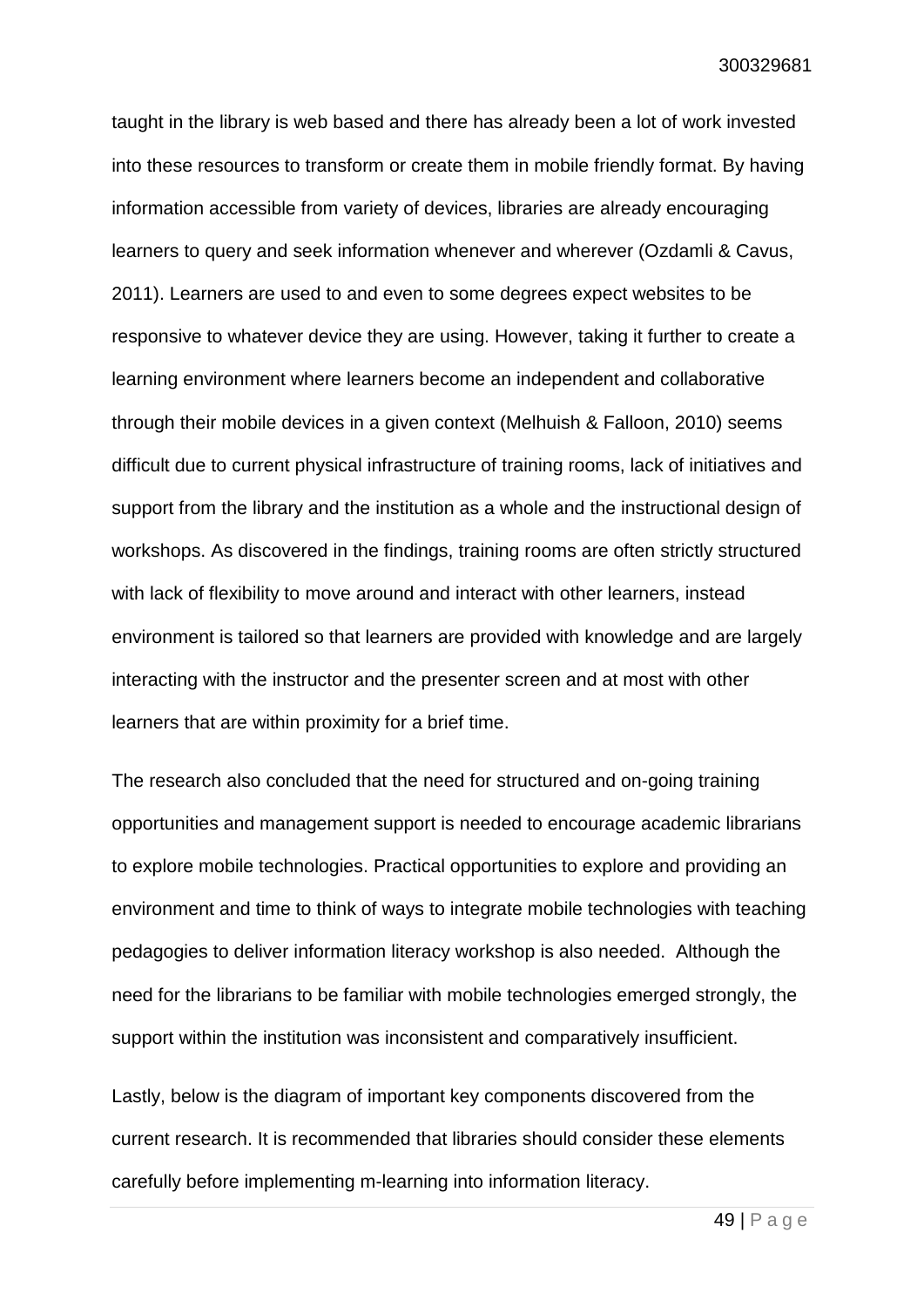

*Figure 1 Key components for implementing m-learning*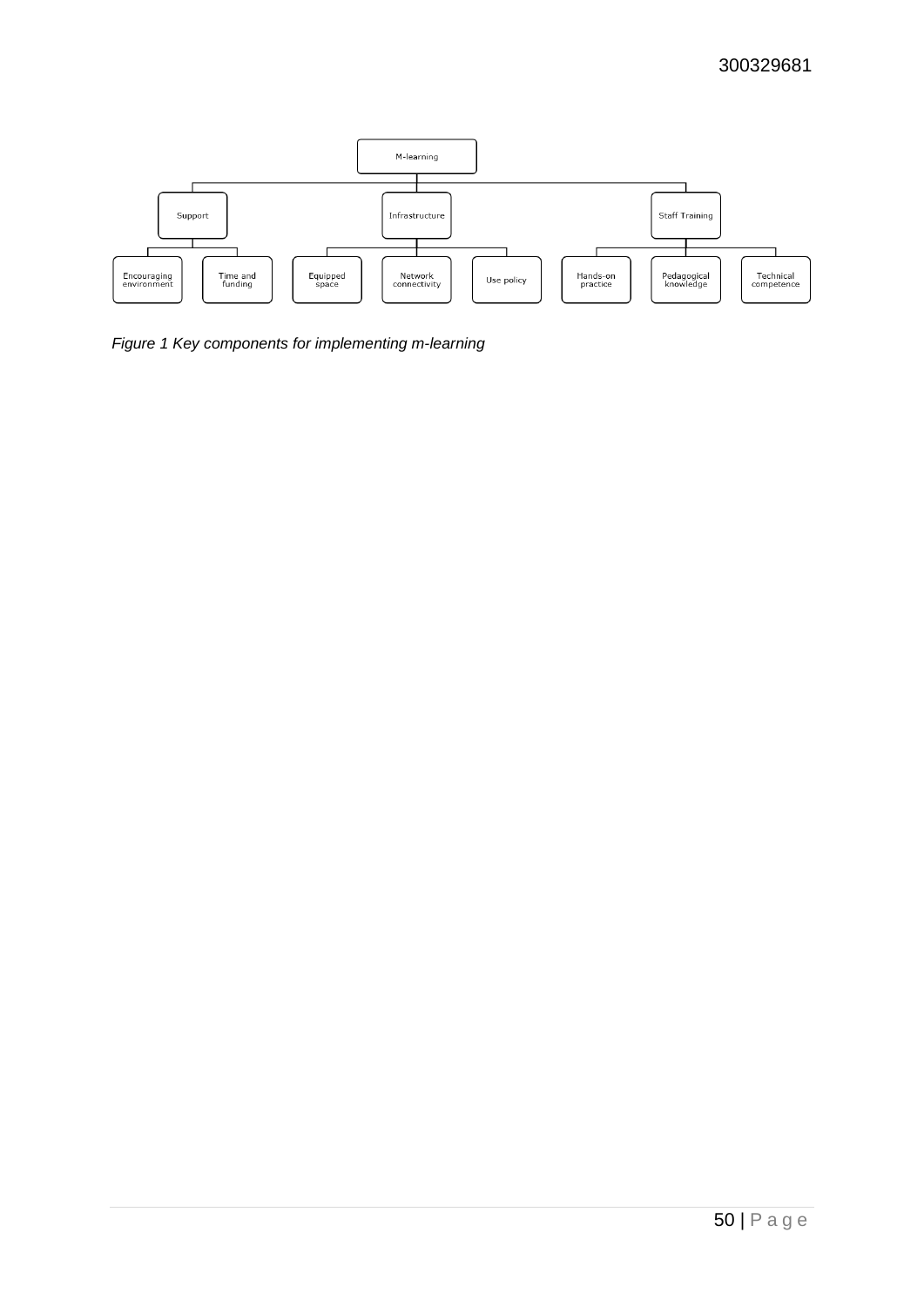#### References

- Aharony, N. (2009). Web 2.0 use by librarians. *Library & Information Science Research, 31*(1), 29-37. doi:10.1016/j.lisr.2008.06.004
- Aharony, N. (2010). *Library and Information Science students' perceptions of mlearning.* (No. 20). doi:10.1177/0961000613518819
- American Library Association. (2000). Information literacy competency standards for higher education. Retrieved from http://arizona.openrepository.com/arizona/bitstream/10150/105645/1/standards. pdf
- American Library Association. (2012). Academic Libraries. Retrieved from http://librarycareers.drupalgardens.com/content/academic-libraries
- Association of College & Research Libraries. (2016). Presidential committee on information literacy: Final report. Retrieved from http://www.ala.org/acrl/publications/whitepapers/presidential
- Beckman, E., & Martin, M. (2013). How mobile learning facilitates student engagement: A case study from the Teaching of Spanish. In Z. Berge, & L. Muilenburg (Eds.), *Handbook of mobile learning* (pp. 534-544). New York: Routledge.
- Cambridge University Press. (2016). 3G. Retrieved from http://dictionary.cambridge.org/dictionary/english/3g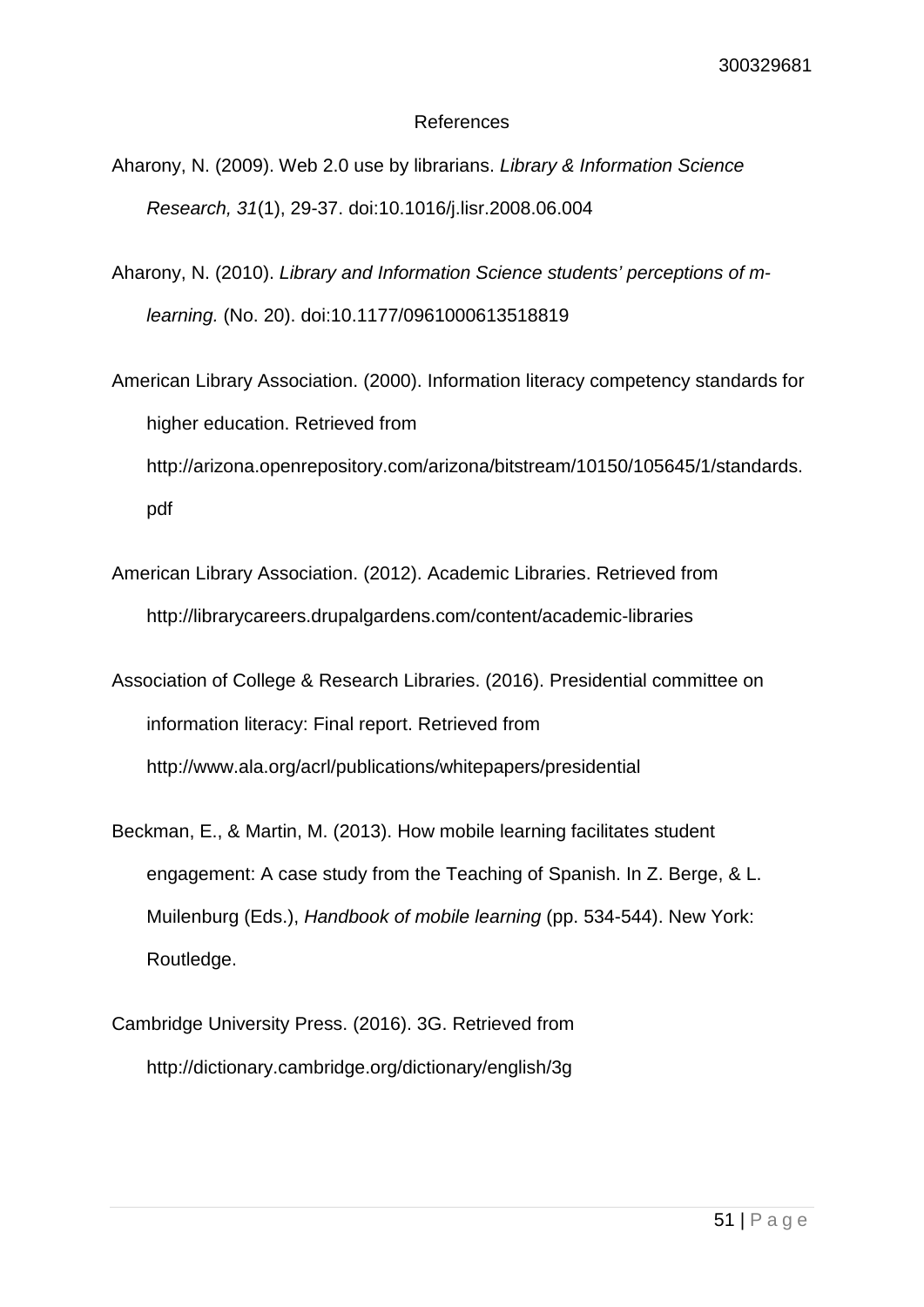Chartered Institute of Library and Information Professionals. (2014). Academic librarian. Retrieved from http://www.cilip.org.uk/cilip/jobs-careers/typesjob/librarian-roles/academic-librarian

Chawner, B., & Oliver, G. (2013). A survey of New Zealand academic reference librarians: Current and future skills and competencies. *Australian Academic & Research Libraries, 44*(1), 29-39. doi:10.1080/00048623.2013.773865

Chen, G. D., Chang, C. K., & Wang, C. Y. (2008). Ubiquitous learning website: Scaffold learners by mobile devices with information-aware techniques. *Computers & Education, 50*(1), 77-90. doi:http://dx.doi.org.ezproxy.auckland.ac.nz/10.1016/j.compedu.2006.03.004

Cochrane, T. (2013). M-Learning as a catalyst for pedagogical change. In Z. Berge, & L. Muilenburg (Eds.), *Handbook of mobile learning* (pp. 247-258). New York: Routledge.

- Conradie, P. W. (2014). Supporting self-directed learning by connectivism and personal learning environments. *International Journal of Information and Education Technology, 4*(3), 254-259. doi:10.7763/IJIET.2014.V4.408
- Davis, K., & Partridge, H. (2012). Apps and attitudes: towards an understanding of the m-librarian's professional make-up. In M. Ally, & G. Needham (Eds.), *Mlibraries 3; Transforming libraries with mobile technology* (pp. 80-92). London: Facet Publishing.
- Farley, H., Murphy, A., Johnson, C., Carter, B., Lane, M., Midgley, W., . . . Koronios, A. (2015). How do students use their mobile devices to support learning? A case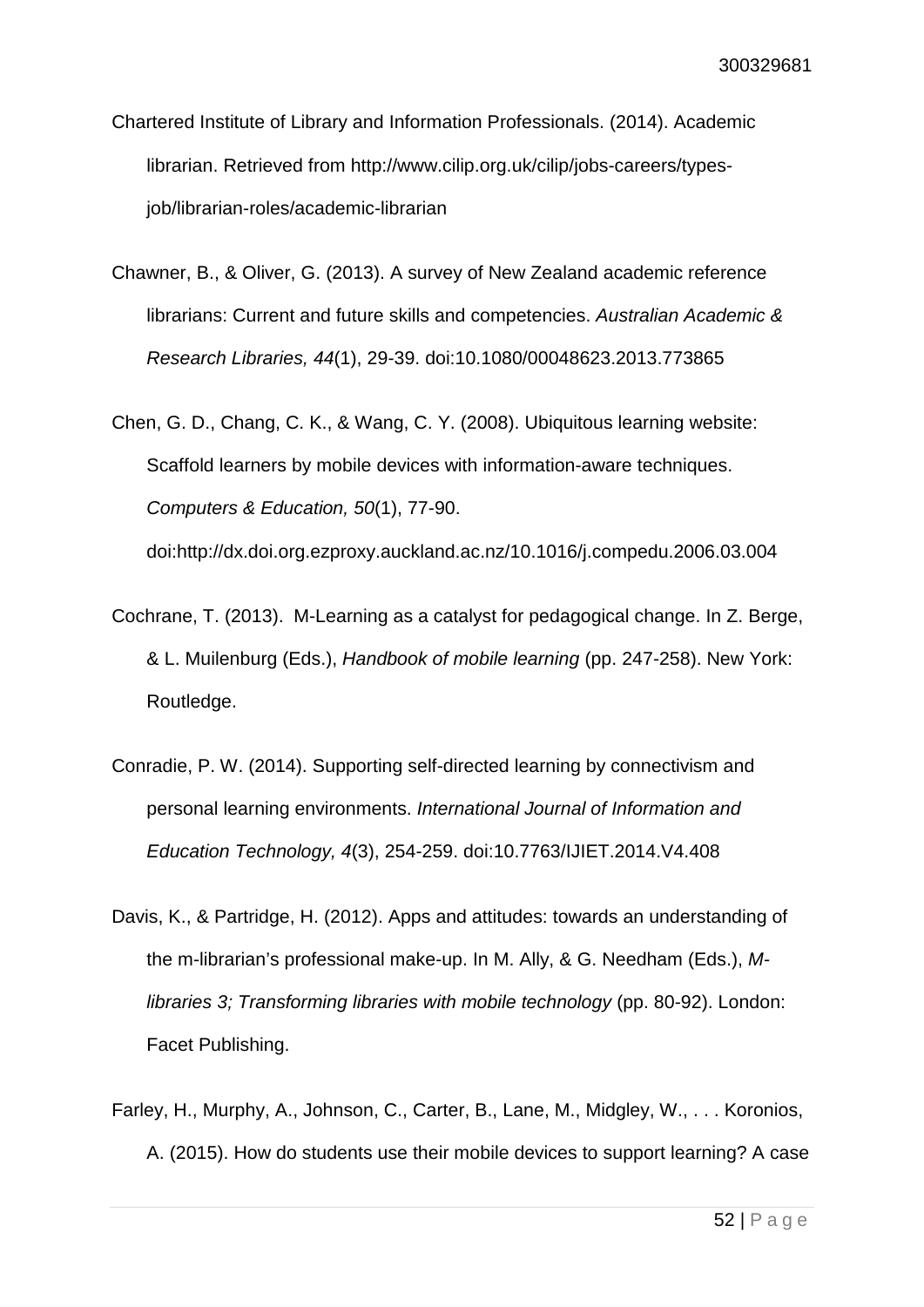study from an Australian regional university. *Journal of Interactive Media in Education, 2015*(1), 1-13. doi:http://doi.org/10.5334/jime.ar

Hwang, G., Tsai, C., & Yang, S. (2008). Criteria, Strategies and Research Issues of Context-Aware Ubiquitous Learning. *Journal of Educational Technology & Society, 11*(2), 81-91. Retrieved from http://ezproxy.auckland.ac.nz/login?url=http://search.ebscohost.com/login.aspx? direct=true&db=a2h&AN=32580392&site=ehost-live&scope=site

- Hwang, G., & Tsai, C. (2011). Research trends in mobile and ubiquitous learning: A review of publications in selected journals from 2001 to 2010. *British Journal of Educational Technology, 42*(4), E65-E70. doi:10.1111/j.1467-8535.2011.01183.x
- Johnson, L., Adams Becker, S., & Hall, C. (2015). *2015 NMC Technology Outlook for Australian Tertiary Education: A Horizon Project Regional Report*. Austin, Texas: The New Media Consortium. Retrieved from http://cdn.nmc.org/media/2015-nmc-technology-outlook-australian-tertiaryeducation.pdf
- Klesel, M., Ndicu, M., & Niehaves, B. (2016). Exploring psychological ownership of IT: An empirical study. *ECIS 2016 Proceedings,* Istanbul, Turkey. (110). Retrieved from http://aisel.aisnet.org/ecis2016\_rp/110
- Köffer, D. I. S., Ortbach, K., Junglas, I., Niehaves, B., & Harris, J. (2015). Innovation through BYOD? *Business & Information Systems Engineering, 57*(6), 363-375. doi:10.1007/s12599-015-0387-z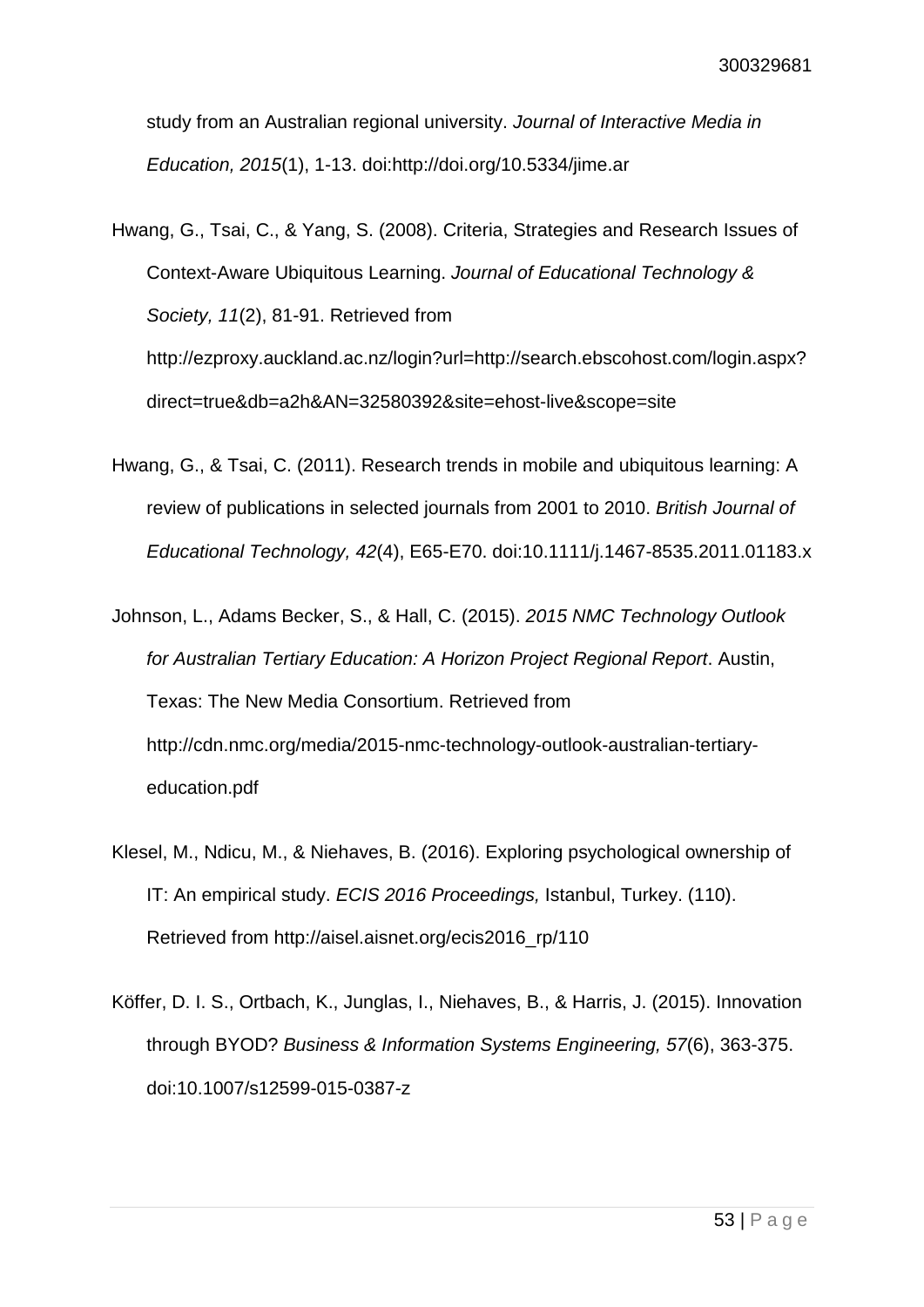Korucu, A. T., & Alkan, A. (2011). Differences between m-learning (mobile learning) and e-learning, basic terminology and usage of m-learning in education. *Procedia-Social and Behavioral Sciences, 15*, 1925-1930. doi:doi:10.1016/j.sbspro.2011.04.029

Melhuish, K., & Falloon, G. (2010). Looking to the future: M-learning with the iPad. *Computers in New Zealand Schools.* 1-16. Retrieved from http://hdl.handle.net/10289/5050

- Moura, A., & Carvalho, A. (2013). Framework for mobile learning integration into educational contexts. In Z. Berge, & L. Muilenburg (Eds.), *Handbook of Mobile Learning* (pp. 58-69). New York: Routledge.
- Munro, K., & Stevenson, K. (2015). Smart devices, smart staff. In G. Needham, & M. Ally (Eds.), *M-Libraries-5: from device to people* (5th ed., pp. 81-86). London: Facet Publishing.
- New Zealand Qualifications Authority. (n.d.). ITPs in New Zealand. Retrieved from http://www.nzqa.govt.nz/providers-partners/about-education-organisations/itpsin-new-zealand/
- Nichols, M. (2007). No. 1: E-Learning in context. *E-Primer Series, 27*, 1-28. Retrieved from https://akoaotearoa.ac.nz/mi/download/ng/file/group-661/n877-1- --e-learning-in-context.pdf
- Ozdamli, F. (2012). Pedagogical framework of m-learning. *Procedia-Social and Behavioral Sciences, 31*, 927-931. doi:10.1016/j.sbspro.2011.12.171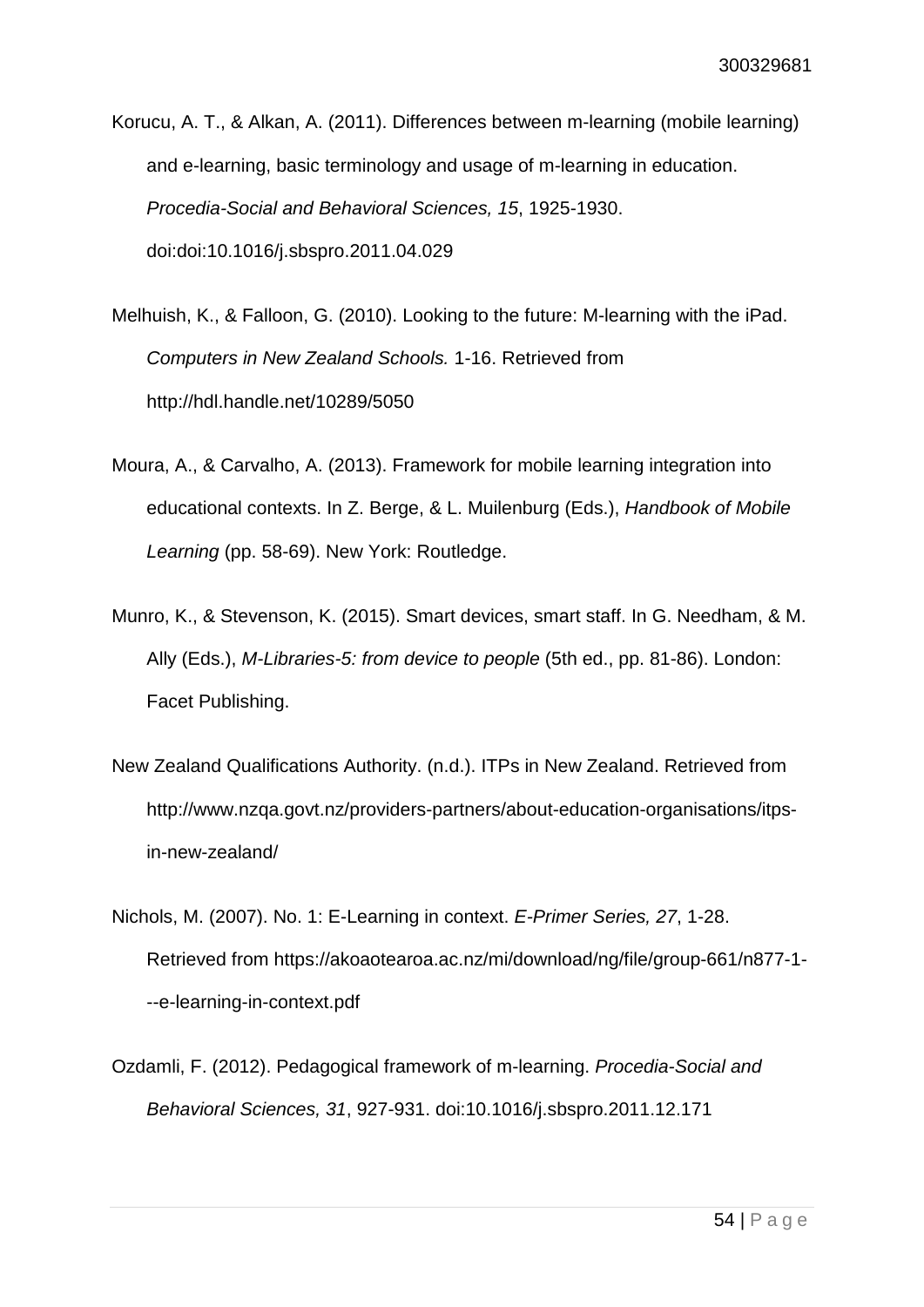Ozdamli, F., & Cavus, N. (2011). Basic elements and characteristics of mobile learning. *Procedia-Social and Behavioral Sciences, 28*, 937-942. doi:10.1016/j.sbspro.2011.11.173

Ryu, H., Brown, R., Wong, A., & Parsons, D. (2007). Personal Learning Organiser: Designing a Mobile learning experience for university students. *Conference on Mobile Learning Technologies and Applications (MoLTA),* Auckland, New Zealand. 23-30. Retrieved from http://allanwilsoncentre.ac.nz/massey/fms/Molta/Ryu.pdf

- Saravani, S., & Haddow, G. (2012). Staff preparedness to implement mobile technologies in libraries. In M. Ally, & G. Needham (Eds.), *M-Libraries 3: Transforming libraries with mobile technology* (pp. 75-84). London, England: Facet.
- Seilhamer, R., Chen, B., & Sugar, A. (2013). A framework for implementing mobile technology. In Z. Berge, & L. Muilenburg (Eds.), *Handbook of mobile learning* (pp. 383-394). New York: Routledge.
- Sølvberg, A. M., & Rismark, M. (2012). Learning spaces in mobile learning environments. *Active Learning in Higher Education, 13*(1), 23-33. doi:10.1177/1469787411429189
- Tertiary Education Commission. (2013). Purpose of the Tertiary Education Performance Report. Retrieved from http://pr2013.publications.tec.govt.nz/Purpose+of+the+Tertiary+Education+Perfo rmance+Report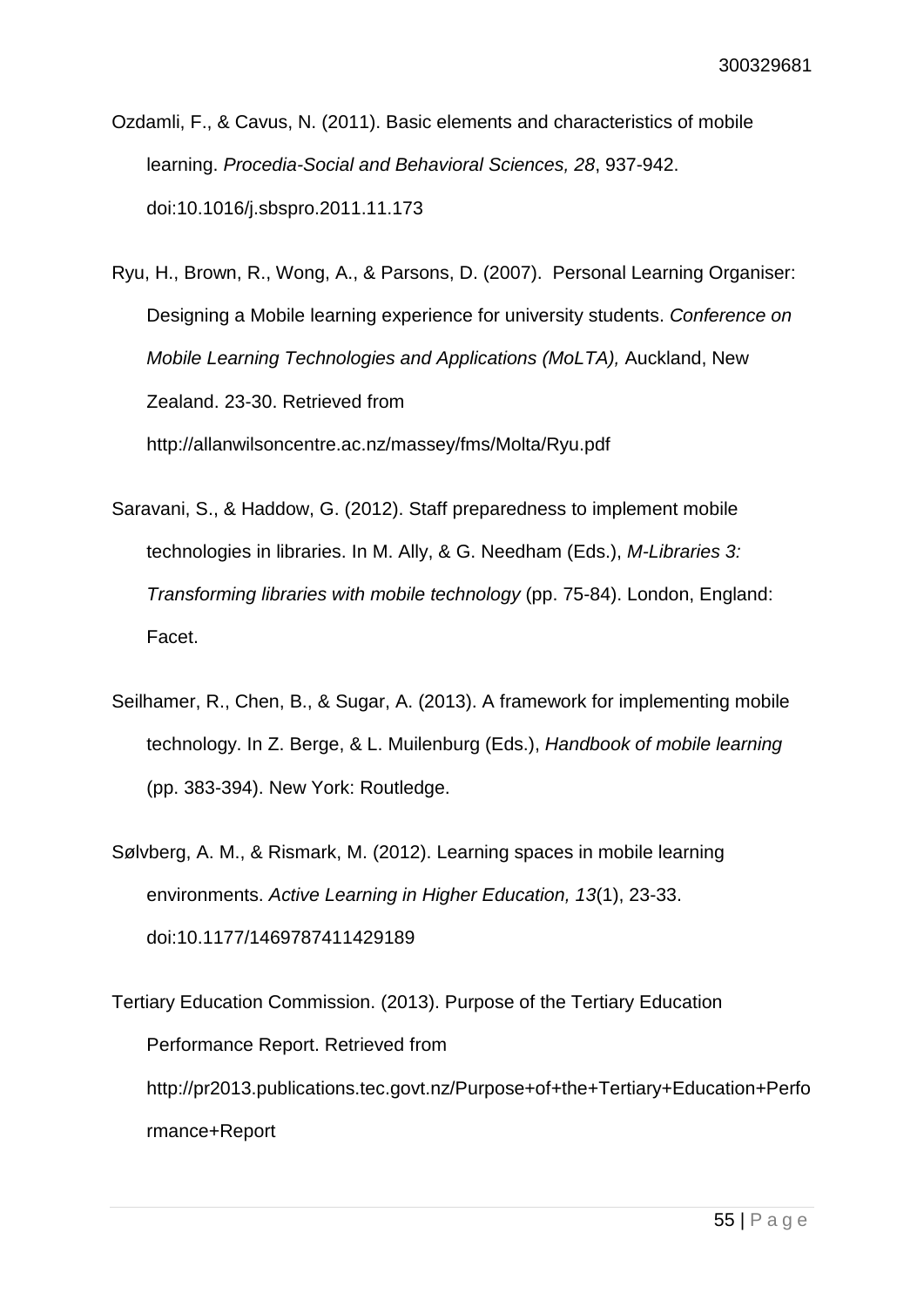- The New Media Consortium. (2015). Mobile Learning. Retrieved from http://library.wiki.nmc.org/Mobile+Learning
- Universities New Zealand Te Pōkai Tara. (2015). The NZ Universities System. Retrieved from http://www.universitiesnz.ac.nz/nz-university-system
- Walsh, A. (2012). Apps vs mobile websites. *Using mobile technology to deliver library services: a handbook* (pp. 53-64). London: Facet.
- Williams, J. M. (2007). Mobile computing. In J. M. Williams, & S. P. Goodwin (Eds.), *Teaching with technology: an academic librarian's guide* (pp. 87-99). Oxford: Oxford: Chandos 2007.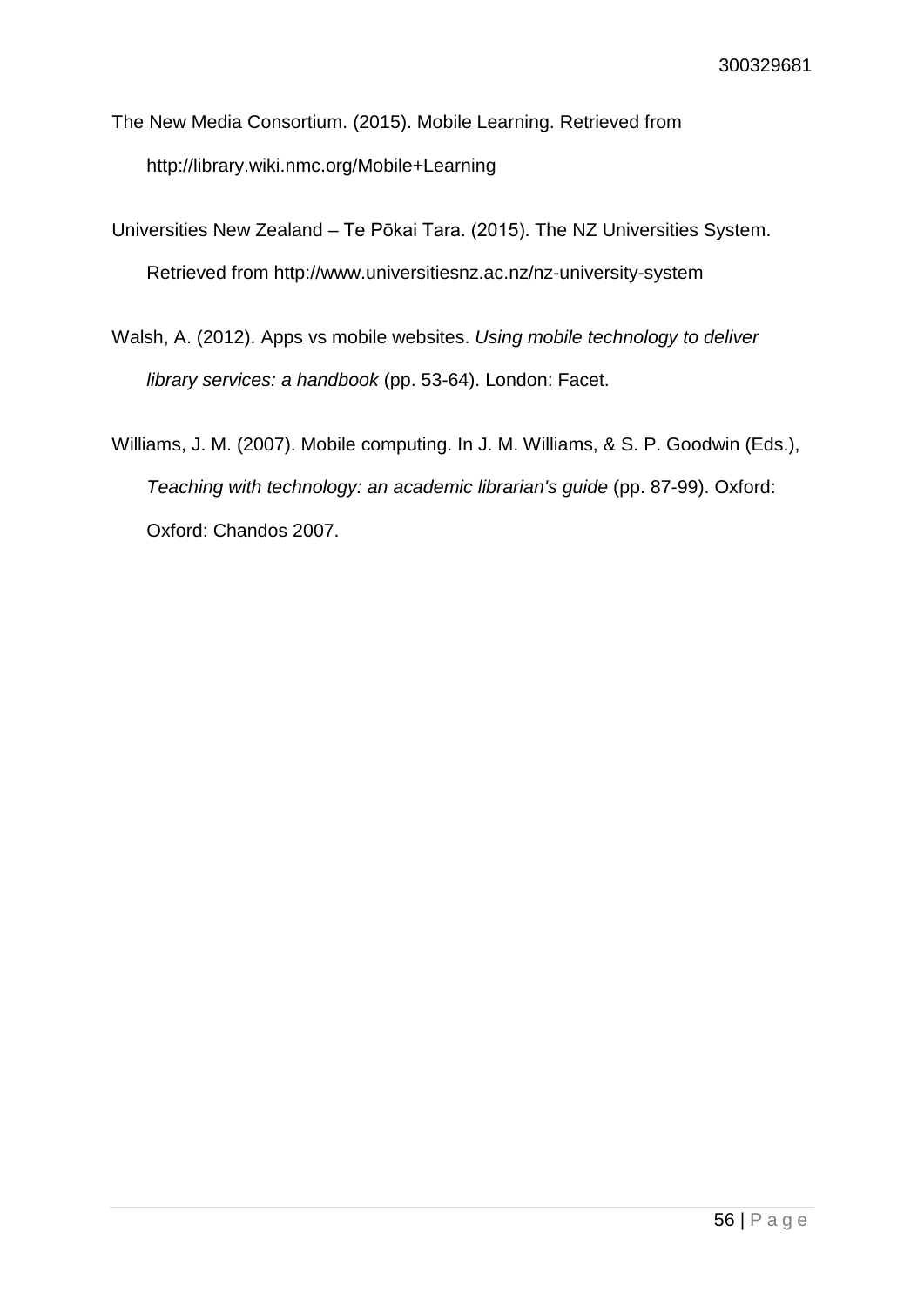#### Appendix 1



### Study of mobile learning implementation and staff training in academic libraries in New Zealand

#### **INFORMATION SHEFT FOR PARTICIPANTS**

Thank you for your interest in this project. Please read this information before deciding whether or not to take part. If you decide to participate, thank you. If you decide not to take part, thank you for considering my request.

#### Who am I?

My name is Heera Kim and I am a Masters student in Master of Information Studies at Victoria University of Wellington. This research project is work towards my research report.

#### What is the aim of the project?

The aim of this project is to examine how mobile learning (teaching and learning pedagogy using mobile devices) is currently used in teaching information literacy in academic libraries. Additionally, the study will examine what development training options are available for library staff to assist them in accommodating the technological expectations of students.

This research has been approved by the Victoria University of Wellington Human Ethics Committee. The approval number is 23287.

#### How can you help?

If you agree to take part I will interview you in a quiet area, such as meeting rooms or an office or via phone or video calls if face to face interview is not possible. I will ask you questions about mobile learning. The interview will take approximately 1 hour. I will record the interview and write it up later. You can stop the interview at any time, without giving a reason. You can withdraw from the study up to four weeks after the interview. If you withdraw, the information you provided will be destroyed or returned to you.

#### What will happen to the information you give?

This research is confidential. I will not name you in any reports, and I will not include any information that would identify you. Only my supervisor and I will read the notes or transcript of the interview. The interview transcripts, summaries and any recordings will be kept securely and destroyed 2 years after the research ends.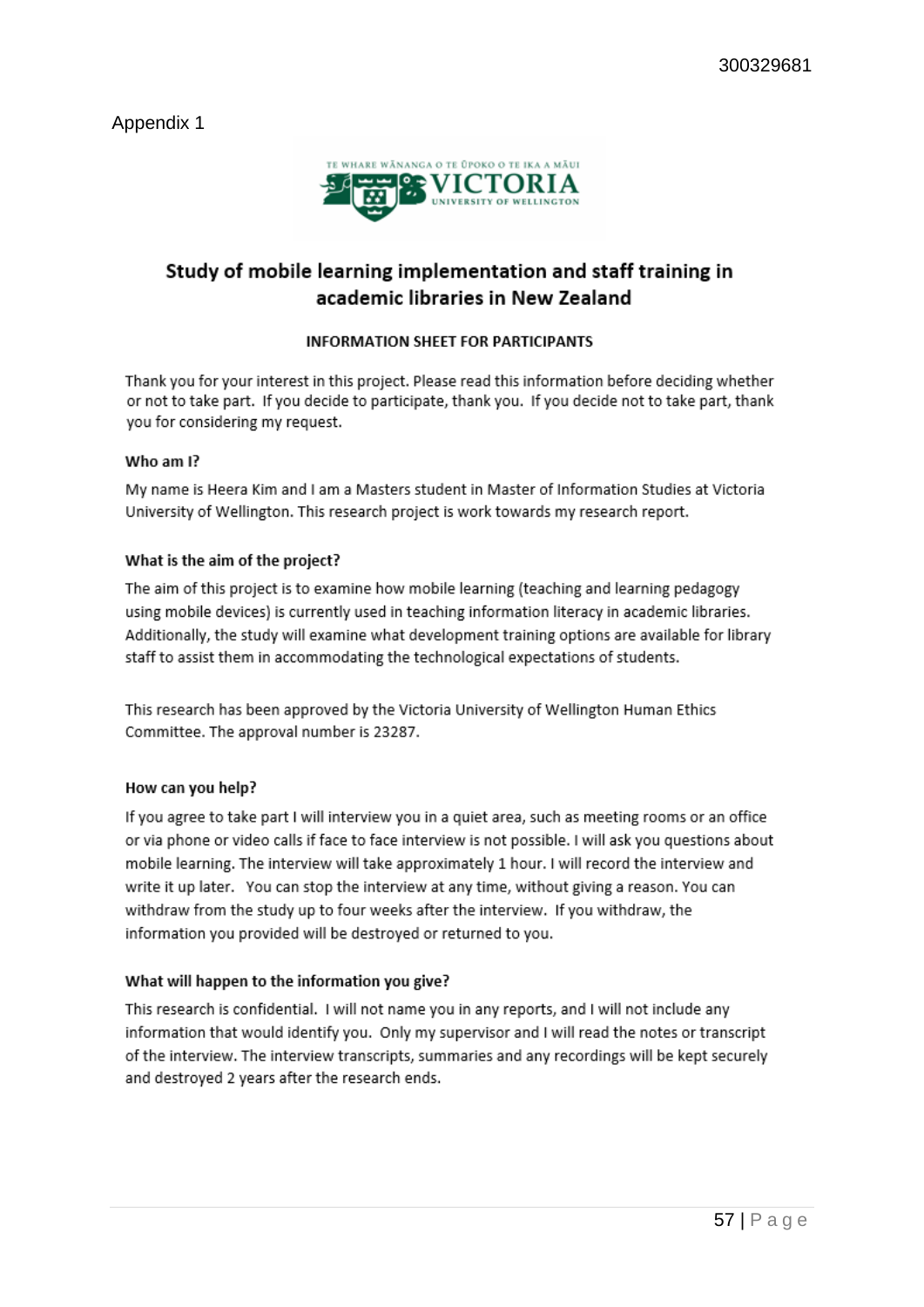The report will name neither the participants' nor the institution. However, the report may refer to institutions as a University or ITPs.

#### What will the project produce?

The information from my research will be used in my Masters report. You will not be identified in my report. I may also use the results of my research for conference presentations, and academic reports. I will take care not to identify you in any presentation or report.

#### If you accept this invitation, what are your rights as a research participant?

You do not have to accept this invitation if you don't want to. If you do decide to participate, you have the right to:

- choose not to answer any question;
- ask for the recorder to be turned off at any time during the interview;
- withdraw from the study up until four weeks after your interview;
- ask any questions about the study at any time;
- receive a copy of your interview recording (if it is recorded);
- read over and comment on a written summary of your interview;
- agree on another name for me to use rather than your real name;
- be able to read any reports of this research by emailing the researcher to request a copy.

#### If you have any questions or problems, who can you contact?

If you have any questions, either now or in the future, please feel free to contact either:

| Student:                  | Supervisor:                    |
|---------------------------|--------------------------------|
| Name: Heera Kim           | Name: Brenda Chawner           |
| University email address: | Role: Senior Lecturer          |
| kimheer@myvuw.ac.nz       | School: Information Management |
|                           | Phone: 04 463 5780             |
|                           | Brenda.chawner@vuw.ac.nz       |

#### Human Ethics Committee information

If you have any concerns about the ethical conduct of the research you may contact the Victoria University HEC Convener: Associate Professor Susan Corbett. Email susan.corbett@vuw.ac.nz or telephone +64-4-463 5480.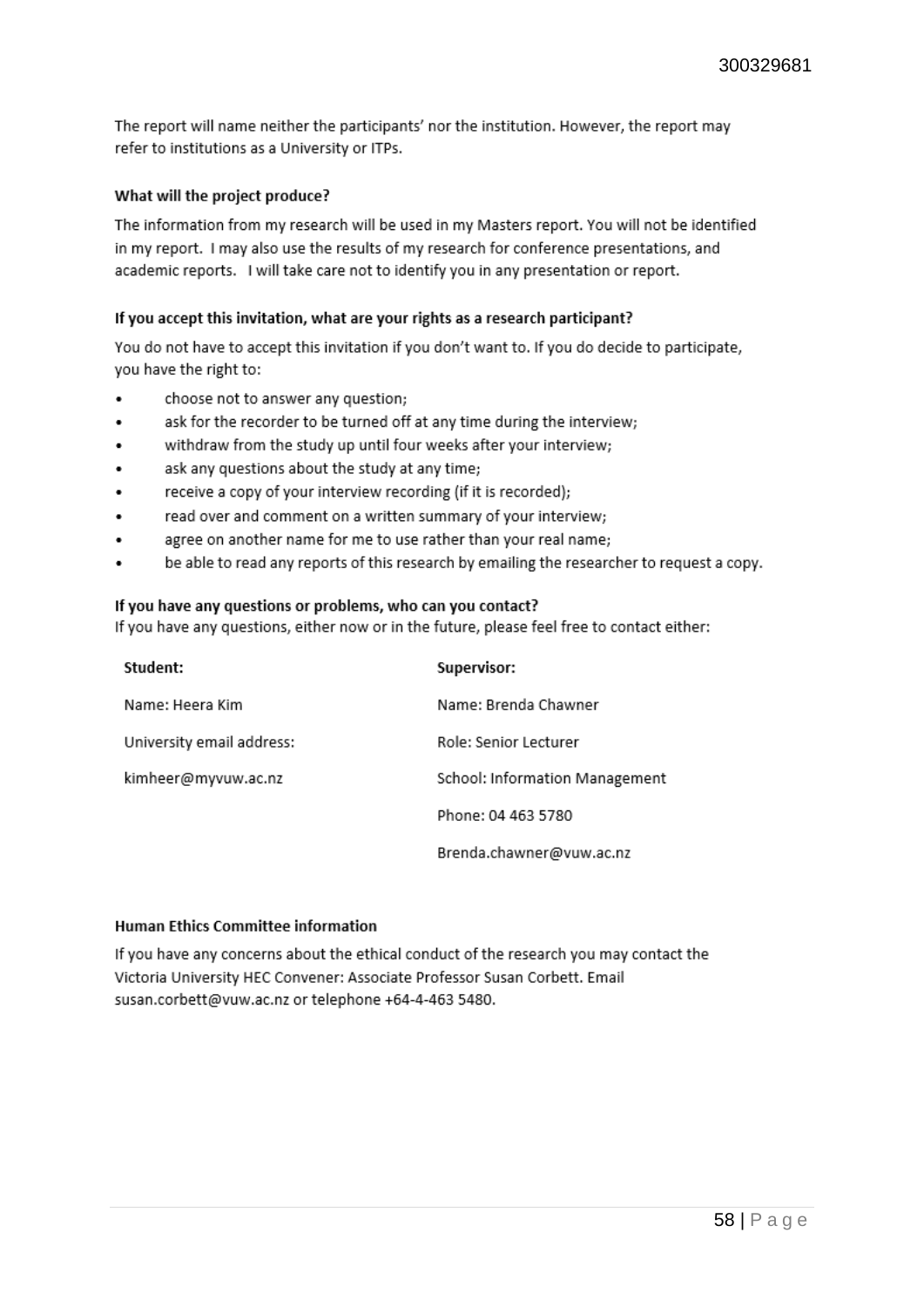Appendix 2



#### Study of mobile learning implementation and staff training in academic libraries in New Zealand **CONSENT TO INTERVIEW**

This consent form will be held for 2 years.

Researcher: Heera Kim, School of Information Management, Victoria University of Wellington

- I have read the Information Sheet and the project has been explained to me. My questions have been answered to my satisfaction. I understand that I can ask further questions at any time.
- I agree to take part in a (video/audio) recorded interview.

I understand that:

- I may withdraw from this study up to four weeks after the interview, and any information that I have provided will be returned to me or destroyed.
- The information I have provided will be destroyed 2 years after the research is finished.
- Any information I provide will be kept confidential to the researcher and the supervisor. I understand that the results will be used for a Masters report and a summary of the results may be used in academic reports and/or presented at conferences.
- My name will not be used in reports, nor will any information that would identify me.
- I would like a summary of my interview:  $\blacksquare$

Yes  $\square$  No  $\square$ 

I would like to receive a copy of the final report and have added my email Yes  $\Box$  No  $\Box$ address below.

Signature of participant: Name of participant: Date: Contact details: